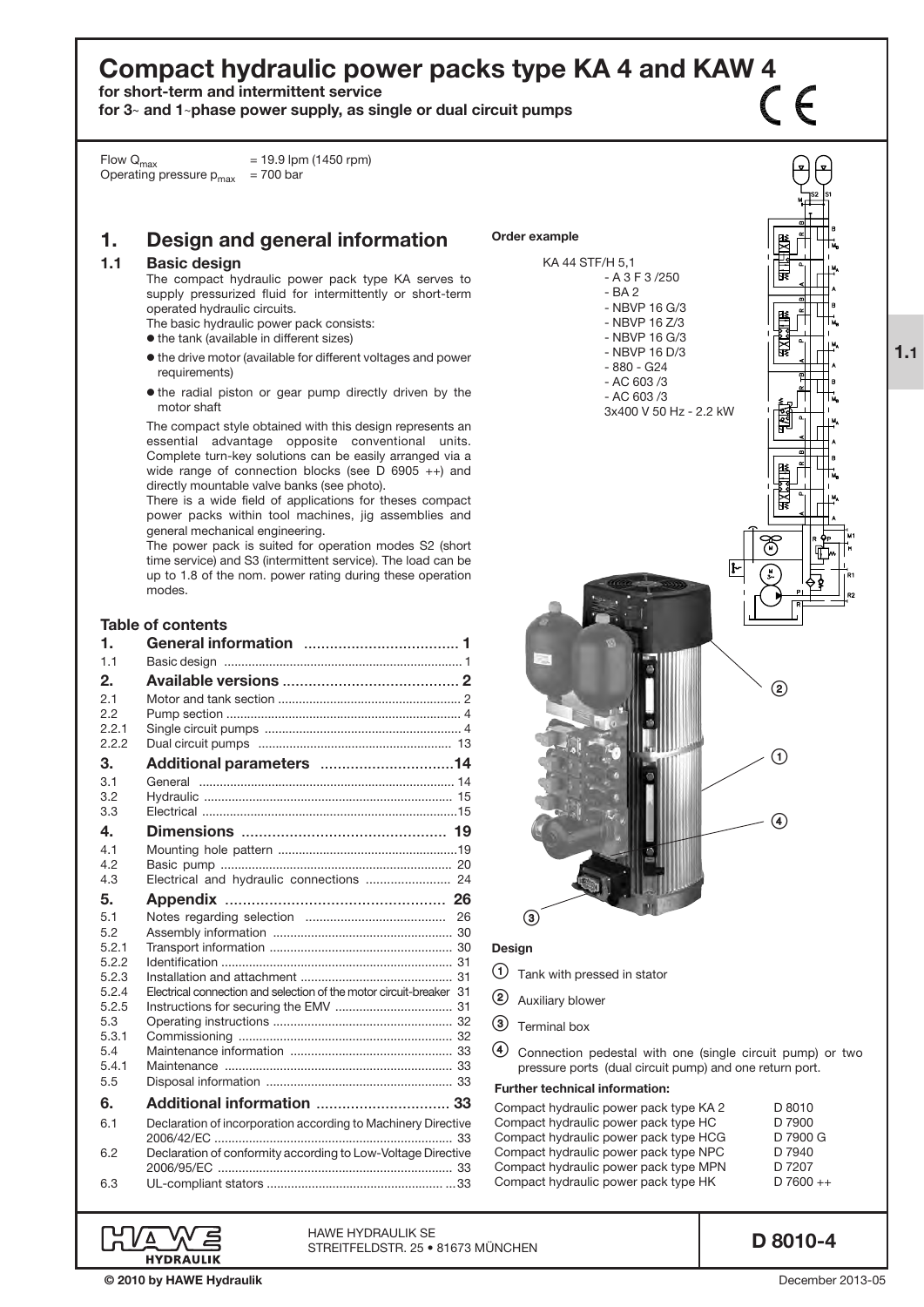# 2. Available versions, type coding

## 2.1 Motor and tank section

| Order examples:<br><b>KA 44</b> | S KS<br>KA 404 22 L1 KTF | E/H5,1 - A 1/280 - 3x400V 50 Hz - 2.2 kW<br>$P/Z$ 8,8 - |                                                                                        | - 3x400V 50 Hz - 0.75 kW /24V DC - G 1/2 x 300 |                                                |                                                                               |
|---------------------------------|--------------------------|---------------------------------------------------------|----------------------------------------------------------------------------------------|------------------------------------------------|------------------------------------------------|-------------------------------------------------------------------------------|
|                                 | Options (table 1d)       | Electrical port<br>(table 1e)                           | Pump version<br>sect. 2.2<br>Motor voltage and<br>Table 1a: Basic type and drive power | aux. blower<br>nominal power (table 9)         | Motor voltage of the<br>(table 1d and site 19) | Fluid drain hose<br>(table 1f)                                                |
|                                 | Tank size                |                                                         | Coding                                                                                 | voltage, see table 9 in sect. 3.3              | Power (kW)                                     | For more detailed information about motor data and available<br>Speed (min-1) |
|                                 | table 1c                 | Basic type                                              | <b>KA42</b>                                                                            | 3~phase motor<br>$(2-pole)$                    | 2.4<br>2.88                                    | 2790 (50 Hz)<br>3340 (60 Hz)                                                  |
|                                 |                          |                                                         | <b>KA44</b>                                                                            | 3~phase motor<br>$(4-pole)$                    | 1.5<br>1.8<br>2.2<br>2.64                      | 1410 (50 Hz)<br>1690 (60 Hz)<br>1405 (50 Hz)<br>1700 (60 Hz)                  |
|                                 |                          |                                                         |                                                                                        |                                                | 3.0<br>3.6<br>4.0<br>1)<br>4.8<br>1)           | 1410 (50 Hz)<br>1700 (60 Hz)<br>1400 (50 Hz)<br>1695 (60 Hz)                  |
|                                 |                          |                                                         |                                                                                        |                                                | 1)<br>5.6<br>$6.72 \t1)$                       | 1360 (50 Hz)<br>1660 (60 Hz)                                                  |
|                                 |                          |                                                         | <b>KA 402</b>                                                                          | 3~phase motor<br>$(2-pole)$                    | 0.55<br>0.66                                   | 2790 (50 Hz)<br>3350 (60 Hz)                                                  |
|                                 |                          |                                                         | <b>KA 402</b>                                                                          | 3~phase motor<br>$(2-pole)$                    | 1.1<br>1.32                                    | 2790 (50 Hz)<br>3350 (60 Hz)                                                  |
|                                 |                          | Note:                                                   | <b>KA 404</b>                                                                          | 3~phase motor<br>$(4-pole)$                    | 0.37<br>0.44                                   | 1360 (50 Hz)<br>1650 (60 Hz)                                                  |
|                                 |                          | A actual<br>power                                       | <b>KA 404</b>                                                                          | 3~phase motor<br>$(4-pole)$                    | 0.75<br>0.9                                    | 1360 (50 Hz)<br>1650 (60 Hz)                                                  |
|                                 |                          | consumption<br>is load                                  | <b>KA 402</b>                                                                          | 3~phase motor<br>$(2-pole)$                    | 1.4<br>1.68                                    | 2790 (50 Hz)<br>3340 (60 Hz)                                                  |
|                                 |                          | dependent<br>and can be                                 | <b>KA 404</b>                                                                          | 3~phase motor<br>$(4-pole)$                    | 1.0<br>1.2                                     | 1370 (50 Hz)<br>1660 (60 Hz)                                                  |
|                                 |                          | up to $1.8x$<br>nominal<br>power.                       | <b>KAW 402</b>                                                                         | 1~phase motor<br>$(2-pole)$                    | 0.37                                           | 2770 (50 Hz)<br>3340 (60 Hz)                                                  |
|                                 |                          | <sup>1</sup> ) Only                                     | <b>KAW 402</b>                                                                         | 1~phase motor<br>$(2-pole)$                    | 0.75                                           | 2810 (50 Hz)<br>3400 (60 Hz)                                                  |
|                                 |                          | available<br>with tank                                  | <b>KAW 404</b>                                                                         | 1~phase motor<br>$(4-pole)$                    | 0.25                                           | 1380 (50 Hz)<br>1650 (60 Hz)                                                  |
|                                 |                          | coding 2,<br>22, and 3                                  | <b>KAW 404</b>                                                                         | 1~phase motor<br>$(4-pole)$                    | 0.50                                           | 1390 (50 Hz)<br>1680 (60 Hz)                                                  |
|                                 |                          | acc. to<br>table 1b                                     | <b>KAW 402</b>                                                                         | 1~phase motor<br>$(2-pole)$                    | 1.10                                           | 2770 (50 Hz)<br>3340 (60 Hz)                                                  |
|                                 |                          |                                                         | <b>KAW 404</b>                                                                         | 1~phase motor<br>$(4-pole)$                    | 0.7                                            | 1370 (50 Hz)<br>1650 (60 Hz)                                                  |

# Table 1b: Tank size

 $\odot$  Connection pedestal, valve assembly, terminal box, options

|           | Coding         | Combination        | Filling volume<br>$V_{fill}$ (l) | Usable filling volume<br>vertically $V_{\text{usable}}(I)$ | Usable filling volume<br>horizontal V <sub>usable</sub> (I) |
|-----------|----------------|--------------------|----------------------------------|------------------------------------------------------------|-------------------------------------------------------------|
| Tank size | no coding      | - 17.<br>$-100$    | 13                               | 5                                                          | 6                                                           |
|           | $\overline{2}$ | التلم              | 22                               | 15                                                         | 11                                                          |
|           | 02             |                    | 22                               |                                                            | 11                                                          |
|           | 22             | $\mathcal{L}$<br>图 | 31                               |                                                            | 16                                                          |
|           | 3              | $\blacksquare$     | 31                               | 25                                                         | 16                                                          |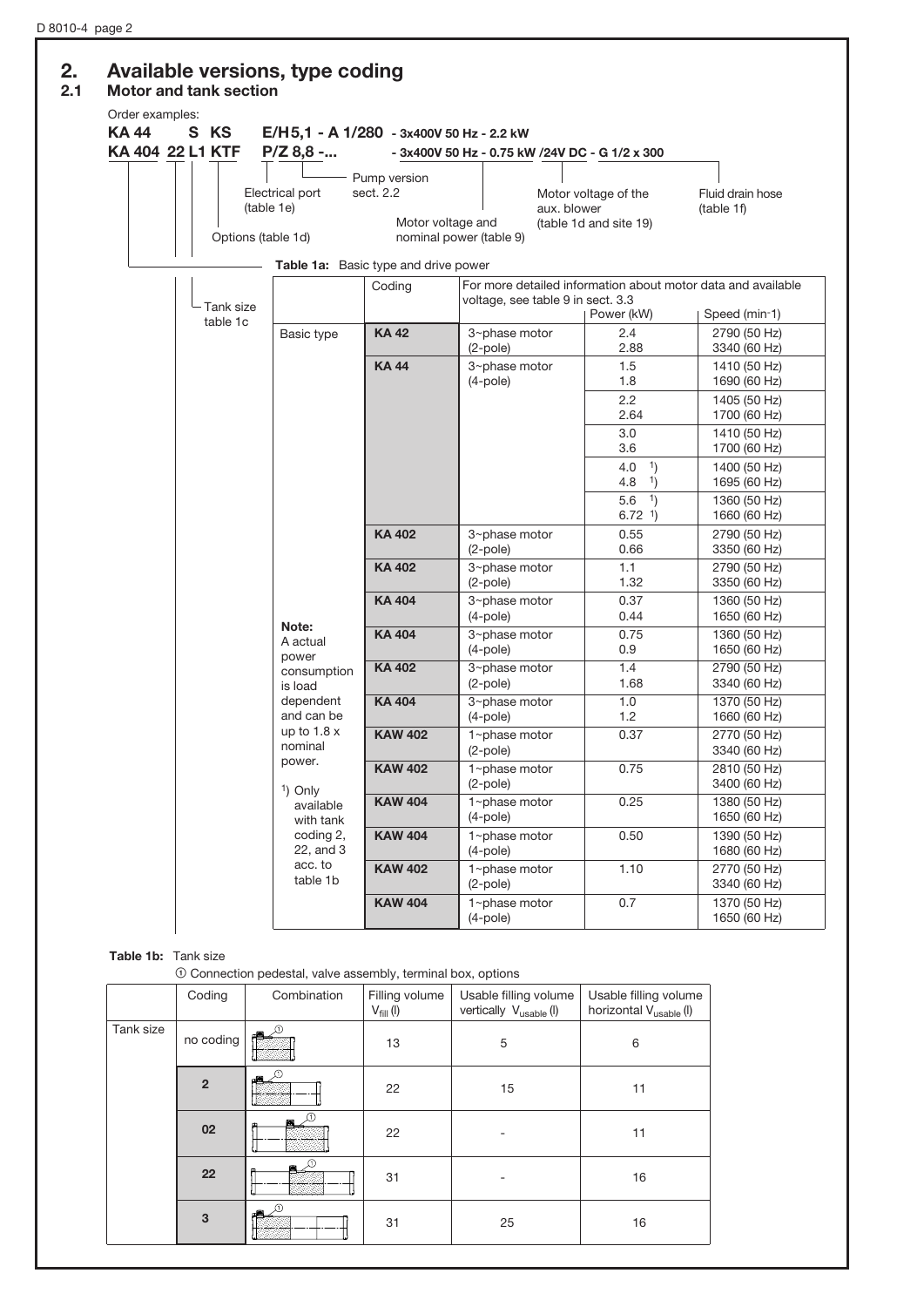| S<br>Standard | <b>S14</b><br>Top and                        | <b>S25</b><br>Top and                         | <b>S36</b>                                               |          | L1                                       | L <sub>4</sub>                                       |                           |
|---------------|----------------------------------------------|-----------------------------------------------|----------------------------------------------------------|----------|------------------------------------------|------------------------------------------------------|---------------------------|
|               |                                              |                                               |                                                          |          |                                          |                                                      | L14                       |
|               | bottom end<br>cover off-set<br>by $90^\circ$ | bottom end<br>cover off-set<br>by $180^\circ$ | Top and<br>bottom end<br>cover off-set<br>by $270^\circ$ | Standard | Connection<br>pedestal<br>off-set by 90° | Type plate and<br>fluid level gauge<br>3 "rear side" | Combination<br>L1 plus L4 |
|               |                                              | L3)                                           | D.                                                       | $\odot$  | ⊙⊣                                       | -3                                                   |                           |

### Table 1d: Options

|         | Coding     | Note                                                                                                                                                            | vertically | horizontal |
|---------|------------|-----------------------------------------------------------------------------------------------------------------------------------------------------------------|------------|------------|
| Options | no coding  | without optional equipments                                                                                                                                     |            |            |
|         | K          | Fluid level gauge / Fluid level gauge                                                                                                                           |            |            |
|         | <b>KS</b>  | Fluid level gauge with float switch (NO-contact)                                                                                                                |            |            |
|         | <b>KD</b>  | Fluid level gauge with float switch (NC-contact)                                                                                                                |            |            |
|         | S          | Float switch (NO-contact)                                                                                                                                       |            |            |
|         | D          | Float switch (NC-contact)                                                                                                                                       |            |            |
|         |            | Temperature switch (switch point 80°C), standard with type KAW                                                                                                  |            |            |
|         | <b>T60</b> | Temperature switch (switch point 60°C), only with type KA                                                                                                       |            |            |
|         | G          |                                                                                                                                                                 |            |            |
|         | F          | Auxiliary blower <sup>®</sup><br>(see sect. 5.1g) for available<br>ග<br>motor voltage and other<br>motor data, see table 9 in sect. 3.3.<br>Can be retrofitted. |            |            |

# Table 1e: Electrical connection

|            | Codina    | Note                                                                                                                                                                 |
|------------|-----------|----------------------------------------------------------------------------------------------------------------------------------------------------------------------|
| Means of   | no coding | Standard (Terminal box)                                                                                                                                              |
| electrical |           | Plug Co. HARTING                                                                                                                                                     |
| connection | E. PE     | Electrical connection with additional interference suppression in the terminal box or at<br>the plug Co. HARTING. For alternatives, see sect. 3.3, only with type KA |

#### Table 1f: Fluid drain hose

| Coding          | Description                                              |            |
|-----------------|----------------------------------------------------------|------------|
| no coding       | Tapped plug G 3/4 *                                      |            |
| G 3/4 x 300 *   | Fluid drain hose approx. 300 mm with ball cock           |            |
| G 3/4 x 500 *   | Fluid drain hose approx. 500 mm with ball cock           |            |
| G 3/4 W x 300 * | Fluid drain hose approx. 300 mm with elbow and ball cock |            |
| G 3/4 W x 500 * | Fluid drain hose approx. 500 mm with elbow and ball cock | $*$ (BSPP) |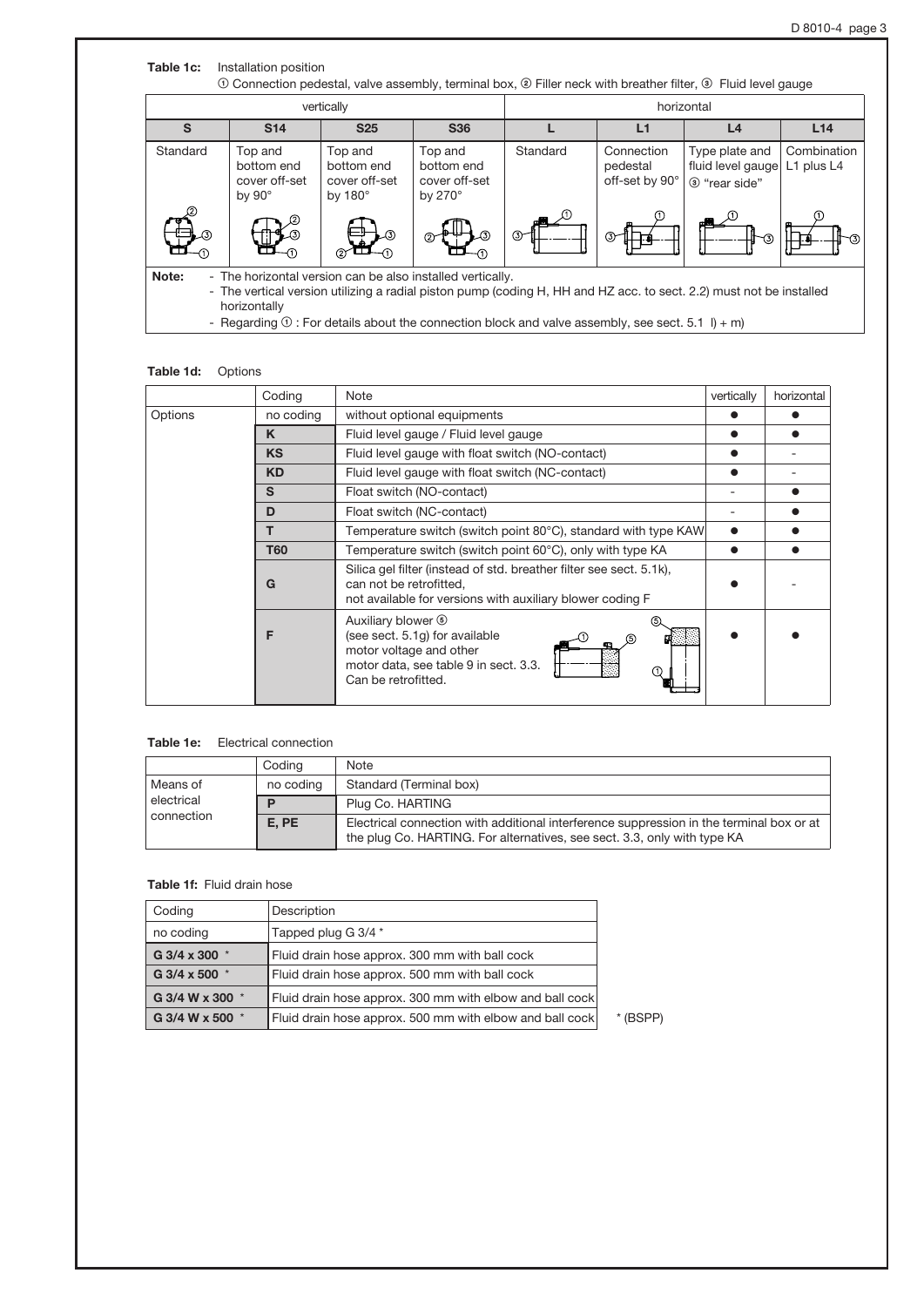# 2.2 Pump section<br>2.2.1 Single circuit pum

# Single circuit pumps

Order example 1: KA 44 LFK / H8,6 - AL21... - 3 x 400V 50 Hz - 2.2 kW/24V DC Order example 2: KA 423 SKDT / Z6,4 - A3F3/150 - 3 x 400V 50 Hz - 2.4 kW

**Table 2a:** Single circuit pumps with  $3$ ~phase motor

Radial piston pump H or gear pump Z

Note:

The delivery flow rating  $Q_{pu}$  is a guide line figure, based on nom. rev. rating that will be slightly reduced dep. on load (see curves in sect. 3.3). For notes regarding pressure  $p_{max}$  and  $p_1$ .

The max. perm. hydraulic work (pV $_{\rm g})_{\rm max}$  for version **Z** with gear pump has to be reduced by 10%.

The perm. pressure  $p_{\sf max}$  correspond to motors 3~400/ 230V 50 Hz.

For other voltage:  $\mathsf{p}_{\mathsf{max}}$  = (pV $_\mathsf{g})_{\mathsf{max}}$  / V $_\mathsf{g}$ . For (pV $_\mathsf{g})_{\mathsf{max}}$  (see sect. 3.3, table 9)

| H           | Coding for radial piston pump                   |        |                     |        |        |                     |         |      |      |
|-------------|-------------------------------------------------|--------|---------------------|--------|--------|---------------------|---------|------|------|
|             | Piston diameter (mm)<br>Number of pump elements | 6<br>3 | $\overline{7}$<br>3 | 8<br>3 | 6<br>6 | $\overline{7}$<br>6 | 10<br>3 |      |      |
|             | Delivery flow coding                            |        |                     | 0,9    | 1,25   | 1,5                 | 1,8     | 2,45 | 2,5  |
|             | Geom. displace $V_q$ (cm <sup>3</sup> /rev)     |        |                     | 0.64   | 0.88   | 1.15                | 1.29    | 1.75 | 1.79 |
| <b>KA42</b> | Perm. pressure p <sub>max</sub>                 | (bar)  |                     |        |        |                     |         |      |      |
| $-2.4$ kW   | Delivery Q <sub>pu</sub>                        | (lpm)  | 50 Hz               | 1.71   | 2.36   | 3.08                | 3.46    | 4.69 | 4.79 |
|             |                                                 |        | 60 Hz               | 2.05   | 2.82   | 3.69                | 4.14    | 5.61 | 5.74 |
| <b>KA44</b> | Perm. pressure p <sub>max</sub>                 | (bar)  |                     | 700    | 700    | 700                 | 700     | 610  | 560  |
| $-1.5$ kW   | Delivery Q <sub>pu</sub>                        | (lpm)  | 50 Hz               | 0.84   | 1.15   | 1.50                | 1.68    | 2.28 | 2.34 |
|             |                                                 |        | 60 Hz               | 1.01   | 1.39   | 1.82                | 2.04    | 2.77 | 2.84 |
| <b>KA44</b> | Perm. pressure p <sub>max</sub>                 | (bar)  |                     | 700    | 700    | 700                 | 700     | 700  | 560  |
| $-2.2$ kW   | Delivery Q <sub>pu</sub>                        | (lpm)  | 50 Hz               | 0.84   | 1.15   | 1.50                | 1.68    | 2.28 | 2.34 |
|             |                                                 |        | 60 Hz               | 1.01   | 1.39   | 1.82                | 2.04    | 2.77 | 2.84 |
| <b>KA44</b> | Perm. pressure p <sub>max</sub>                 | (bar)  |                     | 700    | 700    | 700                 | 700     | 700  | 560  |
| $-3.0$ kW   | Delivery Q <sub>pu</sub>                        | (lpm)  | 50 Hz               | 0.84   | 1.15   | 1.50                | 1.68    | 2.28 | 2.34 |
|             |                                                 |        | 60 Hz               | 1.01   | 1.39   | 1.82                | 2.04    | 2.77 | 2.84 |
| <b>KA44</b> | Perm. pressure p <sub>max</sub>                 | (bar)  |                     | 700    | 700    | 700                 | 700     | 700  | 560  |
| $-4.0$ kW   | Delivery Q <sub>pu</sub>                        | (lpm)  | 50 Hz               | 0.84   | 1.15   | 1.50                | 1.68    | 2.28 | 2.34 |
|             |                                                 |        | 60 Hz               | 1.01   | 1.39   | 1.82                | 2.04    | 2.77 | 2.84 |
| <b>KA44</b> | Perm. pressure p <sub>max</sub>                 | (bar)  |                     | 700    | 700    | 700                 | 700     | 700  | 560  |
| $-5.6$ kW   | Delivery Q <sub>pu</sub>                        | (lpm)  | 50 Hz               | 0.84   | 1.15   | 1.50                | 1.68    | 2.28 | 2.34 |
|             |                                                 |        | 60 Hz               | 1.01   | 1.39   | 1.82                | 2.04    | 2.77 | 2.84 |

| H.          | Coding for radial piston pump                   |       |       |        |         |         |         |         |         |
|-------------|-------------------------------------------------|-------|-------|--------|---------|---------|---------|---------|---------|
|             | Piston diameter (mm)<br>Number of pump elements |       |       | 8<br>6 | 12<br>3 | 13<br>З | 10<br>6 | 14<br>3 | 15<br>3 |
|             | Delivery flow coding                            |       |       | 3,2    | 3,6     | 4,3     | 5,0     | 5,1     | 5,6     |
|             | Geom. displace $V_a$ (cm <sup>3</sup> /rev)     |       |       | 2.29   | 2.58    | 3.03    | 3.58    | 3.51    | 4.03    |
| <b>KA42</b> | Perm. pressure p <sub>max</sub>                 | (bar) |       |        |         |         |         |         |         |
| $-2.4$ kW   | Delivery Q <sub>pu</sub>                        | (lpm) | 50 Hz | 6.13   | 6.91    | 8.12    | 9.59    | 9.40    | 10.79   |
|             |                                                 |       | 60 Hz | 7.34   | 8.27    | 9.72    | 11.48   | 11.25   | 12.92   |
| <b>KA44</b> | Perm. pressure p <sub>max</sub>                 | (bar) |       | 460    | 390     | 330     | 290     | 290     | 250     |
| $-1.5$ kW   | Delivery Q <sub>pu</sub>                        | (lpm) | 50 Hz | 2.99   | 3.37    | 3.96    | 4.67    | 4.58    | 5.26    |
|             |                                                 |       | 60 Hz | 3.63   | 4.09    | 4.80    | 5.67    | 5.56    | 6.38    |
| <b>KA44</b> | Perm. pressure p <sub>max</sub>                 | (bar) |       | 700    | 390     | 330     | 470     | 290     | 250     |
| $-2.2$ kW   | Delivery Q <sub>pu</sub>                        | (lpm) | 50 Hz | 2.99   | 3.37    | 3.96    | 4.67    | 4.58    | 5.26    |
|             |                                                 |       | 60 Hz | 3.63   | 4.09    | 4.80    | 5.67    | 5.56    | 6.38    |
| <b>KA44</b> | Perm. pressure p <sub>max</sub>                 | (bar) |       | 700    | 390     | 330     | 560     | 290     | 250     |
| $-3.0$ kW   | Delivery Q <sub>pu</sub>                        | (lpm) | 50 Hz | 2.99   | 3.37    | 3.96    | 4.67    | 4.58    | 5.26    |
|             |                                                 |       | 60 Hz | 3.63   | 4.09    | 4.80    | 5.67    | 5.56    | 6.38    |
| <b>KA44</b> | Perm. pressure p <sub>max</sub>                 | (bar) |       | 700    | 390     | 330     | 560     | 290     | 250     |
| $-4.0$ kW   | Delivery Q <sub>pu</sub>                        | (lpm) | 50 Hz | 2.99   | 3.37    | 3.96    | 4.67    | 4.58    | 5.26    |
|             |                                                 |       | 60 Hz | 3.63   | 4.09    | 4.80    | 5.67    | 5.56    | 6.38    |
| <b>KA44</b> | Perm. pressure p <sub>max</sub>                 | (bar) |       | 700    | 390     | 330     | 560     | 290     | 250     |
| $-5.6$ kW   | Delivery Q <sub>pu</sub>                        | (lpm) | 50 Hz | 2.99   | 3.37    | 3.96    | 4.67    | 4.58    | 5.26    |
|             |                                                 |       | 60 Hz | 3.63   | 4.09    | 4.80    | 5.67    | 5.56    | 6.38    |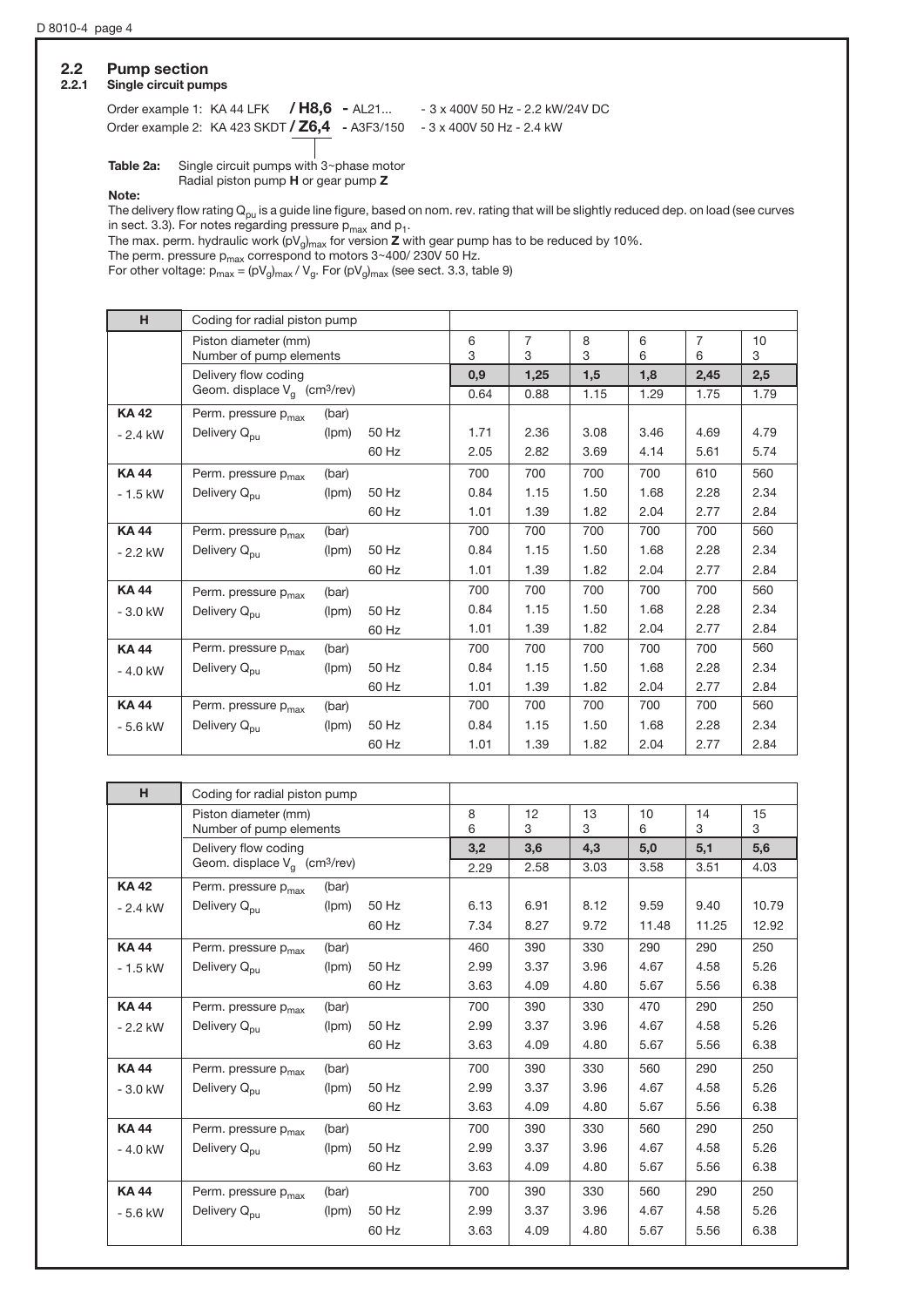Continuation of table 2a:

| H.          | Coding for radial piston pump               |                         |       |       |       |         |         |         |         |
|-------------|---------------------------------------------|-------------------------|-------|-------|-------|---------|---------|---------|---------|
|             | Piston diameter (mm)                        | Number of pump elements |       |       |       | 13<br>6 | 14<br>6 | 15<br>6 | 16<br>6 |
|             | Delivery flow coding                        |                         |       |       |       | 8,6     | 9,9     | 11,5    | 13,1    |
|             | Geom. displace $V_a$ (cm <sup>3</sup> /rev) |                         |       | 4.58  | 5.16  | 6.05    | 7.02    | 8.06    | 9.17    |
| <b>KA42</b> | Perm. pressure p <sub>max</sub>             | (bar)                   |       |       |       |         |         |         |         |
| $-2.4$ kW   | Delivery Q <sub>pu</sub>                    | (lpm)                   | 50 Hz | 12.27 | 13.82 | 16.20   | 18.80   | 21.59   | 24.56   |
|             |                                             |                         | 60 Hz | 14.69 | 16.55 | 19.40   | 22.51   | 25.84   | 29.40   |
| <b>KA44</b> | Perm. pressure p <sub>max</sub>             | (bar)                   |       | 220   | 200   | 170     | 150     | 130     | 110     |
| $-1.5$ kW   | Delivery Q <sub>pu</sub>                    | (lpm)                   | 50 Hz | 5.98  | 6.74  | 7.90    | 9.17    | 10.52   | 11.97   |
|             |                                             |                         | 60 Hz | 7.25  | 8.17  | 9.58    | 11.12   | 12.77   | 14.53   |
| <b>KA44</b> | Perm. pressure p <sub>max</sub>             | (bar)                   |       | 220   | 320   | 270     | 240     | 200     | 180     |
| $-2.2$ kW   | Delivery Q <sub>pu</sub>                    | (lpm)                   | 50 Hz | 5.98  | 6.74  | 7.90    | 9.17    | 10.52   | 11.97   |
|             |                                             |                         | 60 Hz | 7.25  | 8.17  | 9.58    | 11.12   | 12.77   | 14.53   |
| <b>KA44</b> | Perm. pressure p <sub>max</sub>             | (bar)                   |       | 220   | 390   | 330     | 290     | 250     | 220     |
| $-3.0$ kW   | Delivery Q <sub>pu</sub>                    | (lpm)                   | 50 Hz | 5.98  | 6.74  | 7.90    | 9.17    | 10.52   | 11.97   |
|             |                                             |                         | 60 Hz | 7.25  | 8.17  | 9.58    | 11.12   | 12.77   | 14.53   |
| <b>KA44</b> | Perm. pressure p <sub>max</sub>             | (bar)                   |       | 220   | 390   | 330     | 290     | 250     | 220     |
| $-4.0$ kW   | Delivery Q <sub>pu</sub>                    | (lpm)                   | 50 Hz | 5.98  | 6.74  | 7.90    | 9.17    | 10.52   | 11.97   |
|             |                                             |                         | 60 Hz | 7.25  | 8.17  | 9.58    | 11.12   | 12.77   | 14.53   |
| <b>KA44</b> | Perm. pressure p <sub>max</sub>             | (bar)                   |       | 220   | 390   | 330     | 290     | 250     | 220     |
| $-5.6$ kW   | Delivery Q <sub>pu</sub>                    | (lpm)                   | 50 Hz | 5.98  | 6.74  | 7.90    | 9,7     | 10.52   | 11.97   |
|             |                                             |                         | 60 Hz | 7.25  | 8.17  | 9.58    | 11.12   | 12.77   | 14.53   |
|             |                                             |                         |       |       |       |         |         |         |         |

| $\mathbf{z}$ | Coding for gear pump                        |       |       |         |         | Size 1         |         |         |         |
|--------------|---------------------------------------------|-------|-------|---------|---------|----------------|---------|---------|---------|
|              | Delivery flow coding                        |       |       | $Z$ 1,1 | $Z$ 1,7 | Z <sub>2</sub> | $Z$ 2,7 | $Z$ 3,5 | $Z$ 4,5 |
|              | Geom. displace $V_q$ (cm <sup>3</sup> /rev) | 0.8   | 1.2   | 1.6     | 2.1     | 2.5            | 3.3     |         |         |
| <b>KA42</b>  | Perm. pressure p <sub>max</sub>             | (bar) |       |         |         |                |         |         |         |
| $-2.4$ kW    | Delivery Q <sub>pu</sub>                    | (lpm) | 50 Hz | 1.71    | 2.36    | 3.08           | 4.79    | 6.91    | 8.12    |
|              |                                             |       | 60 Hz | 2.05    | 2.82    | 3.69           | 5.74    | 8.27    | 9.72    |
| <b>KA44</b>  | Perm. pressure p <sub>max</sub>             | (bar) |       | 200     | 200     | 200            | 200     | 200     | 200     |
| $-1.5$ kW    | Delivery Q <sub>pu</sub>                    | (lpm) | 50 Hz | 0.84    | 1.15    | 1.50           | 2.34    | 3.37    | 3.96    |
|              |                                             |       | 60 Hz | 1.01    | 1.39    | 1.82           | 2.84    | 4.09    | 4.80    |
| <b>KA44</b>  | Perm. pressure p <sub>max</sub>             | (bar) |       | 200     | 200     | 200            | 200     | 200     | 200     |
| $-2.2$ kW    | Delivery Q <sub>pu</sub>                    | (lpm) | 50 Hz | 0.84    | 1.15    | 1.50           | 2.34    | 3.37    | 3.96    |
|              |                                             |       | 60 Hz | 1.01    | 1.39    | 1.82           | 2.84    | 4.09    | 4.80    |
| <b>KA44</b>  | Perm. pressure p <sub>max</sub>             | (bar) |       | 200     | 200     | 200            | 200     | 200     | 200     |
| $-3.0$ kW    | Delivery Q <sub>pu</sub>                    | (lpm) | 50 Hz | 0.84    | 1.15    | 1.50           | 2.34    | 3.37    | 3.96    |
|              |                                             |       | 60 Hz | 1,01    | 1.39    | 1.82           | 2.84    | 4.09    | 4.80    |
| <b>KA44</b>  | Perm. pressure p <sub>max</sub>             | (bar) |       | 200     | 200     | 200            | 200     | 200     | 200     |
| $-4.0$ kW    | Delivery Q <sub>pu</sub>                    | (lpm) | 50 Hz | 0.84    | 1.15    | 1.50           | 2.34    | 3.37    | 3.96    |
|              |                                             |       | 60 Hz | 1.01    | 1.39    | 1.82           | 2.84    | 4.09    | 4.80    |
| <b>KA44</b>  | Perm. pressure p <sub>max</sub>             | (bar) |       | 200     | 200     | 200            | 200     | 200     | 200     |
| $-5.6$ kW    | Delivery Q <sub>pu</sub>                    | (lpm) | 50 Hz | 0.84    | 1.15    | 1.50           | 2.34    | 3.37    | 3.96    |
|              |                                             |       | 60 Hz | 1.01    | 1.39    | 1.82           | 2.84    | 4.09    | 4.80    |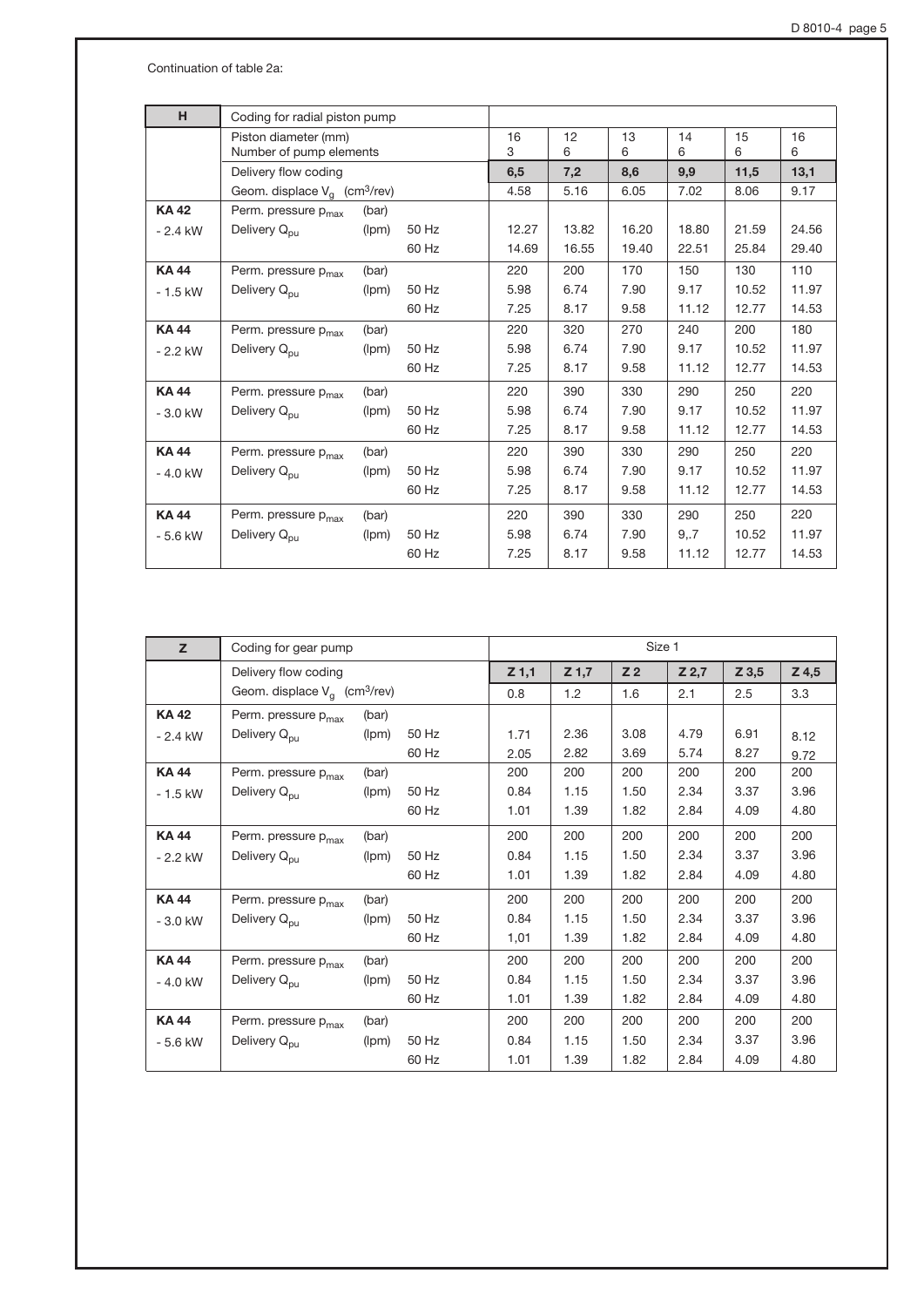Continuation of table 2a:

| z           | Coding for gear pump                        |       |       |         |       | Size 1  |         |       |          |
|-------------|---------------------------------------------|-------|-------|---------|-------|---------|---------|-------|----------|
|             | Delivery flow coding                        |       |       | $Z$ 5,2 | Z 6,4 | $Z$ 6,9 | $Z$ 8,4 | Z 8,8 | $Z$ 11,3 |
|             | Geom. displace $V_q$ (cm <sup>3</sup> /rev) |       |       | 3.6     | 4.4   | 4.8     | 5.8     | 6.2   | 7.9      |
| <b>KA42</b> | Perm. pressure p <sub>max</sub>             | (bar) |       |         |       |         |         |       |          |
| $-2.4$ kW   | Delivery Q <sub>pu</sub>                    | (lpm) | 50 Hz | 9.40    | 10.79 | 12.27   | 13.8    | 16.2  | 18.8     |
|             |                                             |       | 60 Hz | 11.25   | 12.92 | 14.69   | 16.5    | 19.4  | 22.5     |
| <b>KA44</b> | Perm. pressure p <sub>max</sub>             | (bar) |       | 200     | 200   | 200     | 180     | 170   | 130      |
| $-1.5$ kW   | Delivery Q <sub>pu</sub>                    | (lpm) | 50 Hz | 4.58    | 5.26  | 5.98    | 6.7     | 7.9   | 9.1      |
|             |                                             |       | 60 Hz | 5.56    | 6.38  | 7.25    | 8.1     | 9.5   | 11.1     |
| <b>KA44</b> | Perm. pressure p <sub>max</sub>             | (bar) |       | 200     | 200   | 200     | 200     | 180   | 180      |
| $-2.2$ kW   | Delivery Q <sub>pu</sub>                    | (lpm) | 50 Hz | 4.58    | 5.26  | 5.98    | 6.7     | 7.9   | 9.1      |
|             |                                             |       | 60 Hz | 5.56    | 6.38  | 7.25    | 8.1     | 9.5   | 11.1     |
| <b>KA44</b> | Perm. pressure p <sub>max</sub>             | (bar) |       | 200     | 200   | 200     | 200     | 180   | 180      |
| $-3.0$ kW   | Delivery Q <sub>pu</sub>                    | (lpm) | 50 Hz | 4,58    | 5.26  | 5.98    | 6.7     | 7.9   | 9.1      |
|             |                                             |       | 60 Hz | 5.56    | 6.38  | 7.25    | 8.1     | 9.5   | 11.1     |
| <b>KA44</b> | Perm. pressure p <sub>max</sub>             | (bar) |       | 200     | 200   | 200     | 200     | 180   | 160      |
| $-4.0$ kW   | Delivery Q <sub>pu</sub>                    | (lpm) | 50 Hz | 4.58    | 5.26  | 5.98    | 6.7     | 7.9   | 9.1      |
|             |                                             |       | 60 Hz | 5.56    | 6.38  | 7.25    | 8.1     | 9.5   | 11.1     |
| <b>KA44</b> | Perm. pressure p <sub>max</sub>             | (bar) |       | 200     | 200   | 200     | 200     | 180   | 160      |
| $-5.6$ kW   | Delivery Q <sub>pu</sub>                    | (lpm) | 50 Hz | 4.58    | 5.26  | 5.98    | 6.7     | 7.9   | 9.1      |
|             |                                             |       | 60 Hz | 5.56    | 6.38  | 7.25    | 8.1     | 9.5   | 11.1     |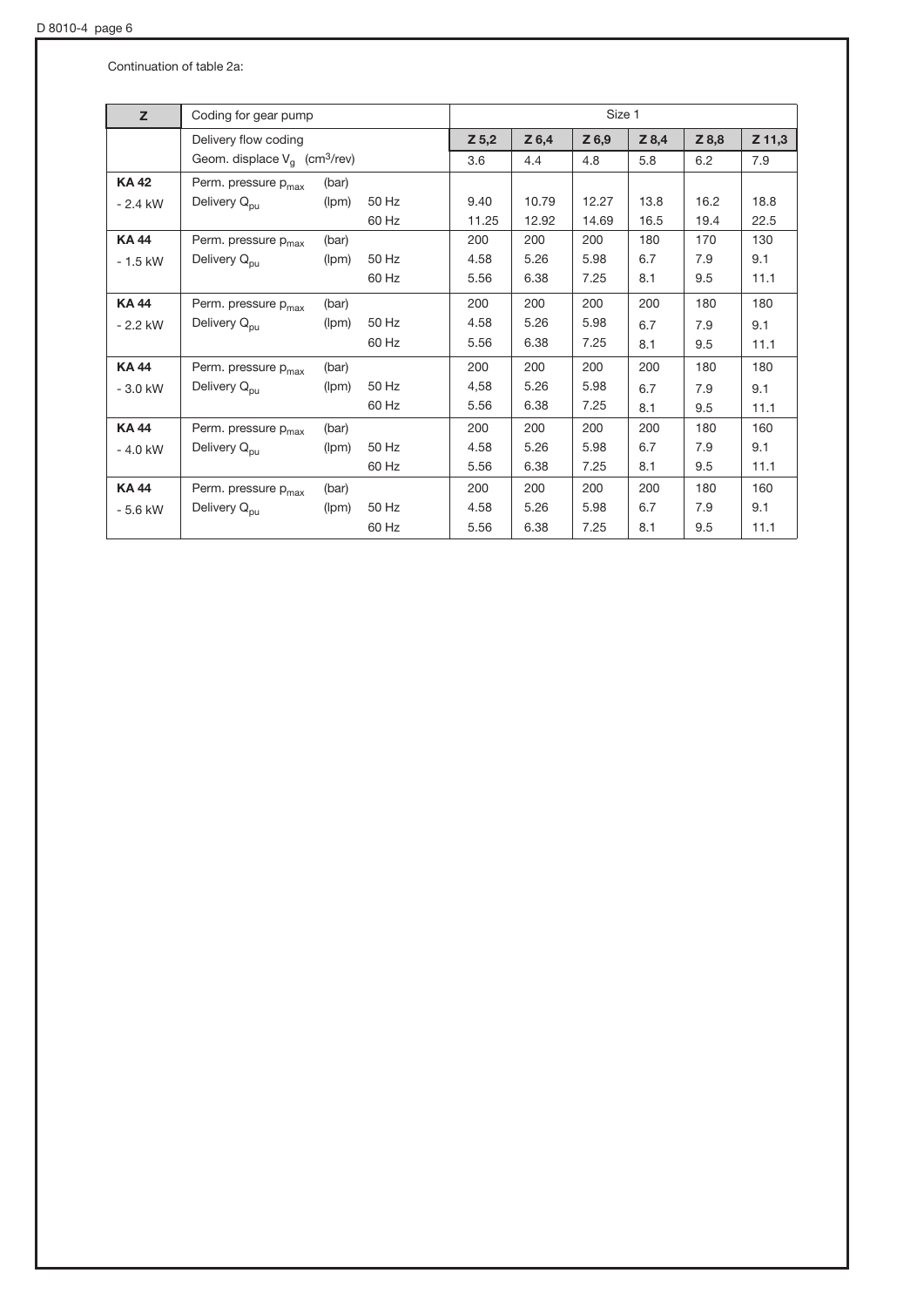Order example 1: KA 404 DT/1 - H6,7 - A1/180 - 3 x 400V 50 Hz - 0.75 kW Order example 2: KAW 402/1P1 - Z4,5 - AL11E/120 - 3 x 400/230V 50 Hz - 1.4 kW

Table  $3a$ : Single circuit pumps with  $3 \sim$ phase motor Radial piston pump H or gear pump Z

Note:

The delivery flow rating  $Q_{pu}$  is a guide line figure, based on nom. rev. rating that will be slightly reduced dep. on load (see curves in sect. 3.3). For notes regarding pressure  $\mathsf{p}_{\mathsf{max}}$  and  $\mathsf{p}_1.$ 

The max. perm. hydraulic work (pV $_{\rm g})_{\rm max}$  for version **Z** with gear pump has to be reduced by 10%.

The perm. pressure  $p_{max}$  correspond to motors 3~400/ 230V 50 Hz.

For other voltage:  $\mathsf{p}_{\mathsf{max}}$  = (pV $_{\mathsf{g}}$ )<sub>max</sub> / V<sub>g</sub>. For (pV $_{\mathsf{g}}$ )<sub>max</sub> (see sect. 3.3, table 9)

| н             |                                             | Coding for radial piston pump |       |        |        |                |        |                     |        |
|---------------|---------------------------------------------|-------------------------------|-------|--------|--------|----------------|--------|---------------------|--------|
|               | Piston diameter (mm)                        |                               |       | 4<br>3 | 5<br>3 | $\overline{4}$ | 6<br>3 | $\overline{7}$<br>3 | 5<br>6 |
|               | Number of pump elements                     |                               |       |        |        | 6              |        |                     |        |
|               | Delivery flow coding                        |                               |       | 0,33   | 0,47   | 0,59           | 0,66   | 0,91                | 0,93   |
|               | Geom. displace $V_a$ (cm <sup>3</sup> /rev) |                               |       | 0.23   | 0.35   | 0.45           | 0.51   | 0.69                | 0.71   |
| <b>KA 402</b> | Perm. pressure p <sub>max</sub>             | (bar)                         |       | 700    | 465    | 360            | 320    | 235                 | 230    |
| $ - 0.55$ kW  | Delivery Q <sub>pu</sub>                    | (lpm)                         | 50 Hz | 0.63   | 0.99   | 1.26           | 1.42   | 1.93                | 1.97   |
|               |                                             |                               | 60 Hz | 0.76   | 1.18   | 1.52           | 1.70   | 2.32                | 2.37   |
| <b>KA 402</b> | Perm. pressure p <sub>max</sub>             | (bar)                         |       | 700    | 700    | 700            | 700    | 700                 | 700    |
| $ - 1.1$ kW   | Delivery Q <sub>pu</sub>                    | (lpm)                         | 50 Hz | 0.63   | 0.99   | 1.26           | 1.42   | 1.93                | 1.97   |
|               |                                             |                               | 60 Hz | 0.76   | 1.18   | 1.52           | 1.70   | 2.32                | 2.37   |
| KA 404        | Perm. pressure p <sub>max</sub>             | (bar)                         |       | 700    | 620    | 485            | 430    | 315                 | 310    |
| $$ - 0.37 kW  | Delivery Q <sub>pu</sub>                    | (lpm)                         | 50 Hz | 0.31   | 0.48   | 0.62           | 0.69   | 0.94                | 0.96   |
|               |                                             |                               | 60 Hz | 0.37   | 0.58   | 0.75           | 0.84   | 1.14                | 1.17   |
| <b>KA404</b>  | Perm. pressure p <sub>max</sub>             | (bar)                         |       | 700    | 700    | 700            | 700    | 700                 | 700    |
| $ - 0.75$ kW  | Delivery Q <sub>pu</sub>                    | (lpm)                         | 50 Hz | 0.31   | 0.48   | 0.62           | 0.69   | 0.94                | 0.96   |
|               |                                             |                               | 60 Hz | 0.37   | 0.58   | 0.75           | 0.84   | 1.14                | 1.17   |
| <b>KA 402</b> | Perm. pressure p <sub>max</sub>             | (bar)                         |       | 700    | 700    | 700            | 700    | 700                 | 700    |
| $ - 1.4$ kW   | Delivery Q <sub>pu</sub>                    | (lpm)                         | 50 Hz | 0.63   | 0.99   | 1.26           | 1.42   | 1.93                | 1.97   |
|               |                                             |                               | 60 Hz | 0.76   | 1.18   | 1.52           | 1.70   | 2.32                | 2.37   |
| <b>KA 404</b> | Perm. pressure p <sub>max</sub>             | (bar)                         |       | 700    | 700    | 700            | 700    | 700                 | 700    |
| $ - 1.0$ kW   | Delivery Q <sub>pu</sub>                    | (lpm)                         | 50 Hz | 0.31   | 0.48   | 0.62           | 0.69   | 0.94                | 0.96   |
|               |                                             |                               | 60 Hz | 0.37   | 0.58   | 0.75           | 0.84   | 1.14                | 1.17   |

| H.           |                                             | Coding for radial piston pump |       |      |      |      |                |      |      |
|--------------|---------------------------------------------|-------------------------------|-------|------|------|------|----------------|------|------|
|              | Piston diameter (mm)                        |                               |       | 8    | 6    | 9    | $\overline{7}$ | 8    | 9    |
|              | Number of pump elements                     |                               |       | 3    | 6    | 3    | 6              | 6    | 6    |
|              | Delivery flow coding                        |                               |       | 1,18 | 1,33 | 1,51 | 1,81           | 2,36 | 2,99 |
|              | Geom. displace $V_a$ (cm <sup>3</sup> /rev) |                               |       | 0.91 | 1.02 | 1.15 | 1.39           | 1.81 | 2.29 |
| <b>KA402</b> | Perm. pressure p <sub>max</sub>             | (bar)                         |       | 180  | 160  | 140  | 115            | 90   | 70   |
| $$ - 0.55 kW | Delivery Q <sub>pu</sub>                    | (lpm)                         | 50 Hz | 2.52 | 2.84 | 3.19 | 3.87           | 5.05 | 6.39 |
|              |                                             |                               | 60 Hz | 3.03 | 3.41 | 3.84 | 4.64           | 6.06 | 7.67 |
| <b>KA402</b> | Perm. pressure p <sub>max</sub>             | (bar)                         |       | 570  | 510  | 450  | 370            | 285  | 225  |
| $ - 1.1$ kW  | Delivery Q <sub>pu</sub>                    | (lpm)                         | 50 Hz | 2.52 | 2.84 | 3.19 | 3.87           | 5.05 | 6.39 |
|              |                                             |                               | 60 Hz | 3.03 | 3.41 | 3.84 | 4.64           | 6.06 | 7.67 |
| <b>KA404</b> | Perm. pressure p <sub>max</sub>             | (bar)                         |       | 240  | 215  | 190  | 155            | 120  | 95   |
| $ - 0.37$ kW | Delivery Q <sub>pu</sub>                    | (lpm)                         | 50 Hz | 1.23 | 1.38 | 1.56 | 1.88           | 2.46 | 3.11 |
|              |                                             |                               | 60 Hz | 1.49 | 1.68 | 1.89 | 2.29           | 2.99 | 3.78 |
| <b>KA404</b> | Perm. pressure p <sub>max</sub>             | (bar)                         |       | 650  | 580  | 510  | 425            | 325  | 255  |
| $$ - 0.75 kW | Delivery Q <sub>pu</sub>                    | (lpm)                         | 50 Hz | 1.23 | 1.38 | 1.56 | 1.88           | 2.46 | 3.11 |
|              |                                             |                               | 60 Hz | 1.49 | 1.68 | 1.89 | 2.29           | 2.99 | 3.78 |
| <b>KA402</b> | Perm. pressure p <sub>max</sub>             | (bar)                         |       | 540  | 570  | 510  | 420            | 320  | 255  |
| $ - 1.4$ kW  | Delivery Q <sub>pu</sub>                    | (lpm)                         | 50 Hz | 2.52 | 2.84 | 3.19 | 3.87           | 5.05 | 6.39 |
|              |                                             |                               | 60 Hz | 3.03 | 3.41 | 3.84 | 4.64           | 6.06 | 7.67 |
| <b>KA404</b> | Perm. pressure p <sub>max</sub>             | (bar)                         |       | 700  | 670  | 550  | 490            | 375  | 295  |
| $ - 1.0$ kW  | Delivery Q <sub>pu</sub>                    | (lpm)                         | 50 Hz | 1.23 | 1.38 | 1.56 | 1.88           | 2.46 | 3.11 |
|              |                                             |                               | 60 Hz | 1.49 | 1.68 | 1.89 | 2.29           | 2.99 | 3.78 |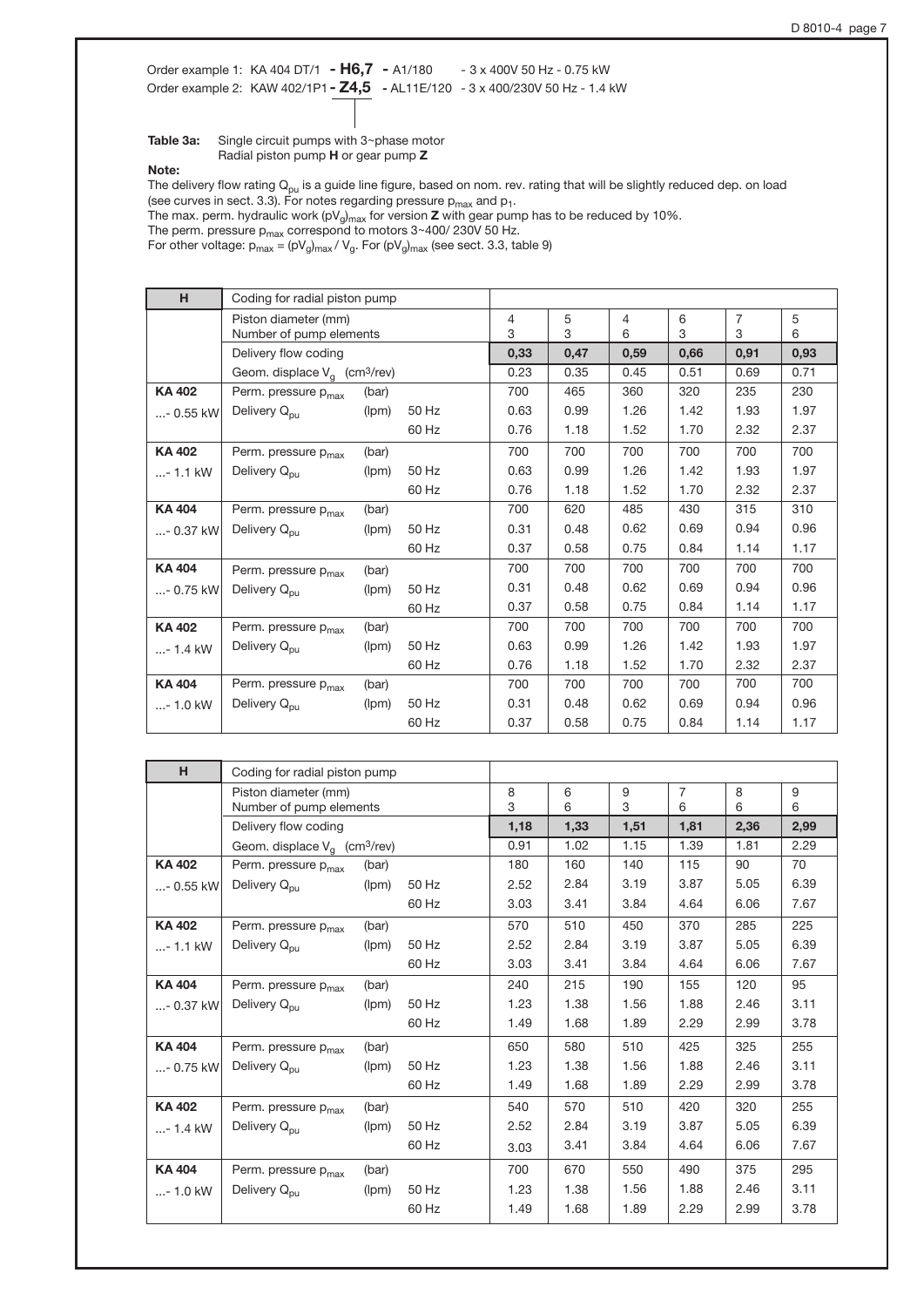Continuation of table 3a:

### Note:

o Version with pump elements type PE acc. to D 5600

• Only available as vertical version (see table 1c)

| H.           |                                                 | Coding for radial piston pump |       |         |         |         |         |         |         |
|--------------|-------------------------------------------------|-------------------------------|-------|---------|---------|---------|---------|---------|---------|
|              | Piston diameter (mm)<br>Number of pump elements |                               |       | 10<br>3 | 12<br>3 | 13<br>3 | 14<br>3 | 10<br>6 | 15<br>3 |
|              | Delivery flow coding                            |                               |       | 1,84    | 2,66    | 3,12    | 3,61    | 3,69    | 4,14    |
|              | Geom. displace $V_q$ (cm <sup>3</sup> /rev)     |                               |       | 1.41    | 2.04    | 2.39    | 2.77    | 2.83    | 3.18    |
| <b>KA402</b> | Perm. pressure p <sub>max</sub>                 | (bar)                         |       | 115     | 80      | 65      | 55      | 55      | 50      |
| - 0.55 kW    | Delivery Q <sub>pu</sub>                        | (lpm)                         | 50 Hz | 3.90    | 5.65    | 6.62    | 7.67    | 7.84    | 8.81    |
|              |                                                 |                               | 60 Hz | 4.69    | 6.79    | 7.96    | 9.22    | 9.42    | 10.59   |
| <b>KA402</b> | Perm. pressure p <sub>max</sub>                 | (bar)                         |       | 365     | 250     | 215     | 185     | 180     | 160     |
| $ - 1.1$ kW  | Delivery Q <sub>pu</sub>                        | (lpm)                         | 50 Hz | 3.90    | 5.65    | 6.62    | 7.67    | 7.84    | 8.81    |
|              |                                                 |                               | 60 Hz | 4.69    | 6.79    | 7.96    | 9.22    | 9.42    | 10.59   |
| <b>KA404</b> | Perm. pressure p <sub>max</sub>                 | (bar)                         |       | 155     | 105     | 90      | 75      | 75      | 65      |
| $ - 0.37$ kW | Delivery Q <sub>pu</sub>                        | (lpm)                         | 50 Hz | 1.91    | 2.76    | 3.23    | 3.74    | 3.83    | 4.30    |
|              |                                                 |                               | 60 Hz | 2.31    | 3.34    | 3.91    | 4.54    | 4.63    | 5.21    |
| <b>KA404</b> | Perm. pressure p <sub>max</sub>                 | (bar)                         |       | 415     | 285     | 245     | 210     | 205     | 185     |
| - 0.75 kW    | Delivery Q <sub>pu</sub>                        | (lpm)                         | 50 Hz | 1.91    | 2.76    | 3.23    | 3.74    | 3.83    | 4.30    |
|              |                                                 |                               | 60 Hz | 2.31    | 3.34    | 3.91    | 4.54    | 4.63    | 5.21    |
| <b>KA402</b> | Perm. pressure p <sub>max</sub>                 | (bar)                         |       | 410     | 285     | 240     | 210     | 205     | 180     |
| $ - 1.4$ kW  | Delivery Q <sub>pu</sub>                        | (lpm)                         | 50 Hz | 3.90    | 5.65    | 6.62    | 7,67    | 7,84    | 8,81    |
|              |                                                 |                               | 60 Hz | 4.69    | 6.79    | 7.96    | 9,22    | 9,42    | 10,59   |
| <b>KA404</b> | Perm. pressure p <sub>max</sub>                 | (bar)                         |       | 485     | 335     | 285     | 245     | 240     | 215     |
| $ - 1.0$ kW  | Delivery Q <sub>pu</sub>                        | (lpm)                         | 50 Hz | 1.91    | 2.76    | 3.23    | 3.74    | 3.83    | 4.30    |
|              |                                                 |                               | 60 Hz | 2.31    | 3.34    | 3.91    | 4.54    | 4.63    | 5.21    |

| H.           |                                                 | Coding for radial piston pump |       |         |         |         |         |         |         |
|--------------|-------------------------------------------------|-------------------------------|-------|---------|---------|---------|---------|---------|---------|
|              | Piston diameter (mm)<br>Number of pump elements |                               |       | 16<br>3 | 12<br>6 | 13<br>6 | 14<br>6 | 15<br>6 | 16<br>6 |
|              | Delivery flow coding                            |                               |       | 4,72    | 5,31    | 6,24    | 7,23    | 8,29    | 9,45    |
|              | Geom. displace $V_q$ (cm <sup>3</sup> /rev)     |                               |       | 3.62    | 4.07    | 4.78    | 5.54    | 6.36    | 7.24    |
| <b>KA402</b> | Perm. pressure p <sub>max</sub>                 | (bar)                         |       | 45      |         |         |         |         |         |
| $ - 0.55$ kW | Delivery Q <sub>pu</sub>                        | (lpm)                         | 50 Hz | 10.02   |         |         |         |         |         |
|              |                                                 |                               | 60 Hz | 12.05   |         |         |         |         |         |
| <b>KA402</b> | Perm. pressure p <sub>max</sub>                 | (bar)                         |       | 140     |         |         |         |         |         |
| $ - 1.1$ kW  | Delivery Q <sub>pu</sub>                        | (lpm)                         | 50 Hz | 10.02   |         |         |         |         |         |
|              |                                                 |                               | 60 Hz | 12.05   |         |         |         |         |         |
| <b>KA404</b> | Perm. pressure p <sub>max</sub>                 | (bar)                         |       | 60      | 50      | 45      | 35      | 30      | 30      |
| $ - 0.37$ kW | Delivery Q <sub>pu</sub>                        | (lpm)                         | 50 Hz | 4.89    | 5.50    | 6.46    | 7.49    | 8.60    | 9.79    |
|              |                                                 |                               | 60 Hz | 5.93    | 6.66    | 7.83    | 9.07    | 10.41   | 11.85   |
| <b>KA404</b> | Perm. pressure p <sub>max</sub>                 | (bar)                         |       | 160     | 140     | 120     | 105     | 90      | 80      |
| $ - 0.75$ kW | Delivery Q <sub>pu</sub>                        | (lpm)                         | 50 Hz | 4.89    | 5.50    | 6.46    | 7.49    | 8.60    | 9.79    |
|              |                                                 |                               | 60 Hz | 5.93    | 6.66    | 7.83    | 9.07    | 10.41   | 11.85   |
| <b>KA402</b> | Perm. pressure p <sub>max</sub>                 | (bar)                         |       | 160     |         |         |         |         |         |
| $ - 1.4$ kW  | Delivery Q <sub>pu</sub>                        | (lpm)                         | 50 Hz | 10.02   |         |         |         |         |         |
|              |                                                 |                               | 60 Hz | 12.05   |         |         |         |         |         |
| <b>KA404</b> | Perm. pressure p <sub>max</sub>                 | (bar)                         |       | 185     | 165     | 140     | 120     | 105     | 90      |
| $ - 1.0$ kW  | Delivery Q <sub>pu</sub>                        | (lpm)                         | 50 Hz | 4.89    | 5.50    | 6.46    | 7.49    | 8.60    | 9.79    |
|              |                                                 |                               | 60 Hz | 5.93    | 6.66    | 7.83    | 9.07    | 10.41   | 11.85   |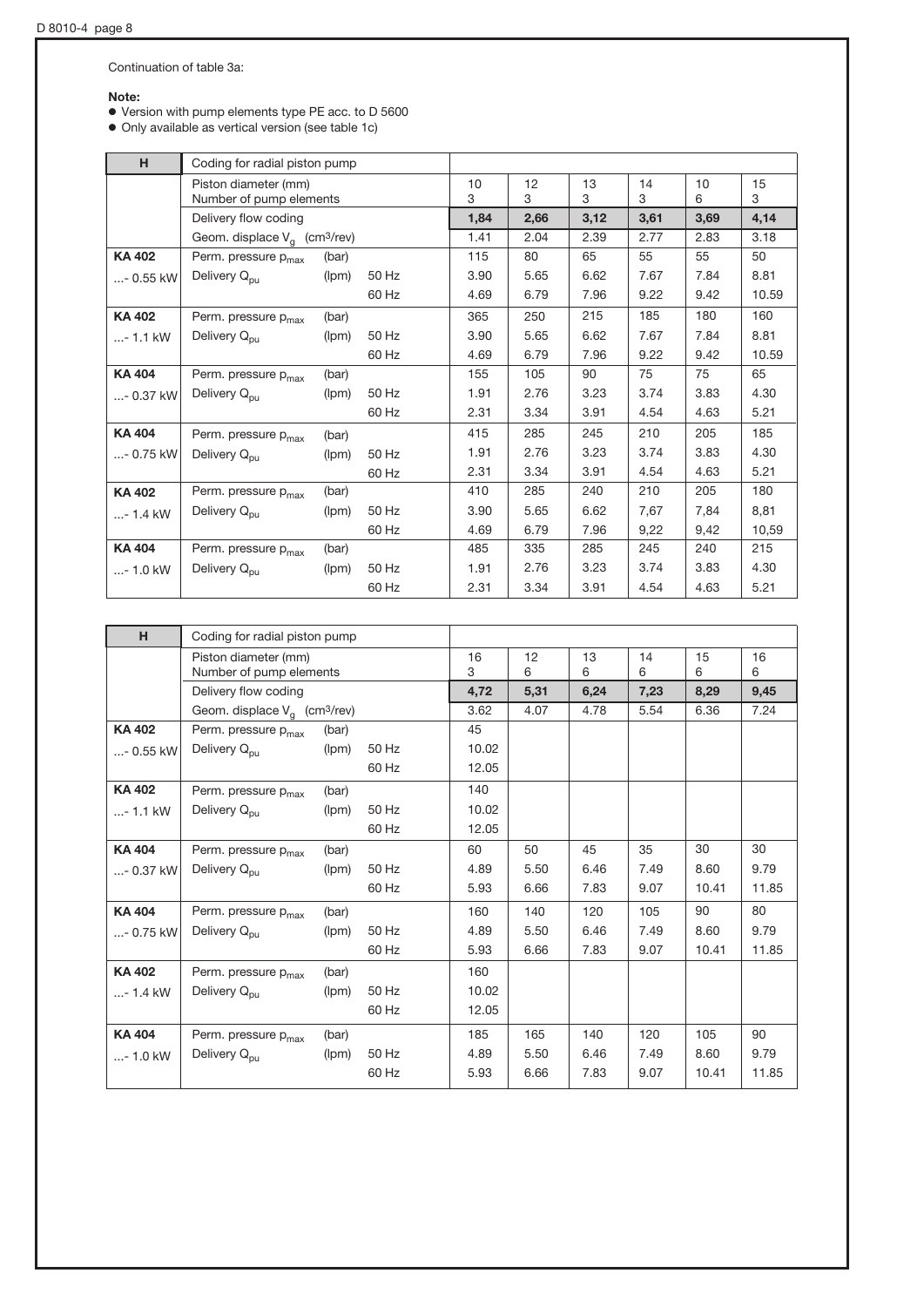Continuation of table 3a:

| Z             | Coding for gear pump                        |       |       |         |         | Size 1  |         |         |         |
|---------------|---------------------------------------------|-------|-------|---------|---------|---------|---------|---------|---------|
|               | Delivery flow coding                        |       |       | $Z$ 1,1 | $Z$ 1,7 | $Z$ 2,0 | $Z$ 2,7 | $Z$ 3,5 | $Z$ 4,5 |
|               | Geom. displace $V_g$ (cm <sup>3</sup> /rev) |       |       | 0.8     | 1.1     | 1.4     | 1.9     | 2.4     | 3.1     |
| <b>KA402</b>  | Perm. pressure p <sub>max</sub>             | (bar) |       | 170     | 130     | 100     | 75      | 60      |         |
| $ - 0.55$ kW  | Delivery Q <sub>pu</sub>                    | (lpm) | 50 Hz | 2.23    | 3.07    | 3.91    | 5.30    | 6.70    |         |
|               |                                             |       | 60 Hz | 2.68    | 3.69    | 4.69    | 6.37    | 8.04    |         |
| <b>KA402</b>  | Perm. pressure p <sub>max</sub>             | (bar) |       | 170     | 170     | 170     | 170     | 170     | 150     |
| $ - 1.1$ kW   | Delivery Q <sub>pu</sub>                    | (lpm) | 50 Hz | 2.23    | 3.07    | 3.91    | 5.30    | 6.70    | 8.65    |
|               |                                             |       | 60 Hz | 2.68    | 3.69    | 4.69    | 6.37    | 8.04    | 10.39   |
| <b>KA 404</b> | Perm. pressure p <sub>max</sub>             | (bar) |       | 170     | 170     | 140     | 100     | 80      | 60      |
| $ - 0.37$ kW  | Delivery Q <sub>pu</sub>                    | (lpm) | 50 Hz | 1.09    | 1.50    | 1.90    | 2.58    | 3.26    | 4.22    |
|               |                                             |       | 60 Hz | 1.32    | 1.82    | 2.31    | 3.14    | 3.96    | 5.12    |
| <b>KA 404</b> | Perm. pressure p <sub>max</sub>             | (bar) |       | 170     | 170     | 170     | 170     | 170     | 170     |
| $ - 0.75$ kW  | Delivery Q <sub>pu</sub>                    | (lpm) | 50 Hz | 1.09    | 1.50    | 1.90    | 2.58    | 3.26    | 4.22    |
|               |                                             |       | 60 Hz | 1.32    | 1.82    | 2.31    | 3.14    | 3.96    | 5.12    |
| <b>KA402</b>  | Perm. pressure p <sub>max</sub>             | (bar) |       | 170     | 170     | 170     | 170     | 170     | 170     |
| $ - 1.4$ kW   | Delivery Q <sub>pu</sub>                    | (lpm) | 50 Hz | 2.23    | 3.07    | 3.91    | 5.30    | 6.70    | 8.65    |
|               |                                             |       | 60 Hz | 2.68    | 3.69    | 4.69    | 6.37    | 8.04    | 10.39   |
| <b>KA404</b>  | Perm. pressure p <sub>max</sub>             | (bar) |       | 170     | 170     | 170     | 170     | 170     | 170     |
| $ - 1.0$ kW   | Delivery Q <sub>pu</sub>                    | (lpm) | 50 Hz | 1.09    | 1.50    | 1.90    | 2.58    | 3.26    | 4.22    |
|               |                                             |       | 60 Hz | 1.32    | 1.82    | 2.31    | 3.14    | 3.96    | 5.12    |

| z            | Coding for gear pump                        |       |       |       |         | Size 1 |       |         |       |
|--------------|---------------------------------------------|-------|-------|-------|---------|--------|-------|---------|-------|
|              | Delivery flow coding                        |       |       | Z 5,2 | $Z$ 6,4 | Z 6,9  | Z 8,8 | $Z$ 9,8 | Z11,3 |
|              | Geom. displace $V_a$ (cm <sup>3</sup> /rev) |       |       | 3.6   | 4.4     | 4.8    | 6.1   | 7.0     | 7.9   |
| <b>KA402</b> | Perm. pressure p <sub>max</sub>             | (bar) |       |       |         |        |       |         |       |
| $ - 0.55$ kW | Delivery Q <sub>pu</sub>                    | (lpm) | 50 Hz |       |         |        |       |         |       |
|              |                                             |       | 60 Hz |       |         |        |       |         |       |
| <b>KA402</b> | Perm. pressure p <sub>max</sub>             | (bar) |       | 130   | 105     | 95     | 75    | 65      | 55    |
| $ - 1.1$ kW  | Delivery Q <sub>pu</sub>                    | (lpm) | 50 Hz | 10.04 | 12.28   | 13.39  | 17.02 | 19.53   | 22.04 |
|              |                                             |       | 60 Hz | 12.06 | 14.74   | 16.08  | 20.44 | 23.45   | 26.47 |
| <b>KA404</b> | Perm. pressure p <sub>max</sub>             | (bar) |       | 50    |         |        |       |         |       |
| $ - 0.37$ kW | Delivery Q <sub>pu</sub>                    | (lpm) | 50 Hz | 4.90  |         |        |       |         |       |
|              |                                             |       | 60 Hz | 5.94  |         |        |       |         |       |
| <b>KA404</b> | Perm. pressure p <sub>max</sub>             | (bar) |       | 145   | 120     | 110    | 85    | 75      | 65    |
| $ - 0.75$ kW | Delivery Q <sub>pu</sub>                    | (lpm) | 50 Hz | 4.90  | 5.98    | 6.53   | 8.30  | 9.52    | 10.74 |
|              |                                             |       | 60 Hz | 5.94  | 7.26    | 7.92   | 10.07 | 11.55   | 13.04 |
| <b>KA402</b> | Perm. pressure p <sub>max</sub>             | (bar) |       | 145   | 120     | 110    | 85    | 75      | 65    |
| $ - 1.4$ kW  | Delivery Q <sub>pu</sub>                    | (lpm) | 50 Hz | 10.04 | 12.28   | 13.39  | 17.02 | 19.53   | 22.04 |
|              |                                             |       | 60 Hz | 12.06 | 14.74   | 16.08  | 20.44 | 23.45   | 26.47 |
| <b>KA404</b> | Perm. pressure p <sub>max</sub>             | (bar) |       | 170   | 140     | 125    | 100   | 85      | 75    |
| $ - 1.0$ kW  | Delivery Q <sub>pu</sub>                    | (lpm) | 50 Hz | 4.90  | 5.98    | 6.53   | 8.30  | 9.52    | 10.74 |
|              |                                             |       | 60 Hz | 5.94  | 7.26    | 7.92   | 10.07 | 11.55   | 13.04 |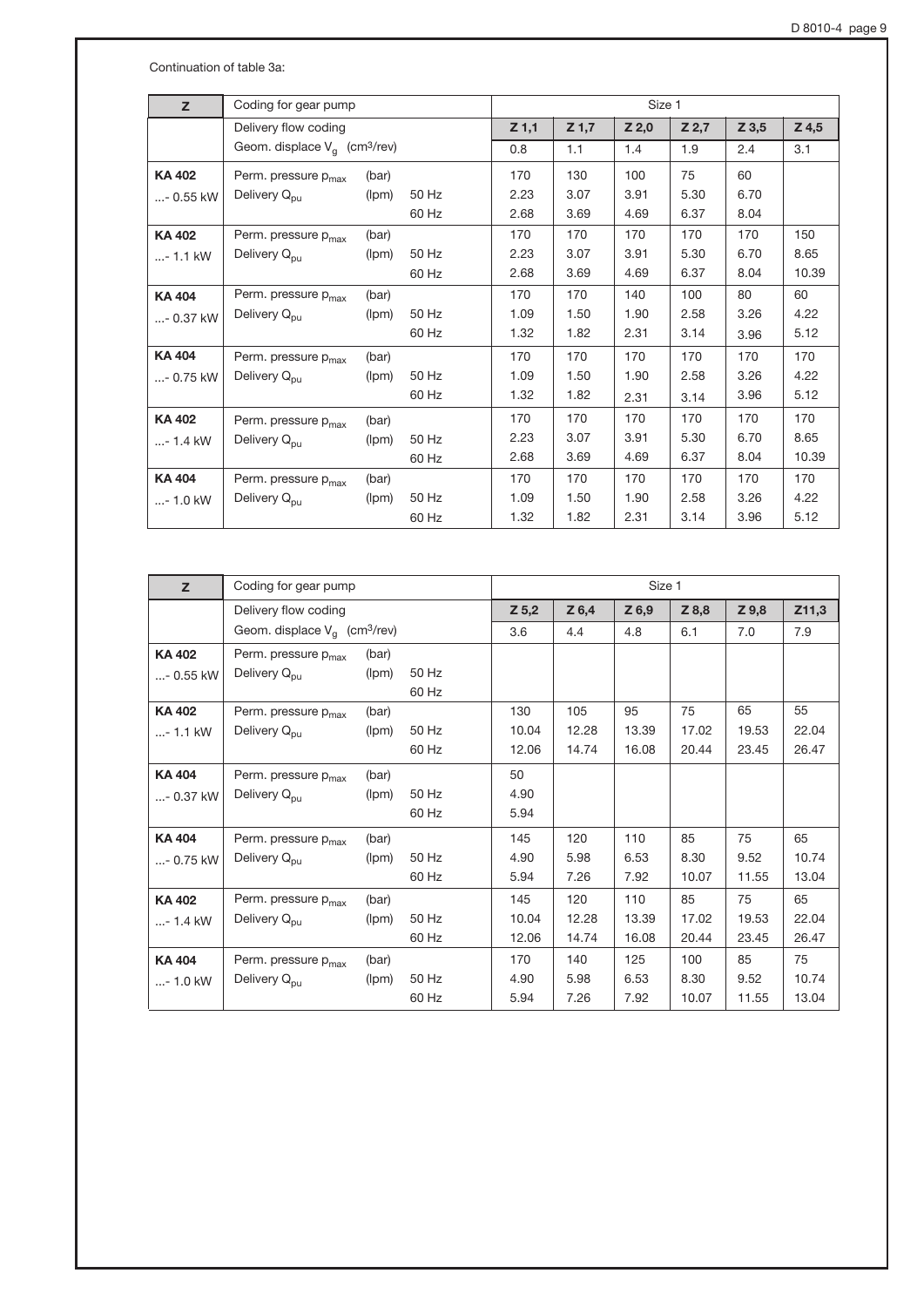### Table 3b: Single circuit pumps with  $1$ ~phase motor

Radial piston pump H or gear pump Z

# Note:

The delivery flow rating  $Q_{\text{pu}}$  is a guide line figure, based on nom. rev. rating that will be slightly reduced dep. on load (see curves in sect. 3.3). For notes regarding pressure p<sub>max</sub> and p<sub>1</sub>.<br>The perm. pressure pmax correspond to motors 1 x 230V 50 Hz

For other voltage:  $p_{max} = (pV_g)_{max} / V_g$ . For  $(pV_g)_{max}$  (see sect. 3.3, table 9)

The max. perm. hydraulic work (pV $_{\rm gJmax}$  for version **Z** with gear pump has to be reduced by 10%.

A capacitor is mandatory for the version with 1~phase motor, which is not scope of delivery. For recommendations and notes regarding selection, see sect. 3.3 and. 5.1i.

These power packs won't start-up against pressure!

| H              |                                             | Coding for radial piston pump |       |                |      |      |      |                |      |
|----------------|---------------------------------------------|-------------------------------|-------|----------------|------|------|------|----------------|------|
|                | Piston diameter (mm)                        |                               |       | $\overline{4}$ | 5    | 4    | 6    | $\overline{7}$ | 5    |
|                | Number of pump elements                     |                               |       | 3              | 3    | 6    | 3    | 3              | 6    |
|                | Delivery flow coding                        |                               |       | 0,33           | 0,47 | 0,59 | 0,66 | 0,91           | 0,93 |
|                | Geom. displace $V_a$ (cm <sup>3</sup> /rev) |                               |       | 0.23           | 0.35 | 0.45 | 0.51 | 0.69           | 0.71 |
| <b>KAW 402</b> | Perm. pressure p <sub>max</sub>             | (bar)                         |       | 440            | 280  | 221  | 195  | 140            | 140  |
| $ - 0.37$ KW   | Delivery Q <sub>pu</sub>                    | (lpm)                         | 50 Hz | 0.63           | 0.99 | 1.26 | 1.42 | 1.93           | 1.97 |
|                |                                             |                               | 60 Hz | 0.76           | 1.18 | 1.52 | 1.70 | 2.32           | 2.37 |
| <b>KAW 402</b> | Perm. pressure p <sub>max</sub>             | (bar)                         |       | 700            | 650  | 505  | 450  | 330            | 325  |
| $ - 0.75$ kW   | Delivery Q <sub>pu</sub>                    | (lpm)                         | 50 Hz | 0.63           | 0.99 | 1.26 | 1.42 | 1.93           | 1.97 |
|                |                                             |                               | 60 Hz | 0.76           | 1.18 | 1.52 | 1.70 | 2.32           | 2.37 |
| <b>KAW 404</b> | Perm. pressure p <sub>max</sub>             | (bar)                         |       | 640            | 410  | 320  | 285  | 205            | 205  |
| $ - 0.25$ kW   | Delivery Q <sub>pu</sub>                    | (lpm)                         | 50 Hz | 0.31           | 0.48 | 0.62 | 0.69 | 0.94           | 0.96 |
|                |                                             |                               | 60 Hz | 0.37           | 0.58 | 0.75 | 0.84 | 1.14           | 1.17 |
| <b>KAW 404</b> | Perm. pressure p <sub>max</sub>             | (bar)                         |       | 700            | 700  | 700  | 685  | 505            | 495  |
| $ - 0.5$ kW    | Delivery Q <sub>pu</sub>                    | (lpm)                         | 50 Hz | 0.31           | 0.48 | 0.62 | 0.69 | 0.94           | 0.96 |
|                |                                             |                               | 60 Hz | 0.37           | 0.58 | 0.75 | 0.84 | 1.14           | 1.17 |
| <b>KAW 402</b> | Perm. pressure p <sub>max</sub>             | (bar)                         |       | 700            | 700  | 605  | 540  | 395            | 385  |
| $ - 1.1$ kW    | Delivery Q <sub>pu</sub>                    | (lpm)                         | 50 Hz | 0.63           | 0.99 | 1.26 | 1.42 | 1.93           | 1.97 |
|                |                                             |                               | 60 Hz | 0.76           | 1.18 | 1.52 | 1.70 | 2.32           | 2.37 |
| <b>KAW 404</b> | Perm. pressure $p_{max}$                    | (bar)                         |       | 700            | 700  | 700  | 700  | 575            | 565  |
| $ - 0.7$ kW    | Delivery Q <sub>pu</sub>                    | (lpm)                         | 50 Hz | 0.31           | 0.48 | 0.62 | 0.69 | 0.94           | 0.96 |
|                |                                             |                               | 60 Hz | 0.37           | 0.58 | 0.75 | 0.84 | 1.14           | 1.17 |

| H              |                                                 | Coding for radial piston pump |       |        |        |        |                     |        |        |
|----------------|-------------------------------------------------|-------------------------------|-------|--------|--------|--------|---------------------|--------|--------|
|                | Piston diameter (mm)<br>Number of pump elements |                               |       | 8<br>3 | 6<br>6 | 9<br>3 | $\overline{7}$<br>6 | 8<br>6 | 9<br>6 |
|                | Delivery flow coding                            |                               |       | 1,18   | 1,33   | 1,51   | 1,81                | 2,36   | 2,99   |
|                | Geom. displace $V_a$ (cm <sup>3</sup> /rev)     |                               |       | 0.91   | 1.02   | 1.15   | 1.39                | 1.81   | 2.29   |
| <b>KAW 402</b> | Perm. pressure p <sub>max</sub>                 | (bar)                         |       | 110    | 95     | 85     | 70                  | 55     | 40     |
| $ - 0.37$ KW   | Delivery Q <sub>pu</sub>                        | (lpm)                         | 50 Hz | 2.52   | 2.84   | 3.19   | 3.87                | 5.05   | 6.39   |
|                |                                                 |                               | 60 Hz | 3.03   | 3.41   | 3.84   | 4.64                | 6.06   | 7.67   |
| <b>KAW 402</b> | Perm. pressure p <sub>max</sub>                 | (bar)                         |       | 250    | 225    | 200    | 165                 | 120    | 100    |
| $ - 0.75$ kW   | Delivery Q <sub>pu</sub>                        | (lpm)                         | 50 Hz | 2.52   | 2.84   | 3.19   | 3.87                | 5.05   | 6.39   |
|                |                                                 |                               | 60 Hz | 3.03   | 3.41   | 3.84   | 4.64                | 6.06   | 7.67   |
| <b>KAW 404</b> | Perm. pressure p <sub>max</sub>                 | (bar)                         |       | 160    | 140    | 125    | 105                 | 80     | 60     |
| $ - 0.25$ kW   | Delivery Q <sub>pu</sub>                        | (lpm)                         | 50 Hz | 1,23   | 1,38   | 1,56   | 1,88                | 2,46   | 3.11   |
|                |                                                 |                               | 60 Hz | 1,49   | 1,68   | 1,89   | 2,29                | 2,99   | 3.78   |
| <b>KAW 404</b> | Perm. pressure p <sub>max</sub>                 | (bar)                         |       | 385    | 340    | 305    | 250                 | 190    | 150    |
| $ - 0.5$ kW    | Delivery $Q_{\text{out}}$                       | (lpm)                         | 50 Hz | 1.23   | 1.38   | 1.56   | 1.88                | 2.46   | 3.11   |
|                |                                                 |                               | 60 Hz | 1.49   | 1.68   | 1.89   | 2.29                | 2.99   | 3.78   |
| <b>KAW 402</b> | Perm. pressure p <sub>max</sub>                 | (bar)                         |       | 300    | 270    | 240    | 195                 | 150    | 120    |
| $ - 1.1$ kW    | Delivery Q <sub>pu</sub>                        | (lpm)                         | 50 Hz | 2.52   | 2.84   | 3.19   | 3.87                | 5.05   | 6.39   |
|                |                                                 |                               | 60 Hz | 3.03   | 3.41   | 3.84   | 4.64                | 6.06   | 7.67   |
| <b>KAW 404</b> | Perm. pressure p <sub>max</sub>                 | (bar)                         |       | 440    | 390    | 345    | 285                 | 220    | 175    |
| $ - 0.7$ kW    | Delivery Q <sub>pu</sub>                        | (lpm)                         | 50 Hz | 1.23   | 1.38   | 1.56   | 1.88                | 2.46   | 3.11   |
|                |                                                 |                               | 60 Hz | 1.49   | 1.68   | 1.89   | 2.29                | 2.99   | 3.78   |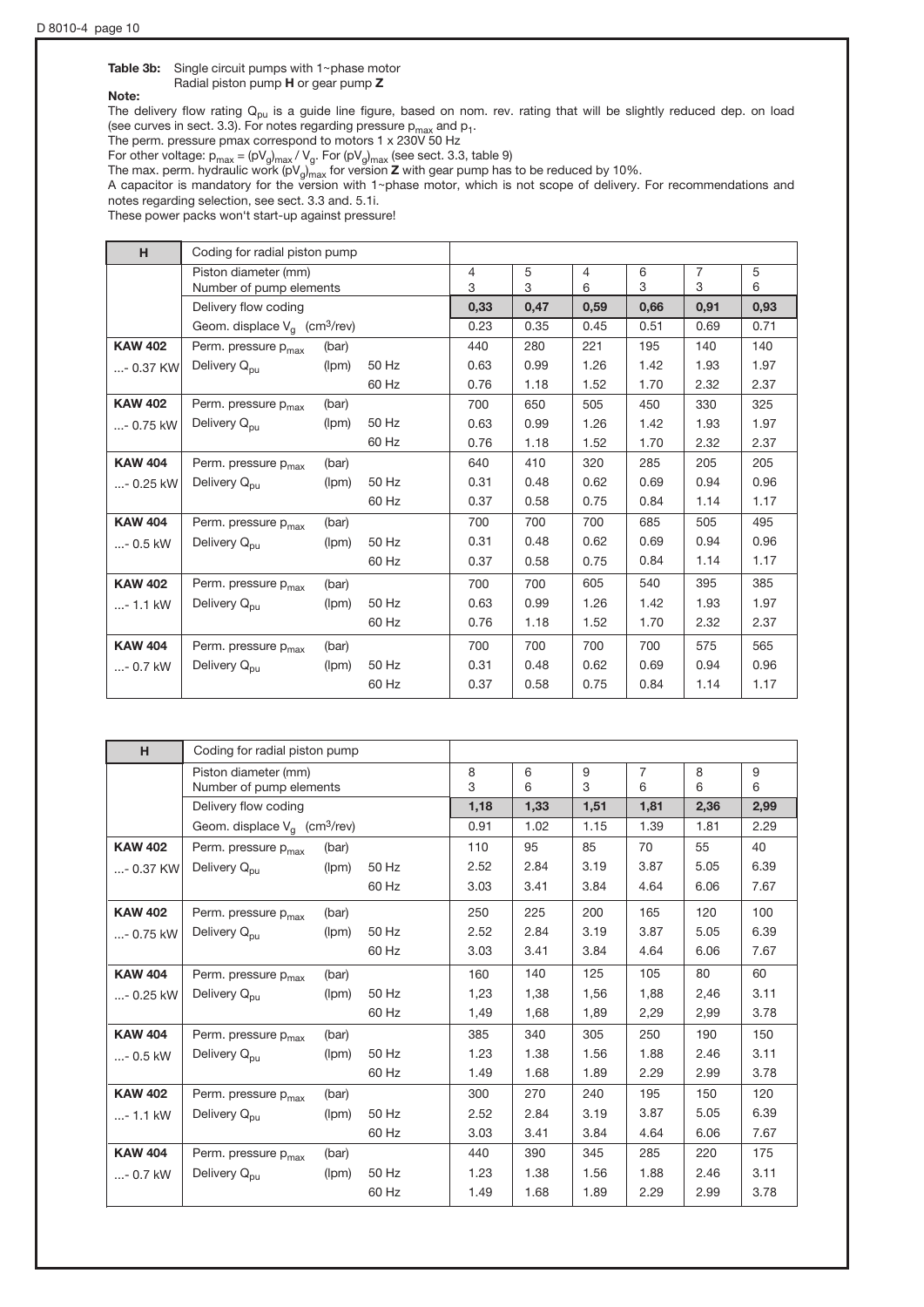Continuation of table 3b:

#### Note:

o Version with pump elements type PE acc. to D 5600

• Only available as vertical version (see table 1c)

| H.             |                                                 | Coding for radial piston pump |       |         |         |         |         |         |              |
|----------------|-------------------------------------------------|-------------------------------|-------|---------|---------|---------|---------|---------|--------------|
|                | Piston diameter (mm)<br>Number of pump elements |                               |       | 10<br>3 | 12<br>3 | 13<br>3 | 14<br>3 | 10<br>6 | 15<br>3      |
|                | Delivery flow coding                            |                               |       | 1,84    | 2,66    | 3,12    | 3,61    | 3,69    | 4,14         |
|                | Geom. displace $V_q$ (cm <sup>3</sup> /rev)     |                               |       | 1.41    | 2.04    | 2.39    | 2.77    | 2.83    | 3.18         |
| <b>KAW 402</b> | Perm. pressure p <sub>max</sub>                 | (bar)                         |       | 70      | 45      | 40      | 35      | 35      | 30           |
| - 0.37 KW      | Delivery Q <sub>pu</sub>                        | (lpm)                         | 50 Hz | 3.86    | 5.59    | 6.55    | 7.59    | 7.75    | 8.71         |
|                |                                                 |                               | 60 Hz | 4.66    | 6.74    | 7.90    | 9.15    | 9.35    | 10.51        |
| <b>KAW 402</b> | Perm. pressure p <sub>max</sub>                 | (bar)                         |       | 160     | 110     | 95      | 80      | 80      | 70           |
| - 0.75 kW      | Delivery Q <sub>pu</sub>                        | (lpm)                         | 50 Hz | 3.86    | 5.59    | 6.55    | 7.59    | 7.75    | 8.71         |
|                |                                                 |                               | 60 Hz | 4.66    | 6.74    | 7.90    | 9.15    | 9.35    | 10.51        |
| <b>KAW 404</b> | Perm. pressure p <sub>max</sub>                 | (bar)                         |       | 100     | 70      | 60      | 50      | 50      | 45           |
| $ - 0.25$ kW   | Delivery Q <sub>pu</sub>                        | (lpm)                         | 50 Hz | 1.90    | 2.75    | 3.22    | 3.73    | 3.81    | 4.29         |
|                |                                                 |                               | 60 Hz | 2.27    | 3.28    | 3.84    | 4.46    | 4.55    | 5.12         |
| <b>KAW 404</b> | Perm. pressure p <sub>max</sub>                 | (bar)                         |       | 245     | 170     | 145     | 125     | 120     | $\mathbf{1}$ |
| $ - 0.5$ kW    | Delivery Q <sub>pu</sub>                        | (lpm)                         | 50 Hz | 0.00    | 2.75    | 3.22    | 3.73    | 3.81    | 4.29         |
|                |                                                 |                               | 60 Hz | 2.27    | 3.28    | 3.84    | 4.46    | 4.55    | 5.12         |
| <b>KAW 402</b> | Perm. pressure p <sub>max</sub>                 | (bar)                         |       | 195     | 130     | 115     | 95      | 95      | 85           |
| $ - 1.1$ kW    | Delivery Q <sub>pu</sub>                        | (lpm)                         | 50 Hz | 3.86    | 5.59    | 6.55    | 7.59    | 7.75    | 8.71         |
|                |                                                 |                               | 60 Hz | 4.66    | 6.74    | 7.90    | 9.15    | 9.35    | 10.51        |
| <b>KAW 404</b> | Perm. pressure p <sub>max</sub>                 | (bar)                         |       | 280     | 195     | 165     | 140     | 140     | 125          |
| $ - 0.7$ kW    | Delivery Q <sub>pu</sub>                        | (lpm)                         | 50 Hz | 1.90    | 2.75    | 3.22    | 3.73    | 3.81    | 4.29         |
|                |                                                 |                               | 60 Hz | 2.27    | 3.28    | 3.84    | 4.46    | 4.55    | 5.12         |

| H              | Coding for radial piston pump               |       |       |       |      |      |      |       |       |
|----------------|---------------------------------------------|-------|-------|-------|------|------|------|-------|-------|
|                | Piston diameter (mm)                        |       |       | 16    | 12   | 13   | 14   | 15    | 16    |
|                | Number of pump elements                     |       |       | 3     | 6    | 6    | 6    | 6     | 6     |
|                | Delivery flow coding                        |       |       | 4,72  | 5,31 | 6,24 | 7,23 | 8,29  | 9,45  |
|                | Geom. displace $V_a$ (cm <sup>3</sup> /rev) |       |       | 3.62  | 4.07 | 4.78 | 5.54 | 6.36  | 7.24  |
| <b>KAW 402</b> | Perm. pressure p <sub>max</sub>             | (bar) |       | 25    |      |      |      |       |       |
| $ - 0.37$ KW   | Delivery Q <sub>pu</sub>                    | (lpm) | 50 Hz | 9.92  |      |      |      |       |       |
|                |                                             |       | 60 Hz | 11.96 |      |      |      |       |       |
| <b>KAW 402</b> | Perm. pressure p <sub>max</sub>             | (bar) |       | 60    |      |      |      |       |       |
| $ - 0.75$ kW   | Delivery Q <sub>pu</sub>                    | (lpm) | 50 Hz | 9.92  |      |      |      |       |       |
|                |                                             |       | 60 Hz | 11.96 |      |      |      |       |       |
| <b>KAW 404</b> | Perm. pressure p <sub>max</sub>             | (bar) |       | 40    | 35   | 30   | 25   | 20    | 20    |
| $ - 0.25$ kW   | Delivery Q <sub>pu</sub>                    | (lpm) | 50 Hz | 4.88  | 5.49 | 6.44 | 7.47 | 8.57  | 9.76  |
|                |                                             |       | 60 Hz | 5.82  | 6.55 | 7.69 | 8.91 | 10.23 | 11.65 |
| <b>KAW 404</b> | Perm. pressure p <sub>max</sub>             | (bar) |       | 95    | 85   | 70   | 60   | 55    | 45    |
| $ - 0.5$ kW    | Delivery Q <sub>pu</sub>                    | (lpm) | 50 Hz | 4.88  | 5.49 | 6.44 | 7.47 | 8.57  | 9.76  |
|                |                                             |       | 60 Hz | 5.82  | 6.55 | 7.69 | 8.91 | 10.23 | 11.65 |
| <b>KAW 402</b> | Perm. pressure p <sub>max</sub>             | (bar) |       | 75    |      |      |      |       |       |
| $ - 1.1$ kW    | Delivery Q <sub>pu</sub>                    | (lpm) | 50 Hz | 9.92  |      |      |      |       |       |
|                |                                             |       | 60 Hz | 11.96 |      |      |      |       |       |
| <b>KAW 404</b> | Perm. pressure p <sub>max</sub>             | (bar) |       | 110   | 95   | 80   | 70   | 60    | 55    |
| $ - 0.7$ kW    | Delivery Q <sub>pu</sub>                    | (lpm) | 50 Hz | 4.88  | 5.49 | 6.44 | 7.47 | 8.57  | 9.76  |
|                |                                             |       | 60 Hz | 5.82  | 6.55 | 7.69 | 8.91 | 10.23 | 11.65 |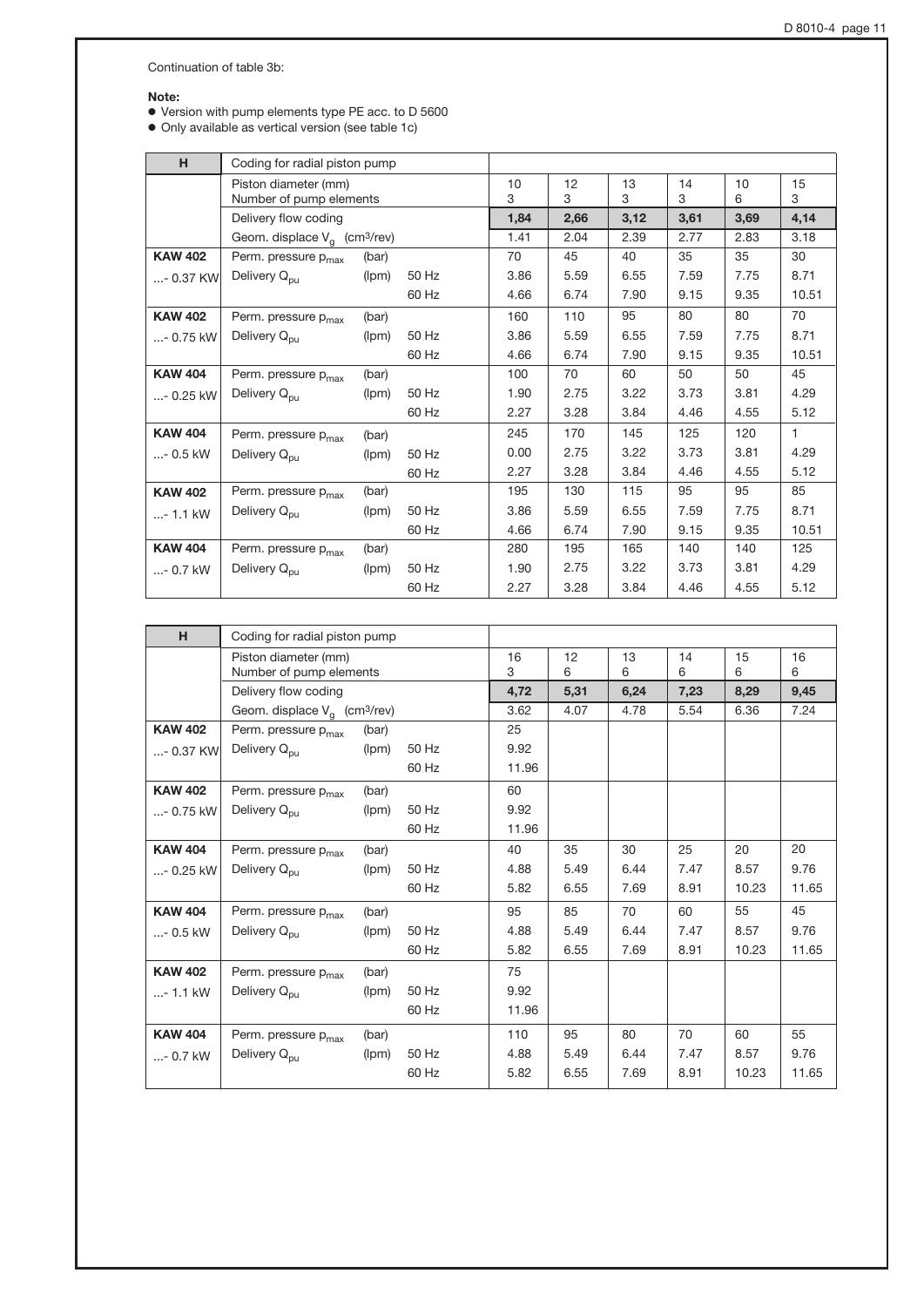Continuation of table 3b:

| z              | Coding for gear pump                        |       |       |         |         |       | Size 1 |         |       |
|----------------|---------------------------------------------|-------|-------|---------|---------|-------|--------|---------|-------|
|                | Delivery flow coding                        |       |       | $Z$ 1,1 | $Z$ 1,7 | Z 2,0 | Z 2,7  | $Z$ 3,5 | Z 4,5 |
|                | Geom. displace $V_a$ (cm <sup>3</sup> /rev) |       |       | 0.8     | 1.1     | 1.4   | 1.9    | 2.4     | 3.1   |
| <b>KAW 402</b> | Perm. pressure p <sub>max</sub>             | (bar) |       | 110     | 80      | 60    |        |         |       |
| $ - 0.37$ KW   | Delivery Q <sub>pu</sub>                    | (lpm) | 50 Hz | 2.23    | 3.07    | 3.91  |        |         |       |
|                |                                             |       | 60 Hz | 2.68    | 3.69    | 4.69  |        |         |       |
| <b>KAW 402</b> | Perm. pressure p <sub>max</sub>             | (bar) |       | 170     | 170     | 145   | 105    | 85      | 65    |
| $ - 0.75$ kW   | Delivery Q <sub>pu</sub>                    | (lpm) | 50 Hz | 2.23    | 3.07    | 3.91  | 5.30   | 6.70    | 8.65  |
|                |                                             |       | 60 Hz | 2.68    | 3.69    | 4.69  | 6.37   | 8.04    | 10.39 |
| <b>KAW 404</b> | Perm. pressure p <sub>max</sub>             | (bar) |       | 160     | 115     | 90    | 65     | 50      |       |
| $ - 0.25$ kW   | Delivery Q <sub>pu</sub>                    | (lpm) | 50 Hz | 1.09    | 1.50    | 1.90  | 2.58   | 3.26    |       |
|                |                                             |       | 60 Hz | 1.32    | 1.82    | 2.31  | 3.14   | 3.96    |       |
| <b>KAW 404</b> | Perm. pressure p <sub>max</sub>             | (bar) |       | 170     | 170     | 170   | 165    | 130     | 100   |
| $ - 0.5$ kW    | Delivery Q <sub>pu</sub>                    | (lpm) | 50 Hz | 1.09    | 1.50    | 1.90  | 2.58   | 3.26    | 4.22  |
|                |                                             |       | 60 Hz | 1.32    | 1.82    | 2.31  | 3.14   | 3.96    | 5.12  |
| <b>KAW 402</b> | Perm. pressure p <sub>max</sub>             | (bar) |       | 170     | 170     | 170   | 130    | 100     | 80    |
| $ - 1.1$ kW    | Delivery Q <sub>pu</sub>                    | (lpm) | 50 Hz | 2.23    | 3.07    | 3.91  | 5.30   | 6.70    | 8.65  |
|                |                                             |       | 60 Hz | 2.68    | 3.69    | 4.69  | 6.37   | 8.04    | 10.39 |
| <b>KAW 404</b> | Perm. pressure p <sub>max</sub>             | (bar) |       | 170     | 170     | 170   | 170    | 150     | 115   |
| $ - 0.7$ kW    | Delivery Q <sub>pu</sub>                    | (lpm) | 50 Hz | 1.09    | 1.50    | 1.90  | 2.58   | 3.26    | 4.22  |
|                |                                             |       | 60 Hz | 1.32    | 1.82    | 2.31  | 3.14   | 3.96    | 5.12  |

| z              | Coding for gear pump                        |       |       | Size 1  |         |         |       |       |       |  |
|----------------|---------------------------------------------|-------|-------|---------|---------|---------|-------|-------|-------|--|
|                | Delivery flow coding                        |       |       | $Z$ 5,2 | $Z$ 6,4 | $Z$ 6,9 | Z 8,8 | Z 9,8 | Z11,3 |  |
|                | Geom. displace $V_q$ (cm <sup>3</sup> /rev) |       |       | 3.6     | 4.4     | 4.8     | 6.1   | 7.0   | 7.9   |  |
| <b>KAW 402</b> | Perm. pressure p <sub>max</sub>             | (bar) |       |         |         |         |       |       |       |  |
| $ - 0.37$ KW   | Delivery Q <sub>pu</sub>                    | (lpm) | 50 Hz |         |         |         |       |       |       |  |
|                |                                             |       | 60 Hz |         |         |         |       |       |       |  |
| <b>KAW 402</b> | Perm. pressure p <sub>max</sub>             | (bar) |       | 55      |         |         |       |       |       |  |
| $ - 0.75$ kW   | Delivery Q <sub>pu</sub>                    | (lpm) | 50 Hz | 10.04   |         |         |       |       |       |  |
|                |                                             |       | 60 Hz | 12.06   |         |         |       |       |       |  |
| <b>KAW 404</b> | Perm. pressure p <sub>max</sub>             | (bar) |       |         |         |         |       |       |       |  |
| $ - 0.25$ kW   | Delivery Q <sub>pu</sub>                    | (lpm) | 50 Hz |         |         |         |       |       |       |  |
|                |                                             |       | 60 Hz |         |         |         |       |       |       |  |
| <b>KAW 404</b> | Perm. pressure p <sub>max</sub>             | (bar) |       | 85      | 70      | 65      | 50    |       |       |  |
| $ - 0.5$ kW    | Delivery Q <sub>pu</sub>                    | (lpm) | 50 Hz | 4.90    | 5.98    | 6.53    | 8.30  |       |       |  |
|                |                                             |       | 60 Hz | 5.94    | 7.26    | 7.92    | 10.07 |       |       |  |
| <b>KAW 402</b> | Perm. pressure p <sub>max</sub>             | (bar) |       | 65      | 55      | 50      |       |       |       |  |
| $ - 1.1$ kW    | Delivery Q <sub>pu</sub>                    | (lpm) | 50 Hz | 10.04   | 12.28   | 13.39   |       |       |       |  |
|                |                                             |       | 60 Hz | 12.06   | 14.74   | 16.08   |       |       |       |  |
| <b>KAW 404</b> | Perm. pressure p <sub>max</sub>             | (bar) |       | 100     | 80      | 75      | 50    | 50    |       |  |
| $ - 0.7$ kW    | Delivery Q <sub>pu</sub>                    | (lpm) | 50 Hz | 4.90    | 5.98    | 6.53    | 8.30  | 9.52  |       |  |
|                |                                             |       | 60 Hz | 5.94    | 7.26    | 7.92    | 10.07 | 11.55 |       |  |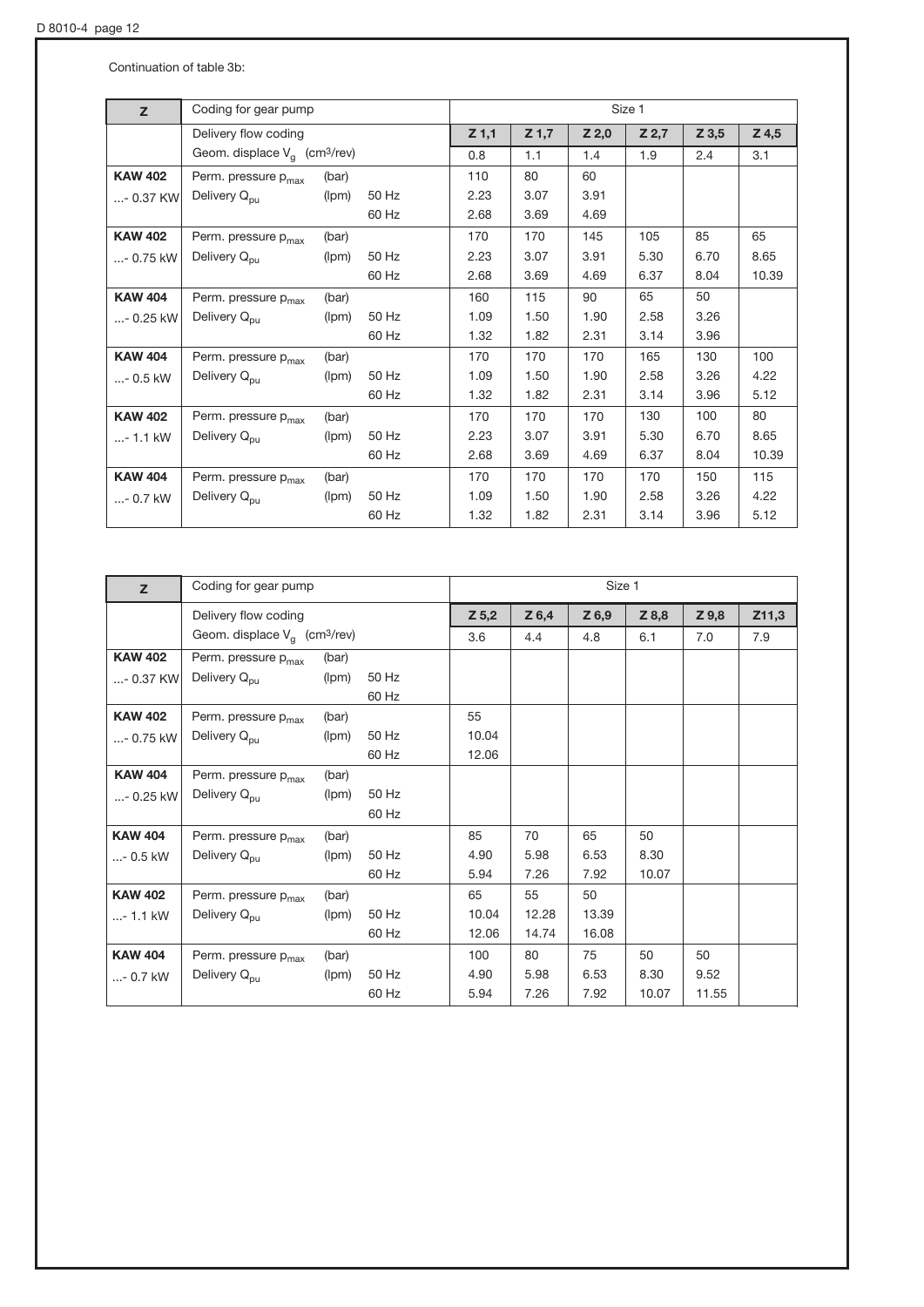#### 2.2.2 Dual circuit pump with joint connection pedestal

#### a) Version radial piston pump - radial piston pump HH and radial piston pump - gear pump coding HZ

Pressure connection P1 Order example 1: KAW 44 1 S KS E / **H H 0,34 / 2,0** - NA31 - ... 1 + 230V 50 Hz Order example 2: KA 44 1 S KS E / **H Z 0,34 / 6,9** - NA31 - ... 3 + 400V 50 Hz

Radial piston pump H acc. to table 3

- Pressure connection P3: Radial piston pump H or gear pump Z acc. to table 4

| Available combinations |
|------------------------|
|                        |

| Coding    | P1              | P3               | Example     |
|-----------|-----------------|------------------|-------------|
|           | 3 pump elements | 3 pump elements  | HH 0.9/0.9  |
| HН        | 6 pump elements | 6 pump elements  | HH 1.8/1.8  |
|           | 3 pump elements | 9 pump elements  | HH 1.8/12.8 |
| <b>HZ</b> | 3 pump elements | Gear pump size 1 | HZ 0.9/11.3 |
|           | 6 pump elements | Gear pump size 1 | HZ 1.8/8.8  |

Table 3: Pressure connection P1

Note: The delivery flow rating  $Q_{pu}$  is a guide line figure, based on nom. rev. rating that will be slightly reduced dep. on load (see sect. 3.3). For notes regarding pressure  $p_{max}$  and  $p_1$  (see sect. 3.3, table 9).

The max. perm. hydraulic work (pV<sub>g)max</sub> for version HH and HZ with gear pump has to be reduced by 10%.

| н              | Coding for radial piston pump                   |        |      |        |         |         |         |
|----------------|-------------------------------------------------|--------|------|--------|---------|---------|---------|
| KA 42<br>KA 44 | Piston diameter (mm)<br>Number of pump elements | 6<br>3 | 3    | 8<br>3 | 10<br>3 | 12<br>З | 13<br>3 |
|                | Delivery flow coding                            | 0,9    | 1,25 | 1,5    | 2,5     | 3,6     | 4,3     |
|                | Geom. displace $V_q$ (cm <sup>3</sup> /rev)     | 0.64   | 0.88 | 1.15   | 1.79    | 2.58    | 3.03    |
|                | Piston diameter (mm)                            | 14     | 15   | 16     | 6       |         | 8       |
|                | Number of pump elements                         | 3      | 3    | 3      | 6       | 6       | 6       |
|                | Delivery flow coding                            | 5,1    | 5,6  | 6.5    | 1,8     | 2,45    | 3,2     |
|                | Geom. displace $V_q$ (cm <sup>3</sup> /rev)     | 3.51   | 4.03 | 4.58   | 1.29    | 1.75    | 2.29    |
|                | Piston diameter (mm)                            | 10     | 12   | 13     | 14      | 15      | 16      |
|                | Number of pump elements                         | 6      | 6    | 6      | 6       | 6       | 6       |
|                | Delivery flow coding                            | 5      | 7,2  | 8,6    | 9,9     | 11,5    | 13,1    |
|                | Geom. displace $V_a$ (cm <sup>3</sup> /rev)     | 3.58   | 5.16 | 6.05   | 7.02    | 8.06    | 9.17    |

Table 4: Pressure connection P3

radial piston pump H or gear pump coding Z for available combinations, see above

Note: The delivery flow rating  $\dot{Q}_{\text{pu}}$  is a guide line figure, based on nom. rev. rating that will be slightly reduced dep. on load (see sect. 3.3). For notes regarding pressure  $p_{max}$  and  $p_1$  (see sect. 3.3, table 9).

| н              | Coding for radial piston pump                                       |             |              |             |             |             |             |
|----------------|---------------------------------------------------------------------|-------------|--------------|-------------|-------------|-------------|-------------|
| KA 42<br>KA 44 | Piston diameter (mm)<br>Number of pump elements                     | 6<br>3      | 7<br>3       | 8<br>3      | 10<br>3     | 12<br>3     | 13<br>3     |
|                | Delivery flow coding<br>Geom. displace $V_q$ (cm <sup>3</sup> /rev) | 0,9<br>0.64 | 1,25<br>0.88 | 1,5<br>1.15 | 2,5<br>1.79 | 3,6<br>2.58 | 4,3<br>3.03 |
|                | Piston diameter (mm)<br>Number of pump elements                     | 14<br>3     | 15<br>3      | 16<br>3     | 6<br>6      | 7<br>6      | 8<br>6      |
|                | Delivery flow coding                                                | 5,1         | 5,6          | 6,5         | 1,8         | 2,45        | 3,2         |
|                | Geom. displace $V_q$ (cm <sup>3</sup> /rev)                         | 3.51        | 4.03         | 4.58        | 1.29        | 1.75        | 2.29        |
|                | Piston diameter (mm)                                                | 10          | 12           | 13          | 14          | 15          | 16          |
|                | Number of pump elements                                             | 6           | 6            | 6           | 6           | 6           | 6           |
|                | Delivery flow coding                                                | 5           | 7,2          | 8,6         | 9,9         | 11,5        | 13,1        |
|                | Geom. displace $V_a$ (cm <sup>3</sup> /rev)                         | 3.58        | 5.16         | 6.05        | 7.02        | 8.06        | 9.17        |
|                | Piston diameter (mm)                                                | 6           | 7            | 8           | 10          | 12          | 13          |
|                | Number of pump elements                                             | 9           | 9            | 9           | 9           | 9           | 9           |
|                | Delivery flow coding                                                | 2,35        | 3,74         | 4,7         | 7,3         | 10,8        | 12,8        |
|                | Geom. displace $V_a$ (cm <sup>3</sup> /rev)                         | 1.92        | 2.64         | 3.45        | 5.37        | 7.74        | 9.09        |
|                | Piston diameter (mm)<br>Number of pump elements                     | 14<br>9     | 15<br>9      | 16<br>9     |             |             |             |
|                | Delivery flow coding                                                | 15,9        | 17,2         | 19,5        |             |             |             |
|                | Geom. displace $V_a$ (cm <sup>3</sup> /rev)                         | 10.53       | 12.09        | 13.74       |             |             |             |

|       | Coding for gear pump                        |     | Size 1 |     |     |     |      |
|-------|---------------------------------------------|-----|--------|-----|-----|-----|------|
| KA 42 | Delivery flow coding                        | 1,1 | 1,7    | 2,0 | 2,7 | 3,5 | 4,5  |
| KA 44 | Geom. displace $V_a$ (cm <sup>3</sup> /rev) | 0.8 | 1.2    | 1.6 | 2.7 | 2.5 | 3.3  |
|       | Delivery flow coding                        | 5,2 | 6,4    | 6,9 | 8,4 | 8,8 | 11,3 |
|       | Geom. displace $V_a$ (cm <sup>3</sup> /rev) | 3.6 | 4.4    | 4.8 | 5.8 | 6.2 |      |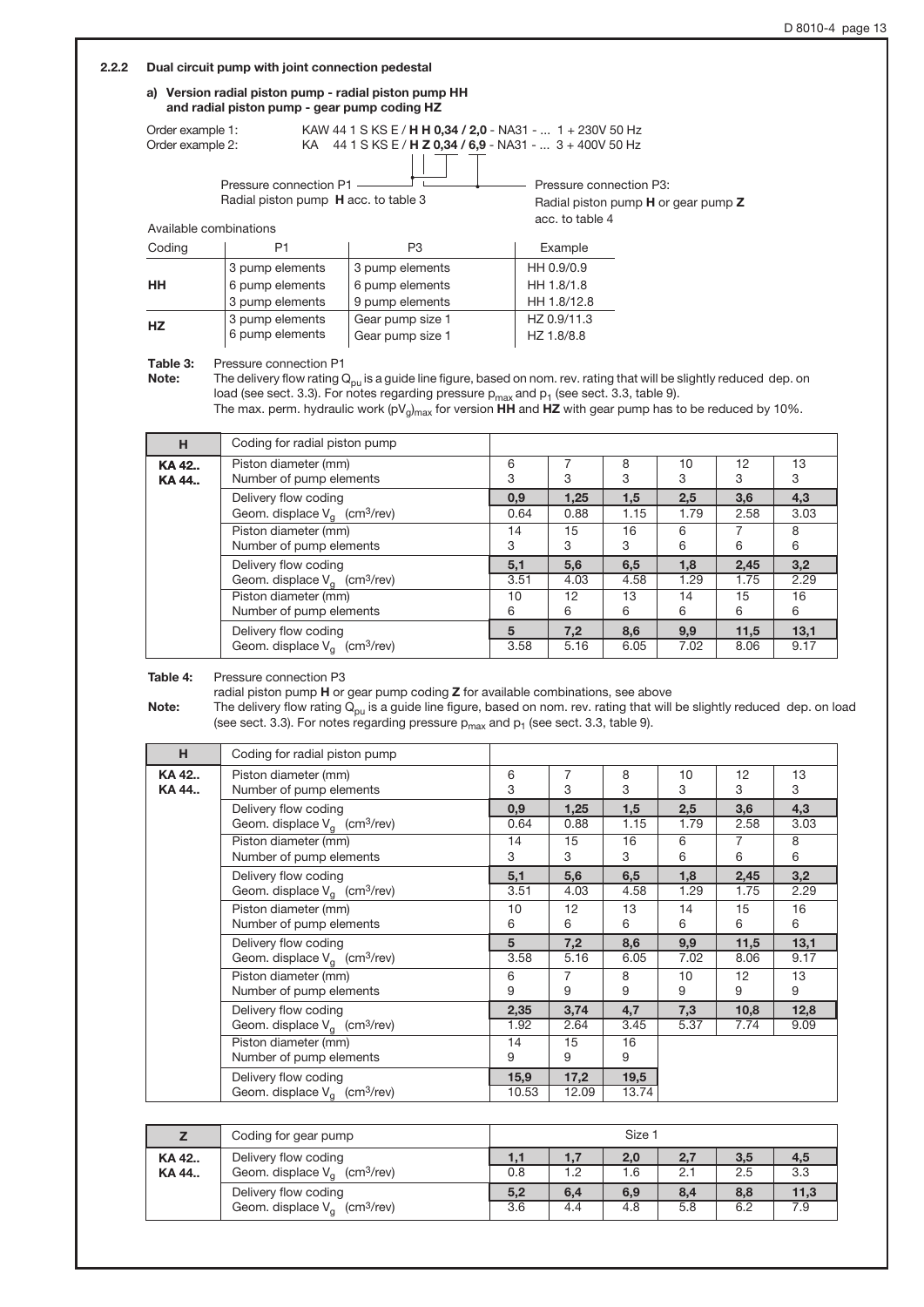# 3. Additional parameters

| --  | <u>.</u> |  |
|-----|----------|--|
| 3.1 | General  |  |

| Nomenclature          | Constant delivery pump                                                                                                                                                                                                                       |
|-----------------------|----------------------------------------------------------------------------------------------------------------------------------------------------------------------------------------------------------------------------------------------|
| Design                | Valve controlled radial piston pump or gear pump                                                                                                                                                                                             |
| Direction of rotation | Radial piston pump - any<br>Gear pump - counterclockwise<br>(Direction of rotation can only be detected by checking the delivery flow - the connection of 2 of the 3<br>leads have to be changed at 3-phase versions, when there is no flow) |
| Speed range           | Radial piston pump H:<br>200  3500 min-1                                                                                                                                                                                                     |
|                       | Gear pump Z 1,1  Z 6,9: 700  4000 min-1<br>Z 8.8  Z 11.3: 500  1800 min-1                                                                                                                                                                    |
| Installed position    | Vertically (KAS) or horizontally (KAL)<br>Observe notes regarding horizontal version, see sect. 4.2                                                                                                                                          |
| Mounting              | Tapped holed M8, see dimensional drawings                                                                                                                                                                                                    |
| Mass (weight)         | For Mass (weight) of the required connection<br>H (6 cyl.)<br>Ζ<br>HZ.<br>$H (3$ cyl.)                                                                                                                                                       |
| (without fluid)       | blocks, see the respective pamphlets (listing in<br>KA4<br>29.6<br>30.8<br>29<br>31.5<br>sect. 5.1 and 5.1m)                                                                                                                                 |
|                       | Tank size 02, 2<br>$+4.4$ kg                                                                                                                                                                                                                 |
|                       | Tank size 22, 3<br>$+8.8$ kg                                                                                                                                                                                                                 |
|                       | Auxiliary blower<br>$+2.7$ kg                                                                                                                                                                                                                |
| Hydraulic connection  | via directly mounted connection blocks, see table in sect. 5.1<br>Basic pump: For connection hole pattern, see sect. 4.3                                                                                                                     |
| Silica gel filter     | $26.6 \text{ cm}^2$<br>Filtering surface<br>Content<br>136 g<br>Absorbance capacity<br>29.6 ml<br>Filtration<br>$3 \mu m$<br>$-30^{\circ}$ C $+90^{\circ}$ C<br>Temperature range<br>Note: For maintenance rules, see sect. 5.4!             |
|                       |                                                                                                                                                                                                                                              |

Running noise

Radial piston pump



Gear pump

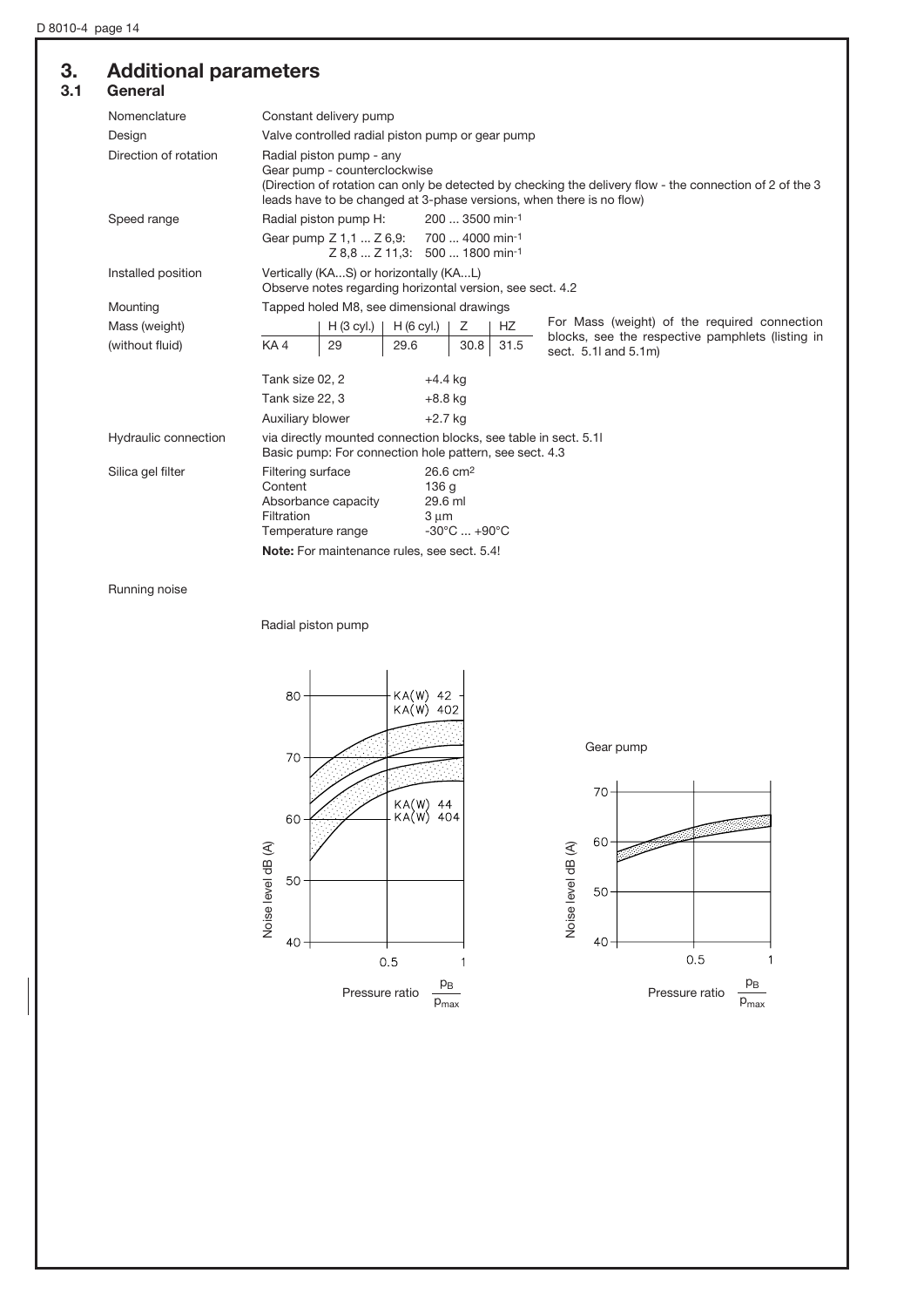| 3.2 | <b>Hydraulic</b>          |                                                                                                                                                                                                                                                                                                                                                                                                                                                                                                                       |
|-----|---------------------------|-----------------------------------------------------------------------------------------------------------------------------------------------------------------------------------------------------------------------------------------------------------------------------------------------------------------------------------------------------------------------------------------------------------------------------------------------------------------------------------------------------------------------|
|     | Pressure                  | Delivery side (outlet ports P) depending on pump design and delivery flow, see sect. 2.2<br>Suction side (inside the tank): ambient pressure. Not suitable for charging.                                                                                                                                                                                                                                                                                                                                              |
|     | Starting against pressure | Versions with $3$ ~phase motor will start-up against pressure pmax! Whereas versions with $1$ ~phase<br>motor will start-up only against slight pressure!                                                                                                                                                                                                                                                                                                                                                             |
|     | Pressure fluid            | Hydraulic oil conforming DIN 51 524 part 1 to 3; ISO VG 10 to 68 conforming DIN 51 519<br>Opt. operation range: Radial piston pump H: 10  500 mm <sup>2</sup> /s<br>Gear pump Z: 20  100 mm <sup>2</sup> /s<br>Viscosity range: min. approx. 4; max. approx. 800 mm <sup>2</sup> /s<br>Also suitable are biologically degradable pressure fluids type HEES (synth. Ester) at service tempera-<br>tures up to approx. +70°C. Electrically hazardous: Any fluid types containing water must not be used<br>(short-cut). |
|     | Temperature               | Ambient: approx. -40  +60°C; Fluid: -25  +80°C. Note the viscosity range!<br>Permissible temperature during start: -40°C (observe start-viscosity!), as long as the service tempera-<br>ture is at least 20K higher for the following operation. Biologically degradable pressure fluids: Observe<br>manufacturer's specifications. By consideration of the compatibility with seal material not over +70°C.                                                                                                          |
|     |                           | Filling and usable volume See tank size in sect. 2.1, table 1b                                                                                                                                                                                                                                                                                                                                                                                                                                                        |

# 3.3 Electrical

The following data apply to radial piston and to gear pumps The drive motor is part of the pump and can not be removed, see description in sect. 1.

| Connection       |                                          | Versions with plug Co. HARTING: cable 1.5 mm <sup>2</sup><br>Versions with integrated terminal box: Blade type plugs 6.3 Co. AMP<br>Cable gland M 20x1.5 (not scope of delivery) |                                                                                                                                                                                                               |  |
|------------------|------------------------------------------|----------------------------------------------------------------------------------------------------------------------------------------------------------------------------------|---------------------------------------------------------------------------------------------------------------------------------------------------------------------------------------------------------------|--|
| Protection class | IP 65 acc. to IEC 60529                  |                                                                                                                                                                                  |                                                                                                                                                                                                               |  |
|                  |                                          | <b>Note:</b> The breather filter has to be protected from migrating moisture.                                                                                                    |                                                                                                                                                                                                               |  |
| Safety class     | DIN VDE 0100 safety class 1              |                                                                                                                                                                                  |                                                                                                                                                                                                               |  |
| Insulation       | Lay-out conf. EN 60 664-1                | with earthed star connection point.<br>without earthed star connection point.<br>• for 1~phase mains with 2 conductors L-N up to 300V AC nom. voltage.                           | $\bullet$ up to 500V AC nom. phase voltage (wire-wire) for 4-wire AC-mains L1-L2-L3-PE (3~phase mains)<br>$\bullet$ up to 300V AC nom. phase voltage (wire-wire) for 3-wire AC-mains L1-L2-L3 (3~phase mains) |  |
| Suppressor       | Type RC3R                                |                                                                                                                                                                                  |                                                                                                                                                                                                               |  |
| Coding E, PE     | Oper. voltage<br>Frequency<br>Max. power | 3x 575V AC<br>10  400 Hz<br>4.0 kW                                                                                                                                               |                                                                                                                                                                                                               |  |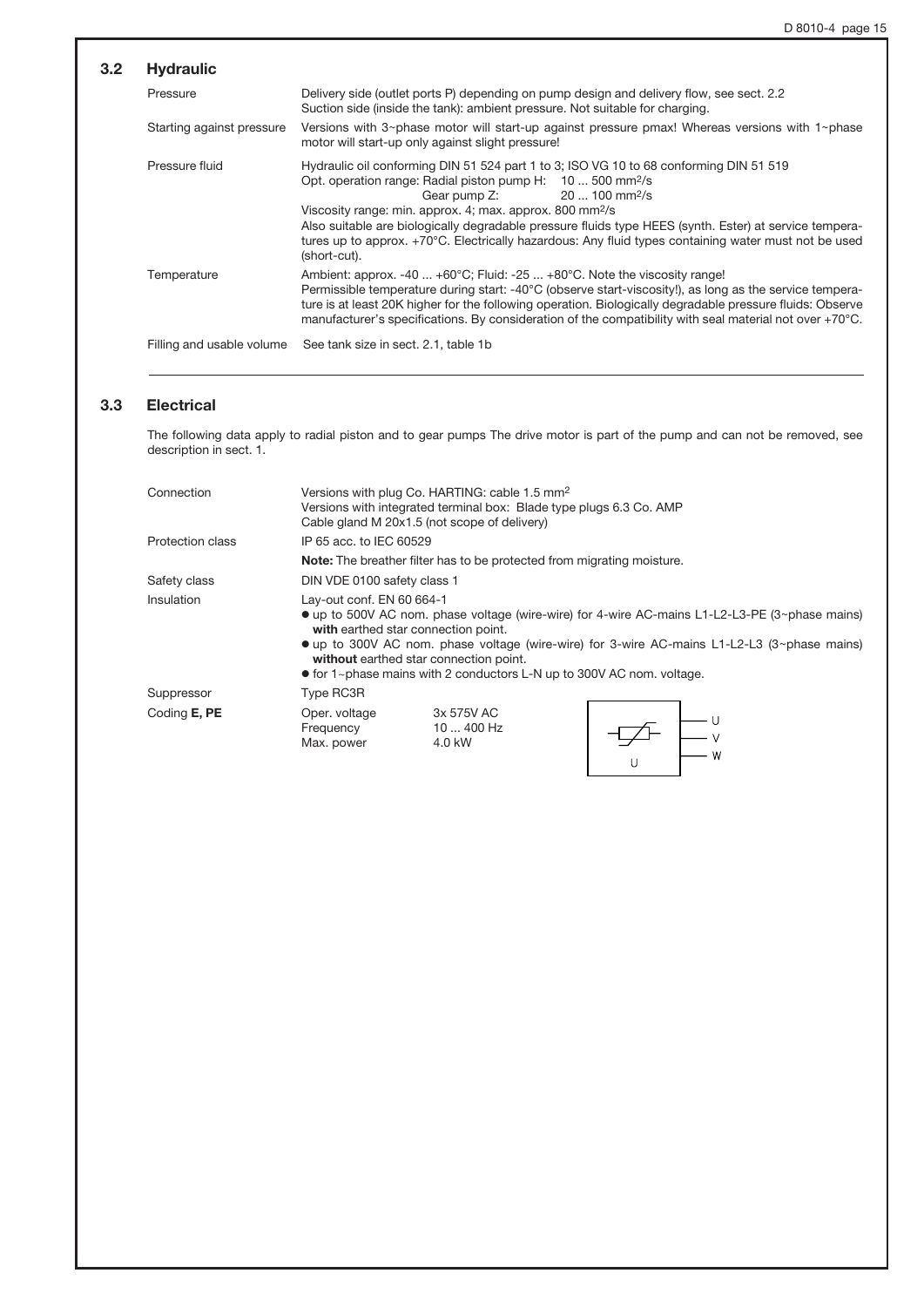### Table 9: Motor data

| Type           | Nom. voltage and               | Nominal   | Nom.           | Nom.             | Start current    | Power          | Rec.                   | max.                             |
|----------------|--------------------------------|-----------|----------------|------------------|------------------|----------------|------------------------|----------------------------------|
|                | mains frequency                | power     | speed<br>$n_N$ | current          | ratio            | factor         | operating<br>capacitor | hydraulic<br>work $(pV_q)_{max}$ |
|                | $U_N$ (V), f (Hz)              | $P_N(kW)$ | (rpm)          | $I_N(A)$         | $I_A/I_N$        | $\cos \varphi$ | $C_B(\mu F)$           | (bar $\text{cm}^3$ )             |
| <b>KA42</b>    | 3x400/230V 50 Hz Y△            | 2,4       | 2790           |                  |                  |                |                        |                                  |
| $ - 2.4$ kW    | 3x460/265V 60 Hz Y△            | 2,88      | 3340           |                  |                  |                |                        |                                  |
| <b>KA44</b>    | 3x400/230V 50 Hz Y△            | 1,5       | 1410           | 3.5/6.1          | 5.3              | 0.83           |                        | 1070                             |
| - 1.5 kW       | 3x460/265V 60 Hz Y△            | 1,8       | 1690           | 3.6/6.2          | 5.0              | 0.83           |                        | 1070                             |
| <b>KA44</b>    | 3x400/230V 50 Hz Y△            | 2,2       | 1405           | 4.8/8.3          | 5.4              | 0.85           |                        | 1570                             |
| - 2.2 kW       | 3x460/265V 60 Hz YA            | 2,6       | 1700           | 5.0/8.6          | 5.0              | 0.87           |                        | 1570                             |
| <b>KA44</b>    | 3x400/230V 50 Hz YA            | 3,0       | 1410           | 6.6/11.5         | 5.7              | 0.84           |                        | 2350                             |
| $ - 3.0$ kW    | 3x460/265V 60 Hz Y△            | 3,6       | 1700           | 6.7/11.5         | 6.1              | 0.86           |                        | 2350                             |
| <b>KA402</b>   | 3x400/230V 50 Hz Y△            | 0,55      | 2790           | 1.25/2.2         | 4,8              | 0.84           |                        | 165                              |
| - 0.5 kW       | 3x460/265V 60 Hz Y△            | 0,66      | 3350           | 1.3/2.25         | 5.4              | 0.88           |                        | 165                              |
|                | 3x690V 50 Hz Y                 | 0,55      | 2790           | 0.73             | 4.8              | 0.84           |                        | 165                              |
| <b>KA402</b>   | 3x400/230V 50 Hz Y△            | 1,1       | 2790           | 2.7/4.7          | 5.4              | 0.83           |                        | 520                              |
| - 1.1 kW       | 3x460/265V 60 Hz Y△            | 1,32      | 3400           | 2.6/4.5          | 7.1              | 0.80           |                        | 520                              |
|                | 3x690V 50 Hz Y                 | 1,1       | 2790           | 1.55             | 6.3              | 0.83           |                        | 490                              |
|                | 3x200V 50 Hz/60 Hz             | 1,1       | 2820/3380      | 5.5/4.9          | 5.4/6.2          | 0.74/0.88      |                        | 490/350                          |
| <b>KA404</b>   | 3x400/230 V 50 Hz Y△           | 0,37      | 1360           | 1.0/1.75         | 4.3              | 0.80           |                        | 220                              |
|                | - 0.37 kW 3x460/265 V 60 Hz Y△ | 0,44      | 1650           | 1.0/1.75         | 4.4              | 0.81           |                        | 220                              |
|                | 3x690V 50 Hz Y                 | 0,37      | 1330           | 1.3              | 3.0              | 0.75           |                        | 385                              |
|                | 3x575V 60 Hz Y S3              | 0,75      | 1670           | 1.4              | 3.8              | 0.75           |                        | 360                              |
|                | 3x200V 50 Hz/60 Hz S3          | 0,75      | 1410/1690      | 2.3/2.0          | 4.8              | 0.67           |                        | 290/210                          |
| <b>KA 404</b>  | 3x400/230V 50 Hz Y△            | 0,75      | 1360           | 2.2/3.8          | 4.3              | 0.74           |                        | 590                              |
|                | - 0.75 kW 3x460/265V 60 Hz Y△  | 0,9       | 1650           | 2.1/3.6          | 5.4              | 0.74           |                        | 590                              |
|                | 3x200V 50 Hz/60 Hz             | 0,75      | 1390/1680      | 4.5/3.9          | 4.8              | 0.67           |                        | 610/460                          |
| <b>KA402</b>   | 3x400/230 V 50 Hz Y△           | 1,4       | 2750           | 3.0/5.2          | 5.1              | 0.89           |                        | 585                              |
| $ - 1.4$ kW    | 3x460/265 V 60 Hz Y△           | 1,68      | 3340           | 3.0/5.2          | 5.0              | 0.90           |                        | 585                              |
|                | 3x500V 50 Hz Y                 | 1,4       | 2820           | 2.35             | 6.0              | 0.85           |                        | 590                              |
|                | 3x575V 60 Hz Y                 | 1,68      | 3450           | 2.0              | 7.1              | 0.86           |                        | 590                              |
|                | 3x380V 60 Hz Y                 | 1,4       | 3450           | 3.05             | 7.1              | 0.86           |                        | 630                              |
|                | 3x200V 50 Hz/60 Hz             | 1,4       | 2840/3450      | 6.4/5.3          | 6.2/7.1          | 0.79/0.86      |                        | 630                              |
| <b>KA404</b>   | 3x400/230V 50 Hz Y△            | 1,0       | 1370           | 2.55/4.4         | 4.8              | 0.76           |                        | 685                              |
| $ - 1.0$ kW    | 3x460/265V 60 Hz Y△            | 1,2       | 1660           | 2.5/4.35         | 5.0              | 0.78           |                        | 685                              |
|                | 3x200V 50 Hz/60 Hz             | 1,1       | 1390/1690      | 6.3/5.5          | 5.1              | 0.67/0.76      |                        | 785/665                          |
| <b>KAW 402</b> | 1x230V 50 Hz $\perp$           | 0,37      | 2770           | 2.5              | 3.7              | 0.97           | 24                     | 100                              |
|                | - 0.37 kW 1x110V 60 Hz L       | 0,37      | 3340           | $\overline{5.5}$ | $\overline{3.0}$ | 0.96           | $\overline{50}$        | $\overline{70}$                  |
| <b>KAW 402</b> | 1x230V 50 Hz $\perp$           | 0,75      | 2810           | 4.75             | 4.4              | 0.94           | 32                     | 230                              |
|                | - 0.75 kW 1x110V 60 Hz $\perp$ | 0,75      | 3400           | 12.0             | 3.5              | 0.90           | 120                    | 175                              |
| <b>KAW 404</b> | 1x230V 50 Hz L                 | 0,25      | 1380           | 1.9              | 3.0              | 0.91           | 18                     | 145                              |
|                | - 0.25 kW 1x110V 60 Hz $\perp$ | 0,25      | 1650           | 4.4              | 3.2              | 0.96           | 50                     | 100                              |
| <b>KAW 404</b> | 1x230V 50 Hz L                 | 0,5       | 1390           | 4.1              | 2.9              | 0.95           | 32                     | 350                              |
| $ - 0.5$ kW    | 1x110V 60 Hz L                 | 0,5       | 1680           | 9.0              | 3.3              | 0.98           | 65                     | 210                              |
|                | 1x220V 60 Hz L                 | 0,5       | 1680           | 3.9              | 2.9              | 0.98           | 25                     | 275                              |
| <b>KAW 402</b> | 1x230V 50 Hz ⊥                 | 1,1       | 2770           | 7.2              | 4.8              | 0.98           | 32                     | 275                              |
| $ - 1.1$ kW    | 1x110V 60 Hz L                 | 1,1       | 3340           | 15.0             | 4.0              | 0.99           | 100                    | 235                              |
|                | 1x220V 60 Hz L                 | 1,1       | 3340           | 7.2              | 4.0              | 0.99           | 25                     | 275                              |
|                | 1x115V 50 Hz L                 | 1,1       | 2750           | 15.0             | 4.0              | 0.96           | 120                    | 260                              |
| <b>KAW 404</b> | 1x230V 50 Hz ⊥                 | 0,7       | 1370           | 5.1              | 3.0              | 0.94           | 36                     | 400                              |
| $ - 0.7$ kW    | 1x110V 60 Hz L                 | 0,7       | 1650           | 10.5             | 3.0              | 0.98           | 100                    | 315                              |
|                |                                |           |                |                  |                  |                |                        |                                  |

#### Note:

o The current consumption of the motor depends strongly on its load. The nominal figures apply strictly to one operating point only. Up to 1.8 of the nominal power of the motor can be exploited during load / no load operation (= operation mode S2 and S3). The increased heat built-up under these conditions gets intensively radiated during the idle or stand-still periods.

o The respective current consumption can be estimated via the middled and max. figures for the hydraulic work  $(pV_g)_{m}$  and  $(pV_g)_{max}$ .

o Versions with 1+phase motors. The actual current consumption also depends on the size of the operating capacitor. The operating capacitor is not scope of delivery. For selection, see sect. 5.1i

 $\bullet$  Tension tolerances:  $\pm 10\%$  (IEC 38), at 3 x 460/265V 60 Hz  $\pm 5\%$ It is possible to use the power pack with reduced voltage, but this will cause a reduced performance, see sect. 5.1e!

 $\bullet$  The max. perm. hydraulic work (pV<sub>g</sub>)<sub>max</sub> for version **Z** with gear pump has to be reduced by 10%.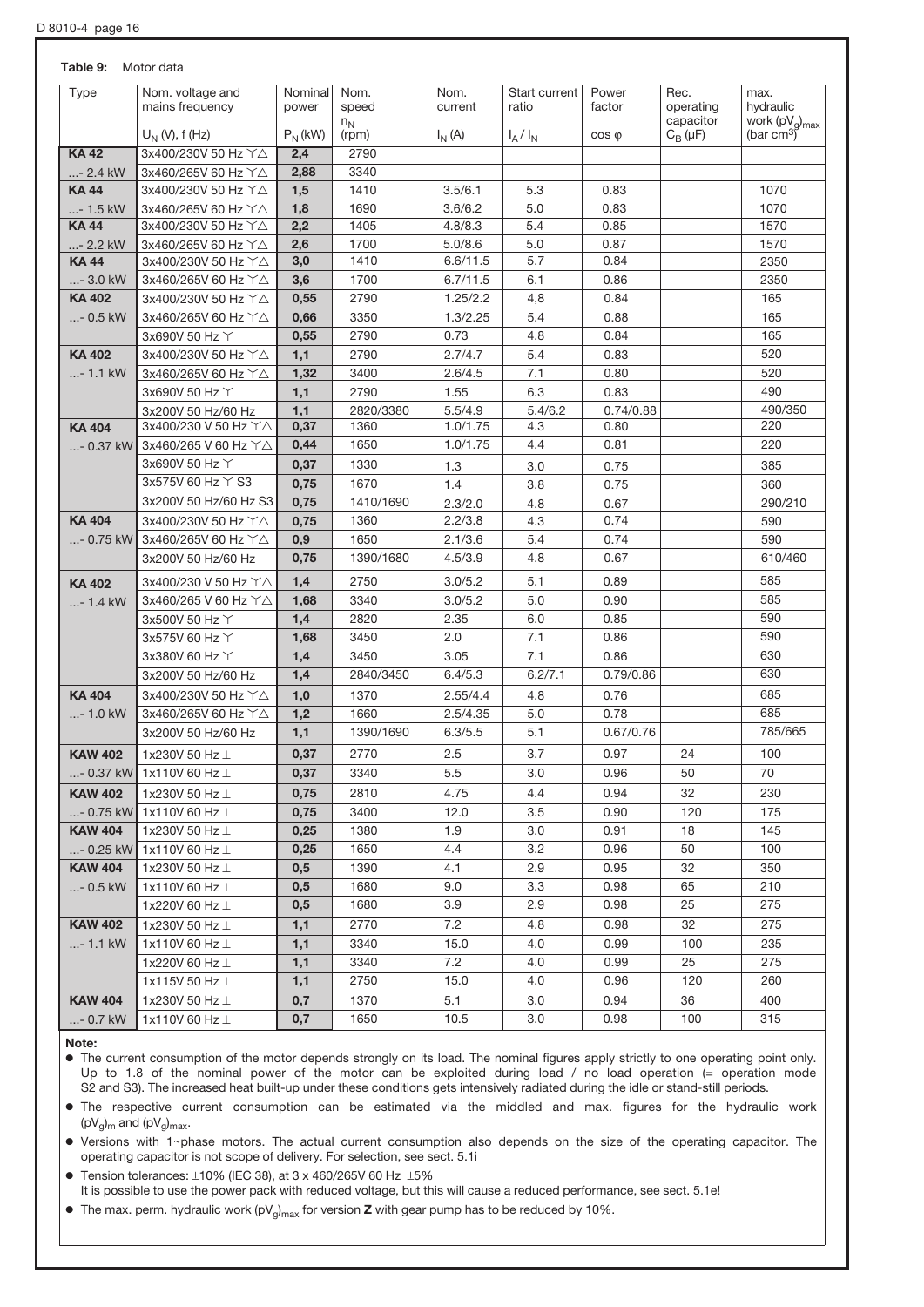

#### KA 44

KA 404

KA 402



 $50$ 

200

200

100

100

 $\mathsf{O}\xspace$ 

 $\mathsf{O}\xspace$ 

┑

 $\Omega$ 

 $100$ 

300

300

150

500

400 500

T

400

\*) values have to be multiplied by  $\sqrt{3}$  for 230 V  $\triangle$ 

KA 402 ...-1.1 kW

KA 402 ...-1.4 kW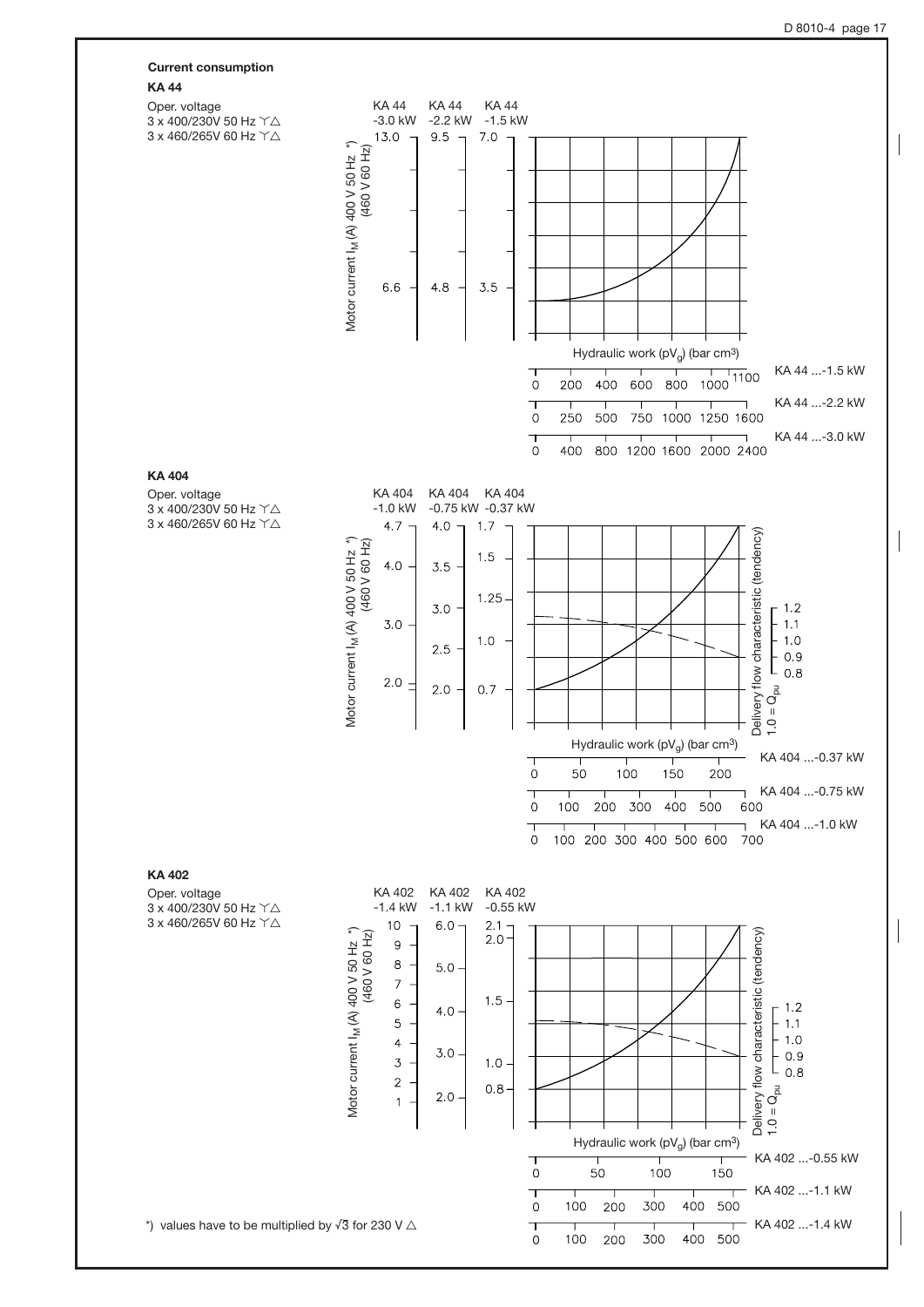### KAW 404

Oper. voltage 1 x 230V 50 Hz 1 x 110V 60 Hz

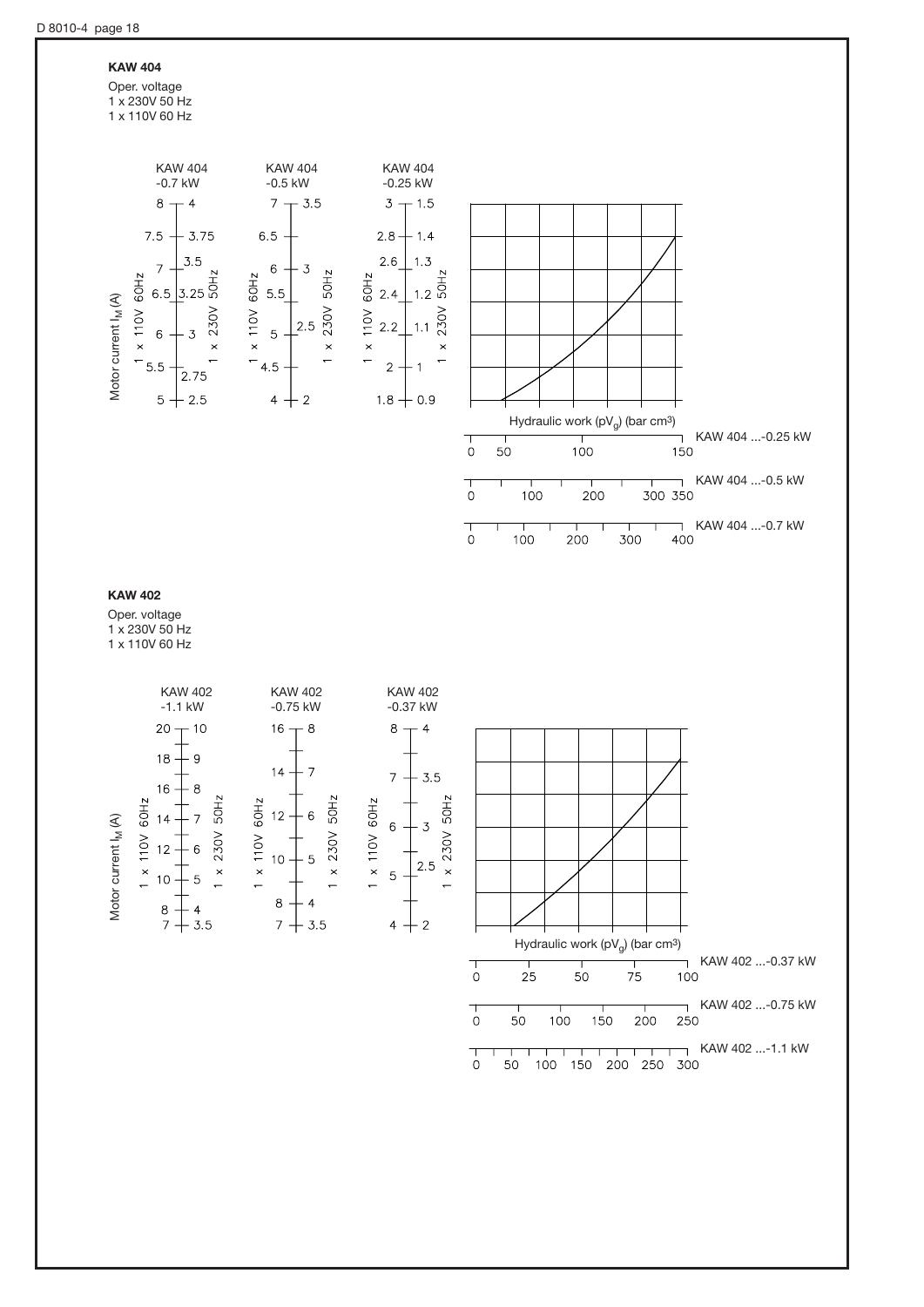| Aux. blower<br>Coding F, F1     | Motor data                                                    |                   |                      | Protections                          |              |              |  |
|---------------------------------|---------------------------------------------------------------|-------------------|----------------------|--------------------------------------|--------------|--------------|--|
|                                 | $U_N$                                                         | $P_N(W)$          | Revolutions<br>(rpm) | class                                |              |              |  |
|                                 | 1x230V 50/60 Hz                                               | 64                | 2600/2900            | <b>IP 44</b>                         |              |              |  |
|                                 | 24V DC                                                        | 55                | 2950                 | <b>IP 42</b>                         |              |              |  |
|                                 | Temperature range                                             |                   |                      | $-30^{\circ}$ C $+50^{\circ}$ C      |              |              |  |
|                                 | Electrical connection                                         |                   |                      | Plug conf. DIN EN 175 301-803 A      |              |              |  |
| <b>Temperature switch</b>       | Technical data:                                               |                   |                      |                                      |              |              |  |
| Coding T                        |                                                               | Bimetallic switch |                      |                                      |              |              |  |
|                                 | winding protective switch                                     |                   | <b>KAW</b>           |                                      |              |              |  |
|                                 | separately mounted<br>Temperature switch                      |                   | KA                   |                                      |              |              |  |
|                                 | Trigger point                                                 |                   |                      | $80^{\circ}$ C $\pm$ 5K (Coding T)   |              |              |  |
|                                 |                                                               |                   |                      | $60^{\circ}$ C $\pm$ 5K (Coding T60) |              |              |  |
|                                 | Max. voltage                                                  |                   |                      | 250 V 50/60 Hz                       |              |              |  |
|                                 | Nom. current (cos $\varphi \sim 0.6$ )                        |                   |                      | 1.6A                                 |              |              |  |
|                                 | Max. current at 24 V (cos $\varphi = 1$ )                     |                   |                      | 1.5A                                 |              |              |  |
|                                 | Electrical connection                                         |                   |                      | Terminal box / plug Co. HARTING      |              |              |  |
| <b>Float switch</b>             | Technical data:                                               |                   |                      |                                      |              |              |  |
| Coding <b>D, S</b> (horizontal) | Max. switched power DC/AC                                     |                   | 30 VA                |                                      | D            | S            |  |
|                                 | Max. current DC/AC                                            |                   |                      | $0.5 A (cos \varphi = 1)$            | (NC-contact) | (NO-contact) |  |
|                                 | Max. voltage                                                  |                   |                      | 230 V AC/DC                          |              |              |  |
| Coding KD, KS (vertically)      | Max. switched power DC/AC                                     |                   | 10W                  |                                      |              |              |  |
|                                 | Max. current DC/AC                                            |                   | 1A                   |                                      |              |              |  |
|                                 | Max. voltage                                                  |                   |                      | 150 V 50/60 Hz                       |              |              |  |
|                                 |                                                               |                   |                      | 200 V DC                             |              |              |  |
|                                 | A protective circuitry has to be employed at inductive loads! |                   |                      |                                      |              |              |  |

4. **Dimensions** All dimensions in mm, subject to change without notice!

# 4.1 Mounting hole pattern



| Coding    |     |  |  |  |  |  |
|-----------|-----|--|--|--|--|--|
| Tank size | a   |  |  |  |  |  |
|           | 375 |  |  |  |  |  |
| 02. 2     | 625 |  |  |  |  |  |
| 22, 3     | 875 |  |  |  |  |  |
|           |     |  |  |  |  |  |

Vertical version coding S



Recommended mounting



Silent bloc #40x30 /M8 (65 Shore)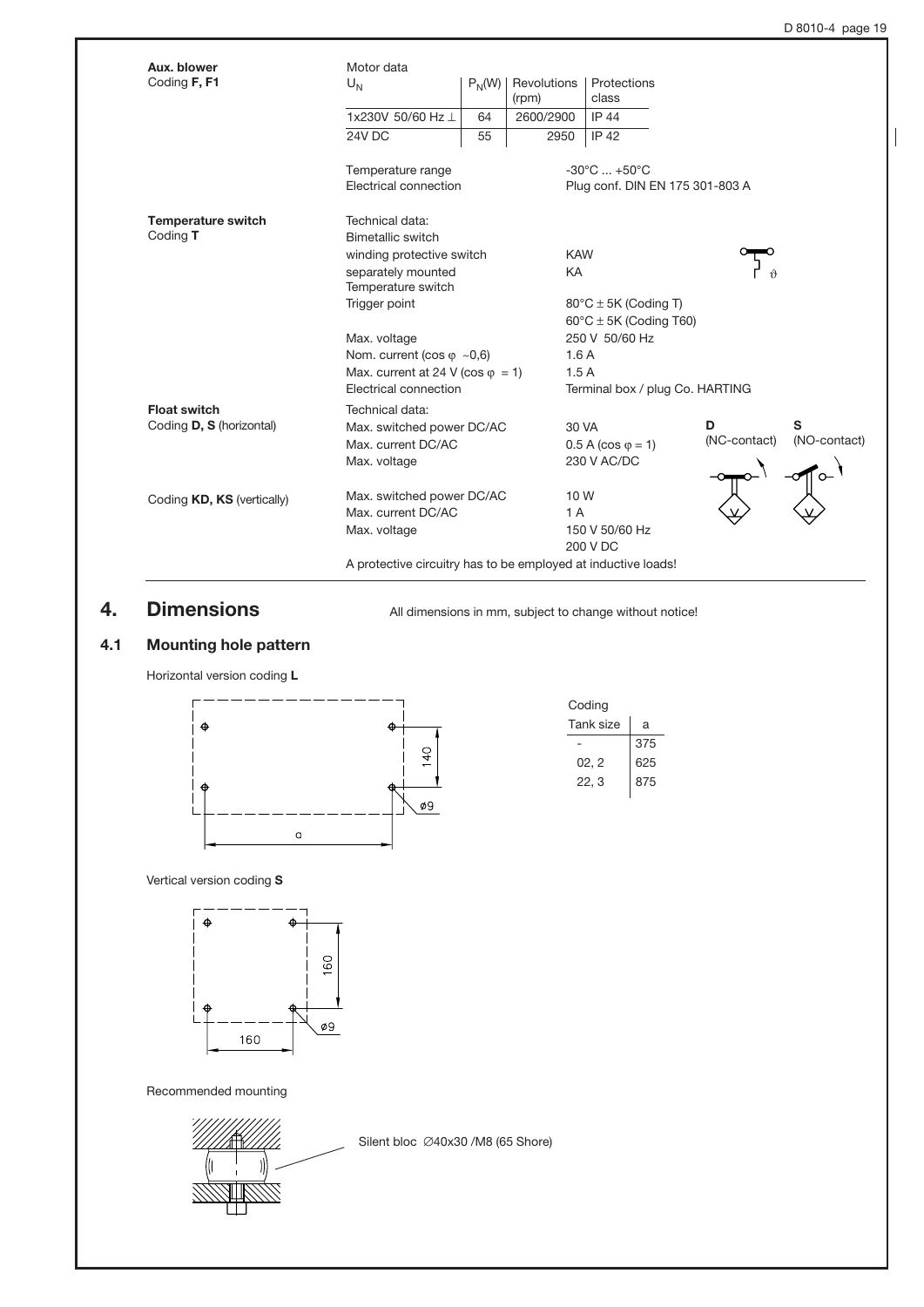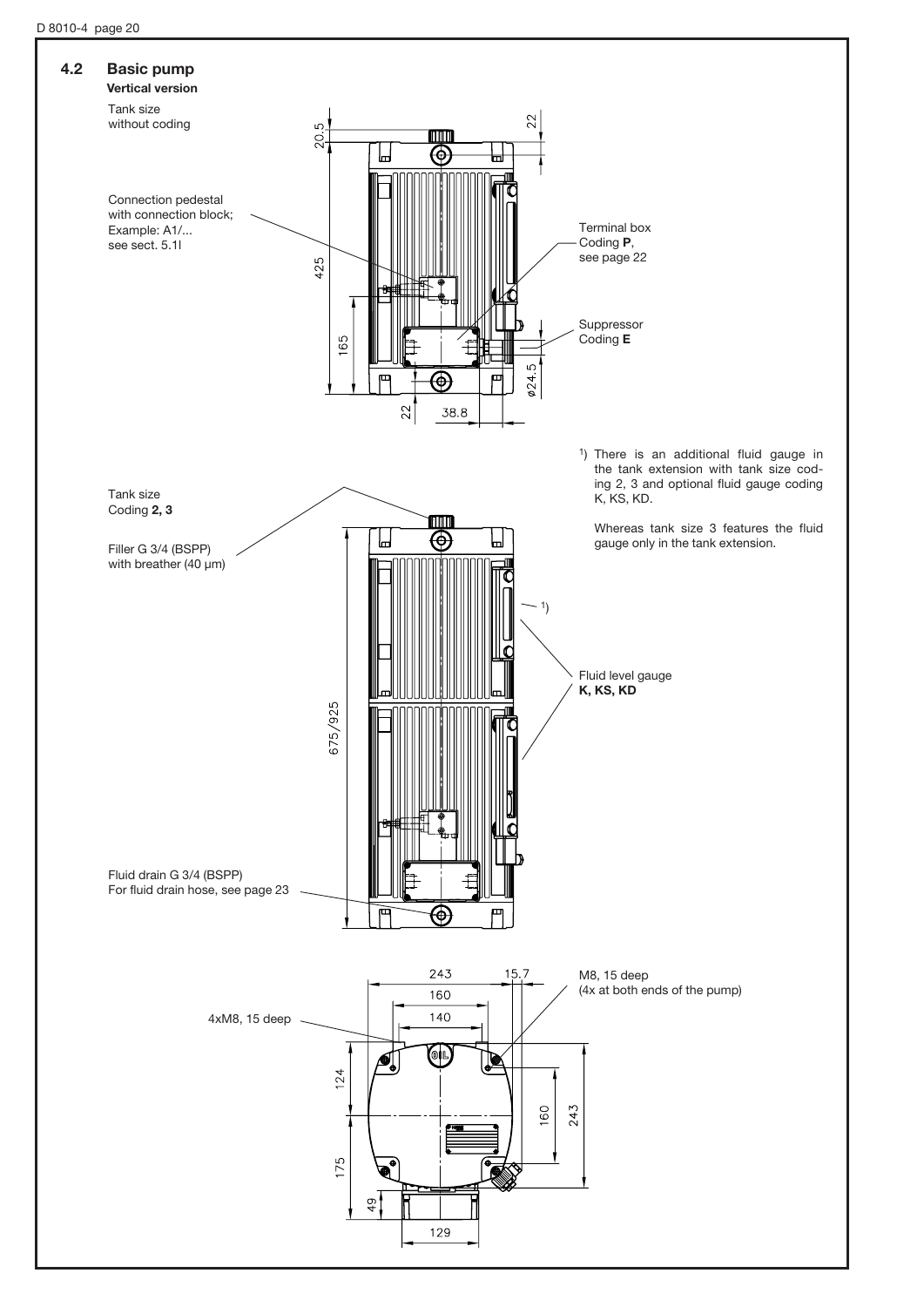

Position with Coding L1, L14

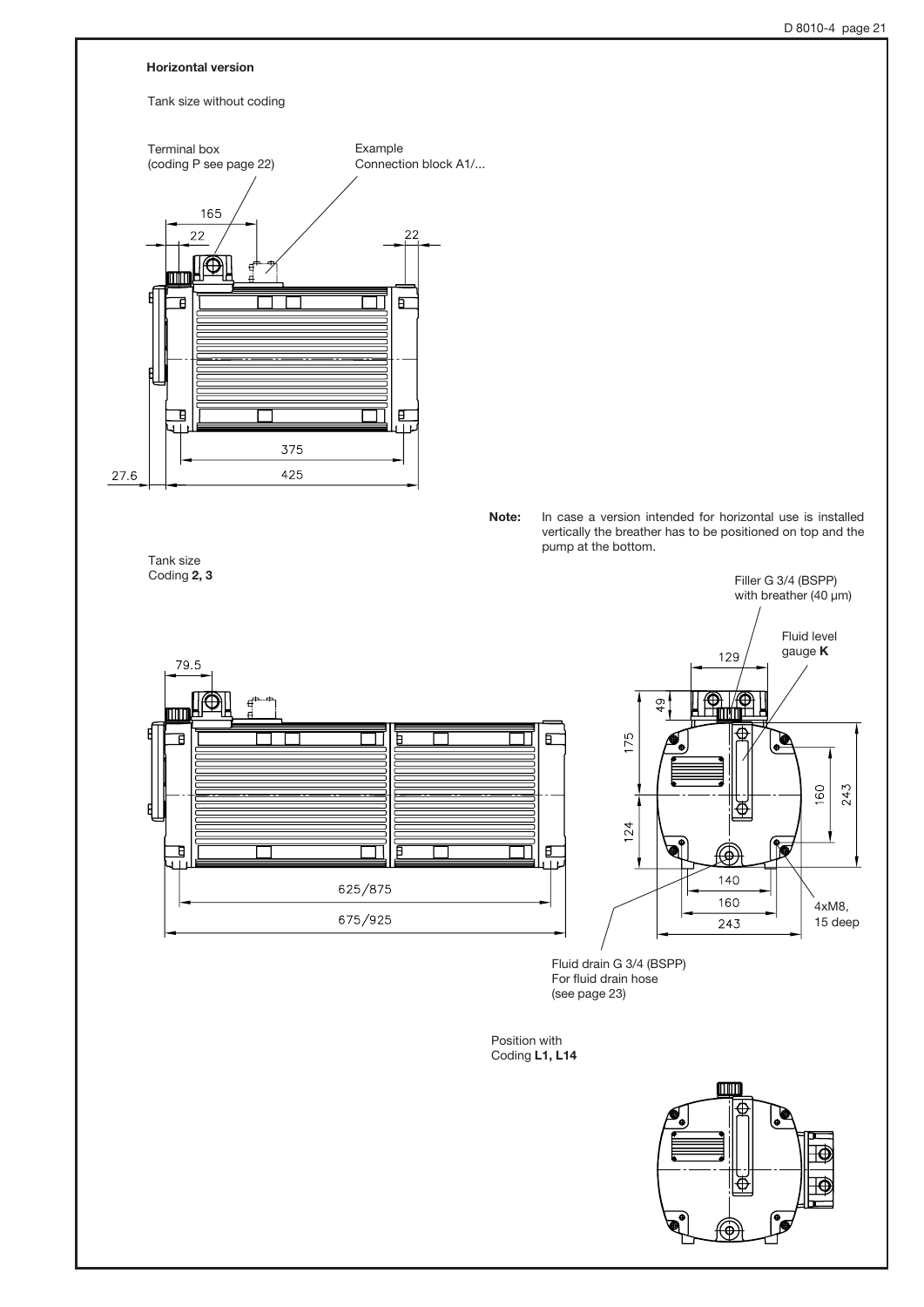# **Options**

Terminal box Coding P





### Auxiliary blower

Coding F Horizontal version





approx. 162

Vertical version

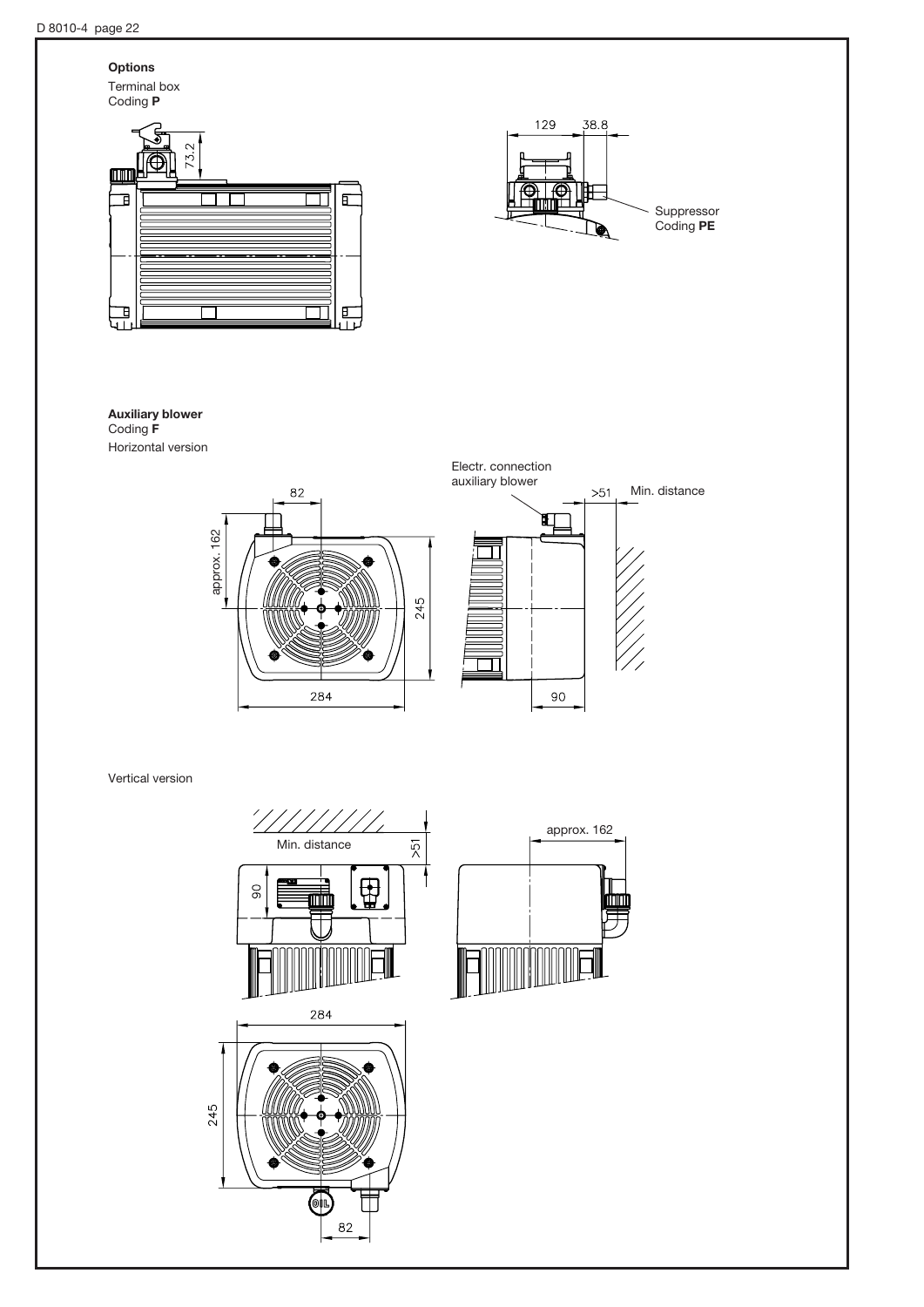**Fluid drain hose**<br>Coding **G** G 3/4 x 300  $*$ G 3/4 x 500 \*

Coding **G 3/4 W x 300** \*

G 3/4 W x 500 \*





\* (BSPP)

Silica gel filter Coding **G** 



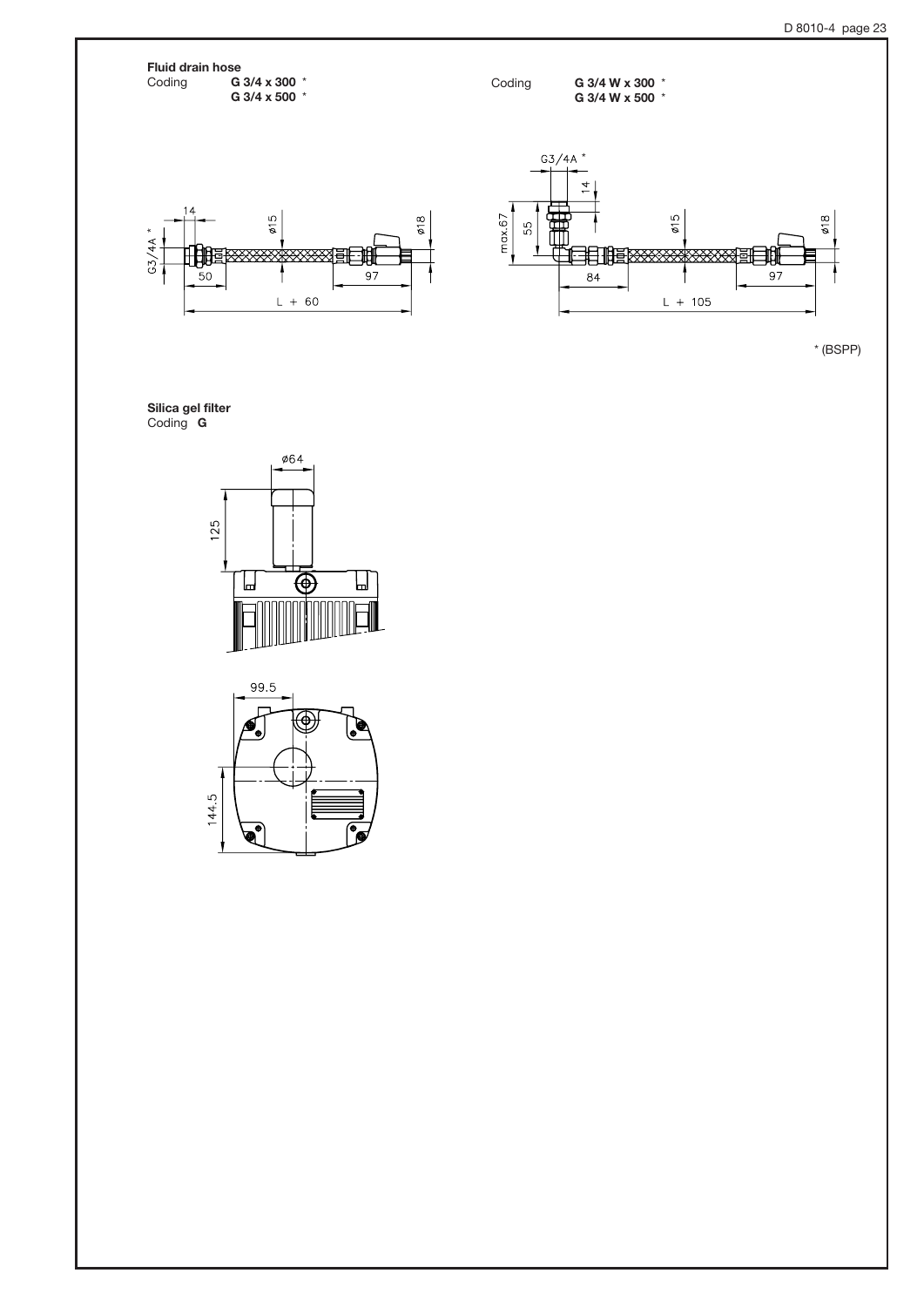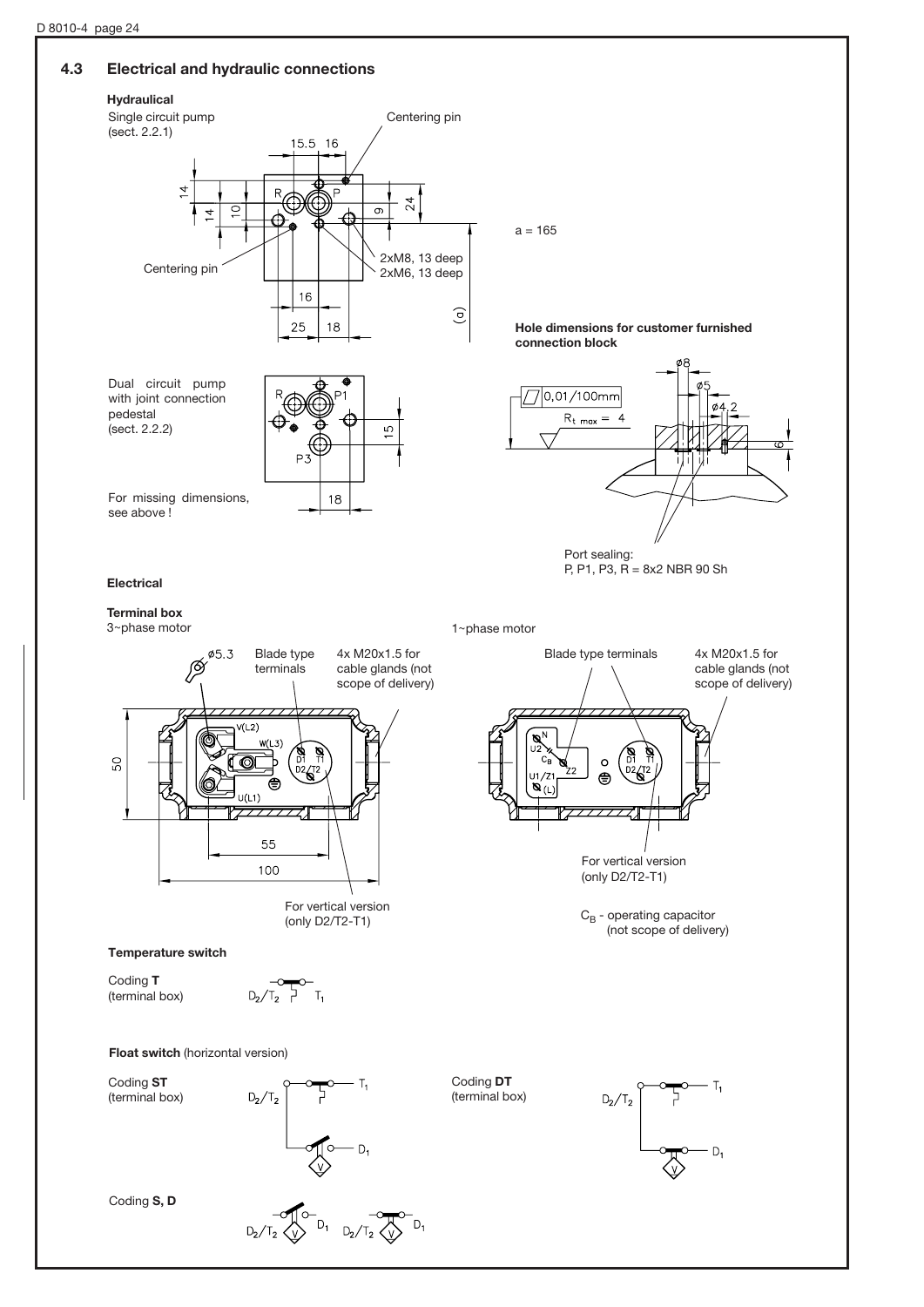Coding P Plug Co. HARTING HAN 10 E

3~phase motor



Electr. connection feed-in side (plug)



D (NC-contact) S (NO-contact)

 $.$  D2  $\backslash$ 

D1 D2

D2 D1

 $\bigoplus$ 

Float switch (vertical version)

Coding KS, KD

DIN EN 175 301-803 Industrial standard C

Plug conf.

D<sub>1</sub>





 $\ddot{\Phi}$ 

 $\ddot{\theta}$ 

 $\bigoplus$ 

Coding **D**, S Coding T Coding Coding DT, ST

 $| \frac{9}{\circ}$  $\frac{10}{\mathsf{O}}$ 

 $\frac{0}{4}$  $\frac{0}{5}$ 

 $\overset{9}{\circ}$ 



 $\ddot{\Phi}$ 

 $T<sub>2</sub>$ 



#### Auxiliary blower

Coding F

1x230 V 50/60 Hz 1x110 V 60 Hz Plug conf. DIN EN 175 301-803 A





 $T1$ 

Plug conf. DIN EN 175 301-803 A



KS (NO-contact) KD (NC-contact)





1~phase motor

 $^6_\mathsf{O}$ 

 $\circ$ 

 $U<sub>1</sub>$  $\sqrt{2}$   $\sqrt{2}$ 

PÉ

 $\frac{1}{2}$  $\frac{0}{3}$ 

 $\begin{array}{c|c} 7 & 8 & 9 & 10 \\ \hline \circ & \circ & \circ \end{array}$ 

 $\begin{array}{ccc} 0 & 0 \\ 4 & 5 \end{array}$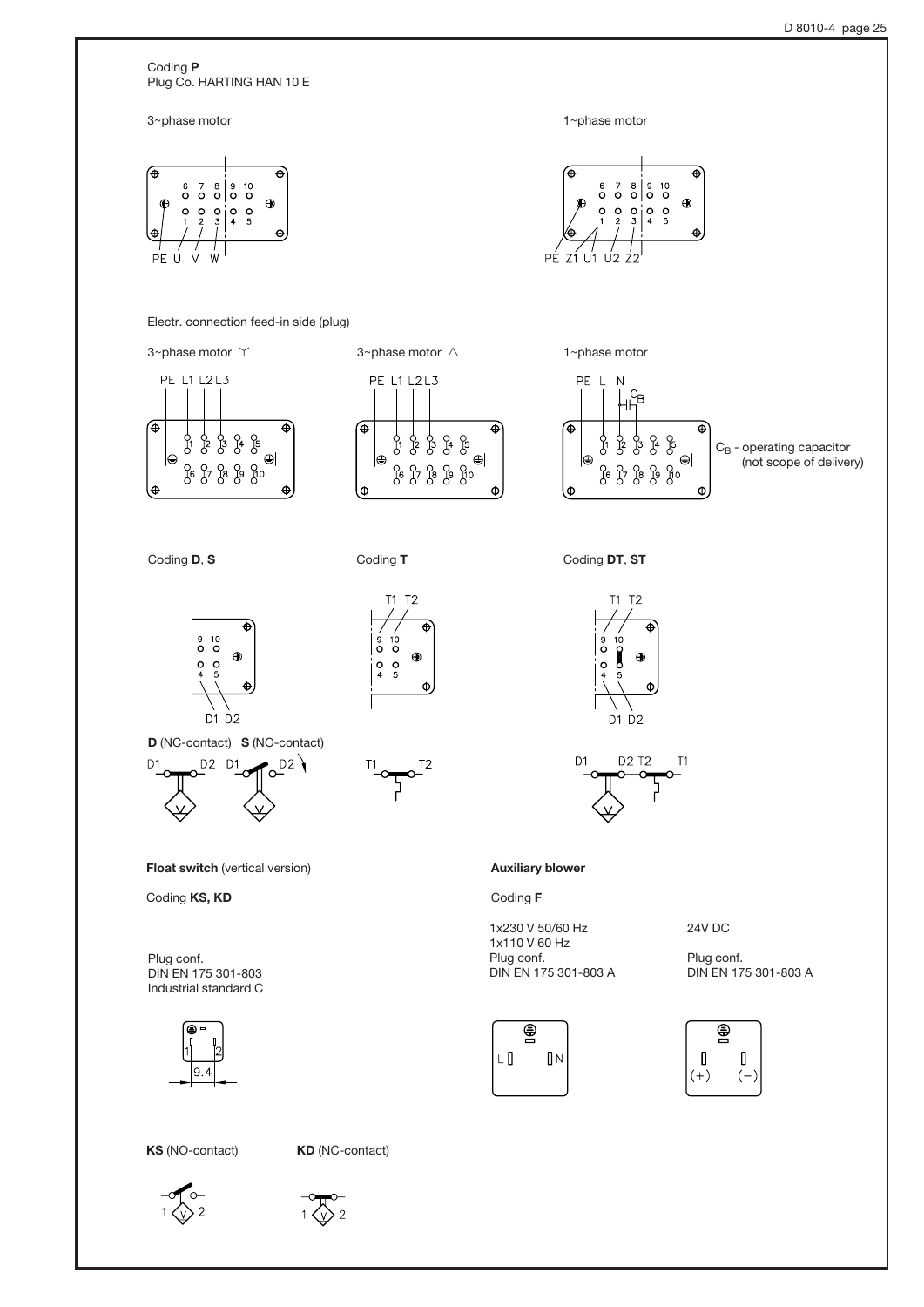# 5. Appendix

# 5.1 Notes regarding selection

The following shows how to select a suitable hydraulic power pack with directly mounted valves. Usually an optimum solution is found when the following iteration steps have been passed.

#### a) Creation of a function diagram

The necessary or desired functions (hydraulically actuated) are the base for the function diagram.



#### b) Specification of pressure and flow

o Dimensioning and selection of the hydraulic consumers according to the required forces

- $\bullet$  Calculation of the individual flows depending on the desired speed profiles
- Note:

Take into account the necessary time for return for spring loaded clamping cylinders!

 The return time of spring loaded clamping cylinders at time sensitive clamping applications, can often be even more long, than the time for clamping. In these cases, the strengths of the return spring exclusively determines the return times here. They force the piston back to its idle position opposed by the back pressure caused by valves and pipes. This has to be taken into account when dimensioning hoses, tubes and valves.

 $\bullet$  Calculation of the individual necessary operation pressures

 $\bullet$  Calculation of the max. necessary (pump) delivery flow – Q (lpm)

 $\bullet$  Calculation of the max. necessary operating (system) pressure –  $p_{max}$  (bar)

#### Q - flow

- p pressure Q (lpm) =  $0.06 \cdot A$  (mm<sup>2</sup>)  $\cdot v \left(\frac{m}{s}\right)$ s
- A area
- v speed  $p \text{ (bar)} = \frac{10 \cdot F \text{ (N)}}{4 \text{ (max)}^2}$ A (mm2)
- F force



#### c) Creation of the hydraulic circuit diagram

- o Criteria:
	- Single circuit system
	- Accumulator charging operation
	- Dual circuit system with independently operated hydraulic circuits
	- Dual circuit system with one joint hydraulic circuit (e.g. press brakes or hydraulic tools with high-/low pressure or handling systems with rapid traverse and creeping)
	- Utilization of a hydraulic accumulator for brief support of the pump delivery

#### d) Creation of a time/load-diagram based on the function diagram

- $\bullet$  The operation mode of the hydraulic power pack is selected according to this time/load-diagram
	- Calculation of the relative duty cycle %ED
	- S1 permanent operation (not suited for compact power packs)
	- S2 Short time operation
	- S3 ON/OFF service
	- S6 Permanent operation with intermittent load (only suited when combined with auxiliary blower coding F)

#### e) Selection of a hydraulic power pack

- **•** Selection of the basic type based on the power supply
- 3~phase mains type KA
- 1~phase mains type KAW
- $\bullet$  Motor selection
	- Voltage tolerances:
	- $±10\%$  (IEC 38), at 3 x 460/265V 60 Hz  $±5\%$
	- A  $3$ ~phase motor for 400 V 50 Hz can be used also at mains 460 V 60 Hz without any restrictions.

1~phase motors can be used only at mains where the nom. voltage and frequency specifications are apparent.

- Operation with reduced voltage is possible, but there will be performance restrictions
- $p_{\text{max red}} = p_{\text{max}} * k$

 $p_{max}$  (bar) – max. operating pressure according to the selection tables

pmax red (bar) – reduced max. operating pressure

- \* k correction factor (diagram)
- o Selection of the pump layout (radial piston pump, gear pump, pump combination)
- o Selection of the pump delivery coding taking into account the respective perm. operating pressure of the design and selection of basic type and motor size
	- o Assessing the noise level acc. to the diagrams in sect. 3.1

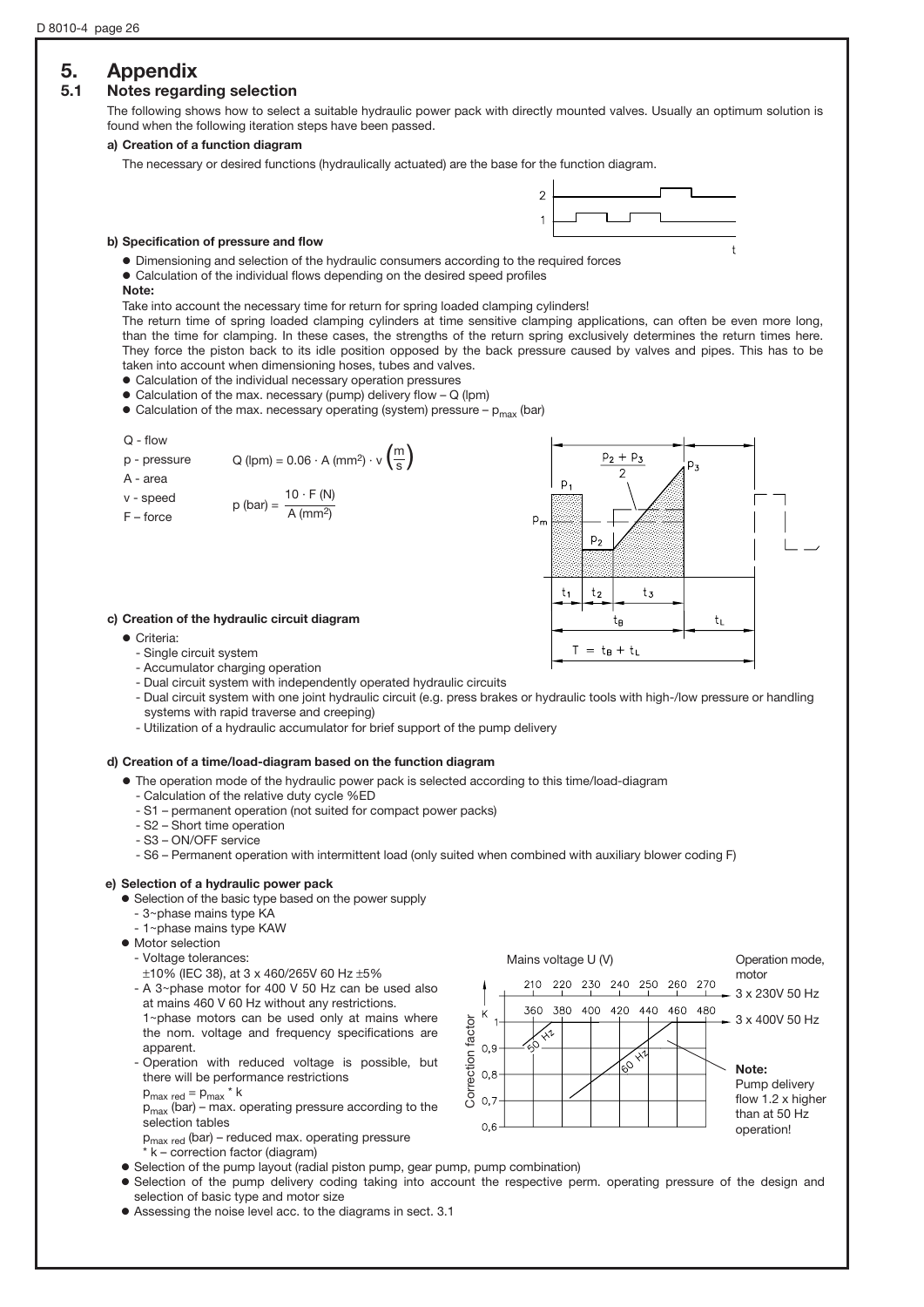#### f) Calculation of the hydraulic work

- $\bullet$  Calculation of the middled pressure
- Calculation of the middled hydraulic work (middled oper. pressure x delivery flow)
- o Calculation of the max. hydraulic work (max. oper. pressure x delivery flow)
- $p_m$  (bar) = calculated, middled pressure per cycle during while load is applied  $t_B = t_1 + t_2 + t_3 + ...$

$$
p_m = \frac{1}{t_B} \left( p_1 \cdot t_1 + p_2 \cdot t_2 + \frac{p_2 + p_3}{2} \cdot t_3 + \dots \right)
$$

 $p_m V_q$  = Middled hydraulic work of the pump

 $V<sub>q</sub>$  = geom. displacement acc, to tables in sect. 2.2

$$
pV_{\text{g max}}
$$
 (bar cm<sup>3</sup>) = p<sub>max</sub> \* V<sub>g</sub>

#### g) Determining the heat built-up

Attention: Observe the max. perm. fluid temperature of 80°C!

The persistent service temperature is reached after approximately one hour of operating time.

- Influence-factors:
- Pressure distribution during the load duration (middled pressure)
- Share of the idle period
- Additional throttle losses, when exceeding usual figures (approx. 30%) of back pressure for pipes and valves. These influences only have to be taken into account if they are effective for a longer period within the operating cycle (load duration) when e.g. working against the pressure limiting valve (loss 100%)

The two most essential parameter, middled hydraulic work of the pump  $(p_mV_q)$  and load duration per operating cycle (%ED) are usually sufficient for a rough re-check of the expected persistent fluid service temperature.

 $... -0.75$  kW,

 $...$ -1.0 kW

- o The persistent over temperature will be 15% lower with tanks coding 02, 2, 22, 3.
- o Auxiliary blower

 The persistent over-temperature may be reduced by 50% when utilizing an auxiliary blower (coding F). The actual persistent over-temperature depends on the operation mode of the blower:

- only running while pump is running
- prolonged running (controlled either via time or temperature)
- permanently running

#### $\vartheta_{\text{oil B}} = \Delta \vartheta_{\text{B}} + \vartheta_{\text{U}}$

- $\Delta\vartheta_B$  (K) Excess temperature after applied load, diagram  $\vartheta_U$  (K) Ambient temperature in the installation area  $\vartheta_{U}$  (K) - Ambient temperature in the installation area  $\vartheta_{\text{oil B}}$  (°C) - Persistent service temperature of the oil fillin
	- Persistent service temperature of the oil filling

Attention: Observe the max. fluid temperature of 80°C!



over-temperature either via auxiliary blower (coding F) and/or via increased tank volume (see above)



$$
relative duty cycle %ED = \frac{t_B}{t_B + t_L} \cdot 100
$$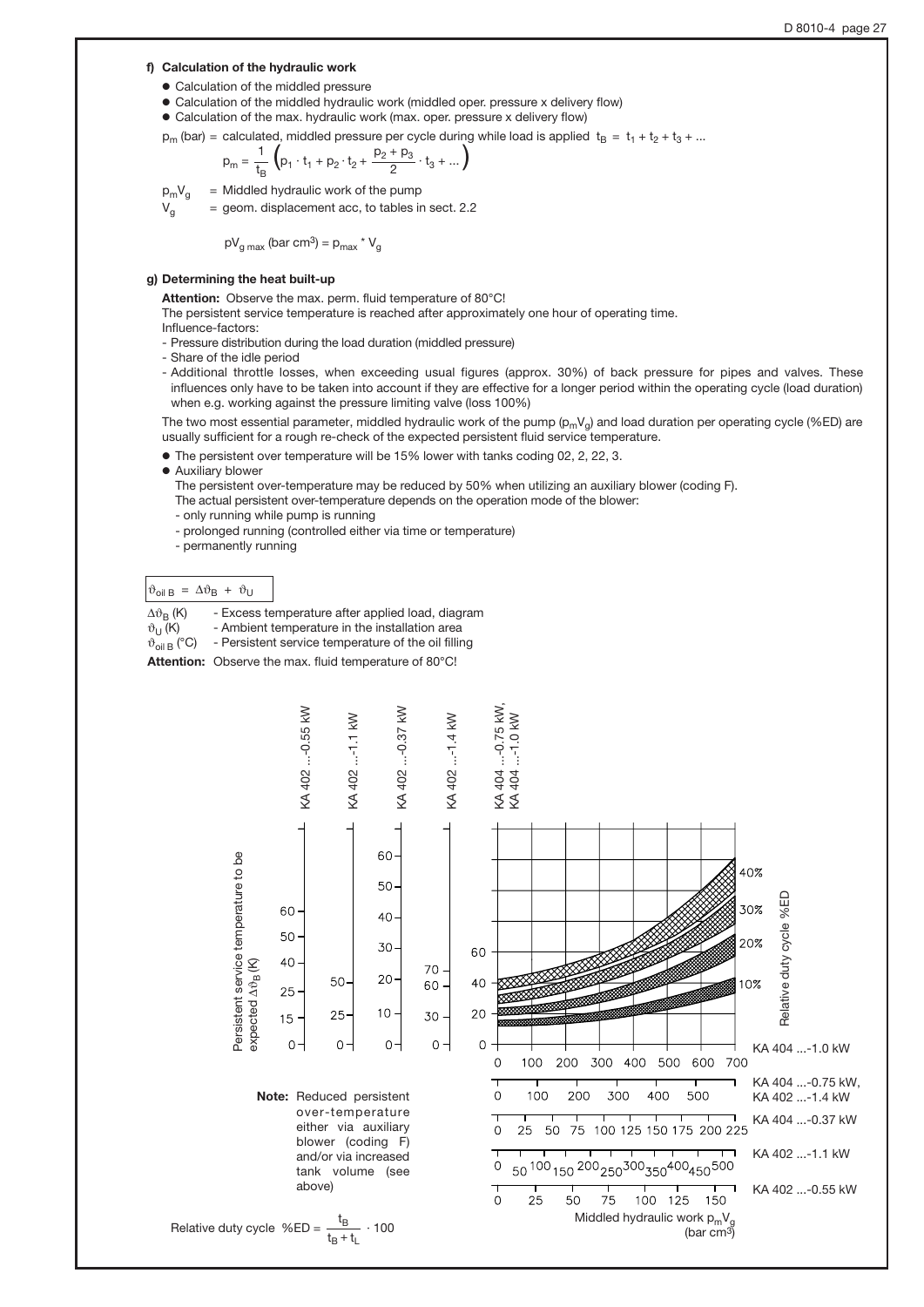#### h) Determining the max. current consumption

 see curves in sect. 3.3 For setting of the motor protective switch, see sect. 5.2.4

#### i) Selection of the proper operation capacitor with type KAW

A capacitor is mandatory for the version with 1~phase motor. The recommendations in sect. 3.3 table 9 ensure that the max. pressure rating specified are achieved.

 The electric loss can be minimized by utilizing a smaller capacitor (- 30%) as long as only 75% of the specified max. hydraulic work  $(pV_q)$  is employed.

Note: The capacitor is not scope of delivery.

#### Selection of the capacitor

| Motor voltage         | Reference voltage |  |  |
|-----------------------|-------------------|--|--|
| $1 \times 230V$ 50 Hz |                   |  |  |
| 1 x 220V 60 Hz        | 400 V DB          |  |  |
| $1 \times 110V$ 60 Hz | 230 V DB          |  |  |
| 1 x 115V 50 Hz        |                   |  |  |

#### j) Run-down

 A certain pressure rise will occur due to pump motor run-down, if the pump is directly connected to a hydraulic cylinder via a pipe, such as e.g. in the typical connection pattern for clamping equipment (connection block B...) and if the power unit is switched off by a pressure switch as soon as a pre-selected pressure is achieved. The extent of this additional pressure rise depends on the pre-selected pressure, the volume of the connected consumers and the pump delivery rate. If such pressure rises are undesired, it will be necessary to reset the pressure limiting valve to match the shut-off point of the pressure switch. The result will be that all excess delivery of the pump during run-down will be conducted to the tank via the pressure limiting valve.

Procedure for matching is as follows:

- 1. Fully open the pressure limiting valve.
- 2. Adjusting the pressure switch on highest value (turning the adjustment screw clockwise up to the stop).
- 3. Start the pump (pressure gauge and all consumers connected) and turn up the setting of the pressure limiting valve until the
- pressure gauge shows the desired final operation pressure. 4. Turn back the pressure switch until the pump is switched off at the preset pressure (see point 3)
- 5. Lock pressure switch and pressure limiting valve in position.

The effect of excessive run-down pressure may also be minimized by utilizing an accumulator or providing additional volume in the consumer line.

If the compact hydraulic power pack is running under full load, i.e. the preset pressure is close to the maximum permissible pressure as listed in sect. 2.1 and 2.2, then effectively no run-down will occur, as the pump will stop almost immediately after shut-off.

#### k) Silica gel filter

 The use of a silica gel filter is recommended, when water is migrating into the system via the tank breather because of high moisture and/or temperature changes (condensing water) - Danger of short-cut! Note: Observe maintenance notes in sect. 5.4!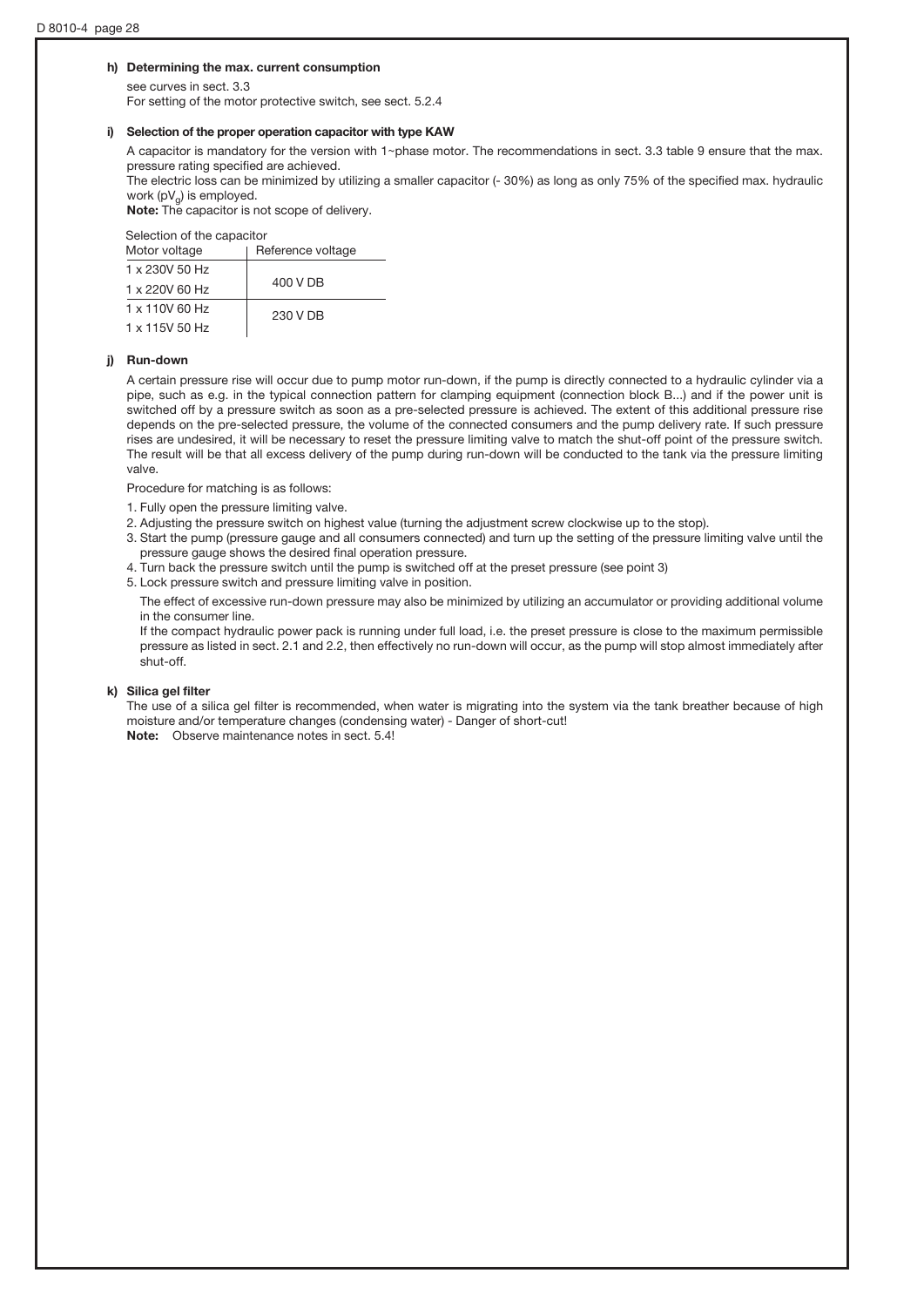#### l) Selection of a connection block

A connection block is mandatory for the hydraulic connection of the hydraulic power pack.

| Type                              | Description                                                                                                                                                                                                                                                                                | Pamphlet   |
|-----------------------------------|--------------------------------------------------------------------------------------------------------------------------------------------------------------------------------------------------------------------------------------------------------------------------------------------|------------|
| A, AL, AM, AK,<br>AS, AV, AP      | For single circuit pumps<br>with pressure limiting valve and the possibility for direct<br>mounting of directional valve banks<br>Optional:<br>- pressure resistant filter or return filter<br>- idle circulation valve<br>- accumulator charging valve<br>- prop. pressure limiting valve | D 6905 A/1 |
| AN, AL, NA,<br><b>C30, SS, VV</b> | For dual circuit pumps<br>with pressure limiting valve and where directional valve<br>banks can be directly mounted in some cases<br>Optional:<br>- accumulator charging valve<br>- two stage valve<br>- idle circulation valve                                                            | D 6905 A/1 |
| <b>AX</b>                         | For single circuit pumps<br>with pressure limiting valve (type approved) and the<br>possibility for direct mounting of directional valve banks<br>for use at accumulator charged systems<br>Optional:<br>- pressure resistant filter or return filter<br>- idle circulation valve          | D 6905 TÜV |
| в                                 | For single circuit pumps<br>for actuating single acting cylinders with pressure limiting<br>valve and drain valve<br>Optional:<br>- throttle valve                                                                                                                                         | D 6905 B   |
| C                                 | For single circuit pumps<br>with ports P and R for direct piping                                                                                                                                                                                                                           | D 6905 C   |

### m) Selection of the directional valve banks

The direct mounting of directional valves to the connection blocks type A enables creation of compact hydraulic units without additional piping.

| Type            | Description                                                                                                               | Pamphlet       |
|-----------------|---------------------------------------------------------------------------------------------------------------------------|----------------|
| <b>VB</b>       | Directional seated valves up to 700 bar                                                                                   | D 7302         |
| <b>BWN, BWH</b> | Directional seated valves up to 450 bar                                                                                   | D 7470 B/1     |
| <b>BVZP</b>     | Directional seated valves up to 450 bar                                                                                   | D 7785 B       |
| <b>SWR, SWS</b> | Directional spool valves up to 315 bar                                                                                    | D 7451, D 7951 |
| <b>BA</b>       | Valve bank for the combination of different directional valves<br>with connection hole pattern NG 6 acc. to DIN 24 340-A6 | D 7788         |
| <b>BVH</b>      | Valve bank with directional seated valves up to 400 bar                                                                   | D 7788 BV      |
| <b>NBVP</b>     | Directional seated valves                                                                                                 | D 7765 N       |
| <b>NSWP</b>     | Directional spool valves                                                                                                  | D 7451 N       |
| <b>NSMD</b>     | Clamping modules<br>(Directional spool valve with pressure reducing valve and<br>feedback signal)                         | D 7787         |
| <b>NZP</b>      | Intermediate plate<br>with connection hole pattern Ng 6 acc. to DIN 24 340-A6                                             | D 7788 Z       |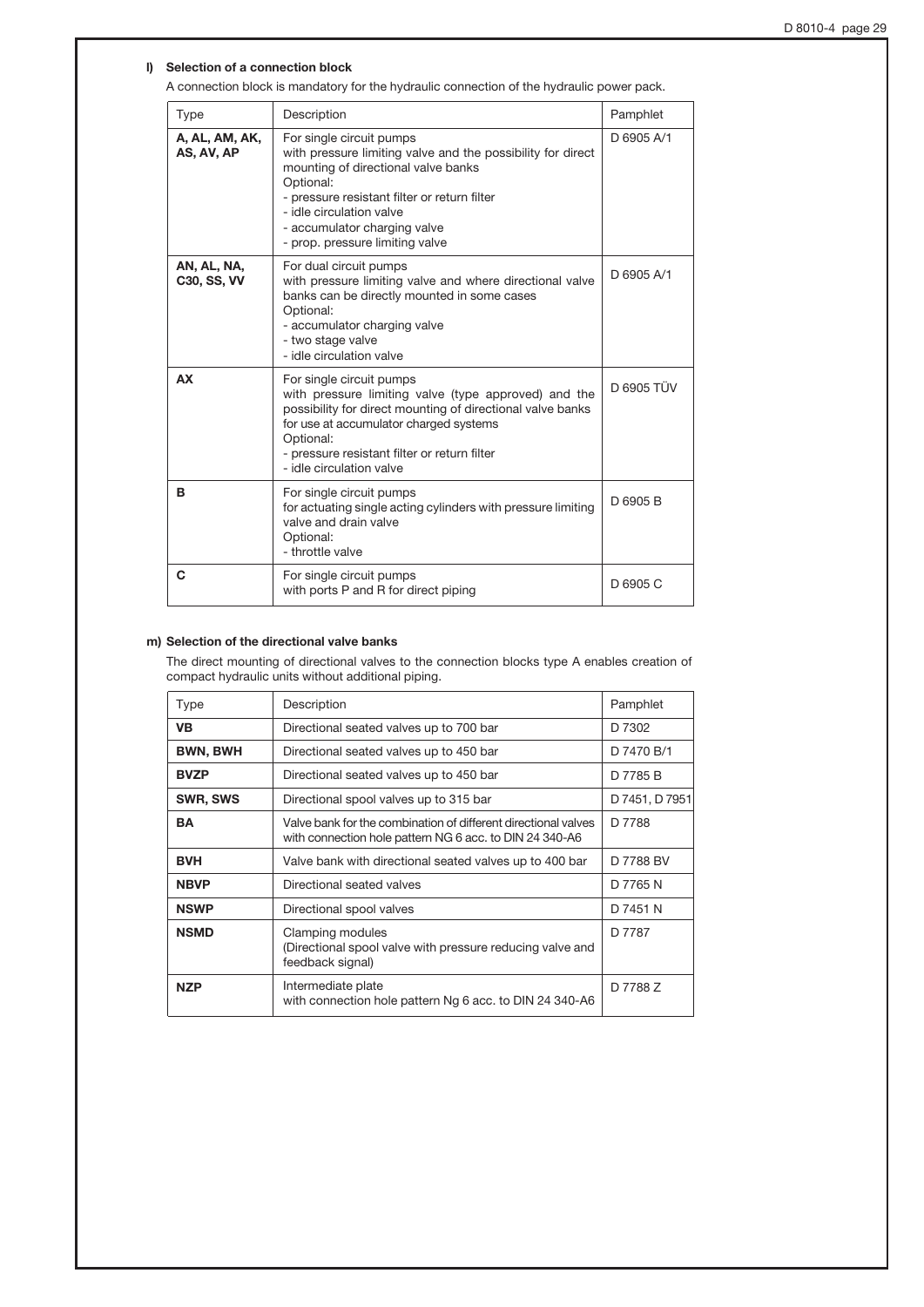#### 5.2 Assembly information

Caution: The pumping set must be installed and connected by a qualified specialist who is familiar with and adheres to general engineering principles and relevant applicable regulations and standards.

The following directives and standards must be observed:

- ISO 4413 Hydraulic fluid power General rules and safety requirements for systems and their components
- D 5488/1 Oil recommendations<br>- B 5488 General operating inst
- General operating instructions

#### 5.2.1 Transport information

Vertical version

Pump with external fan









Horizontal version



The eye-bolts are not contained in the scope of delivery of the KA power pack.

To order eye-bolt M8: Part no. 6016 1203-00



e.g. eye-bolt ISO 3266 - M8x13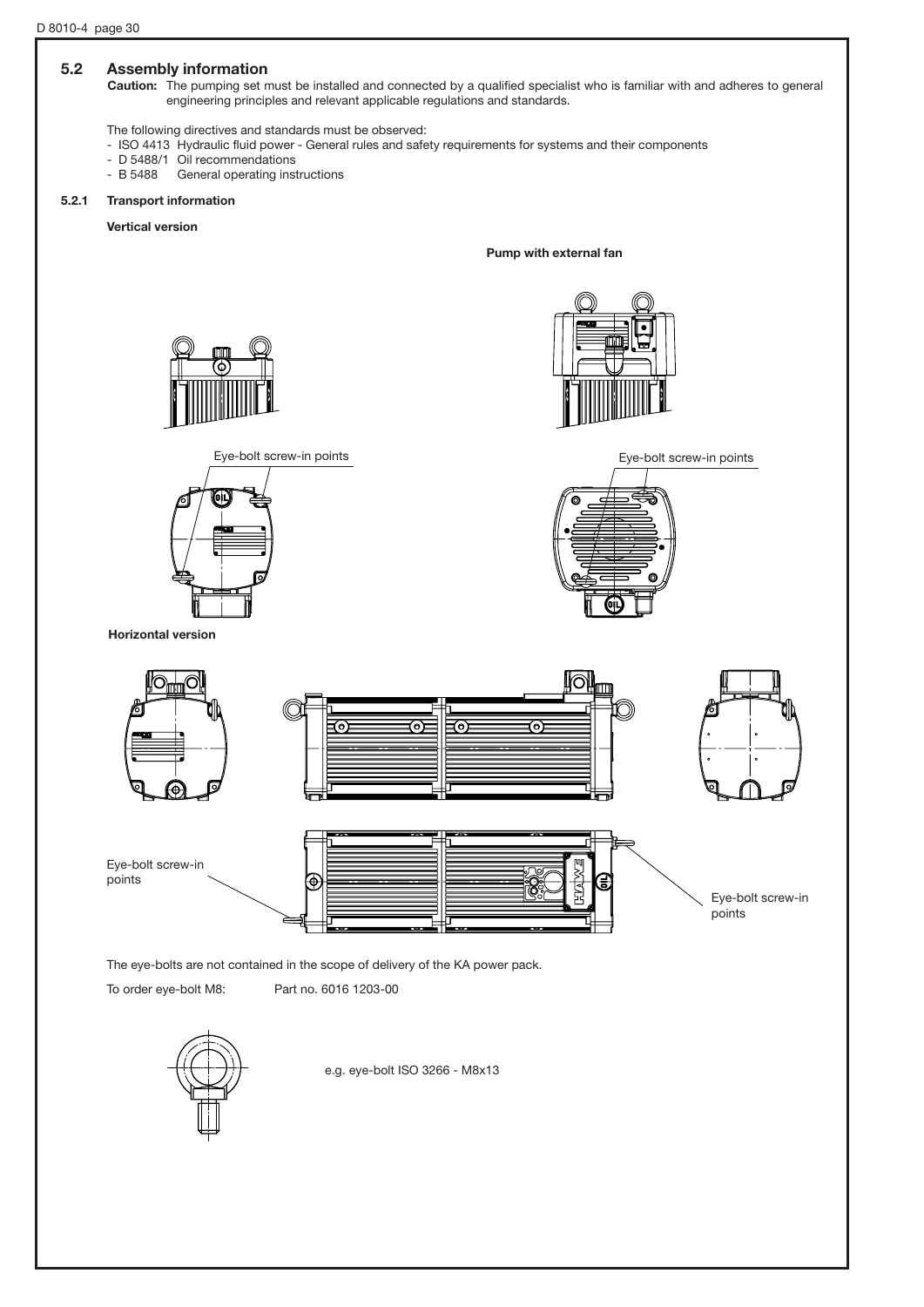#### 5.2.2 Identification

see type plate or selection table

#### 5.2.3 Installation and mounting

 $\bullet$  Installation

The hydraulic power pack incl. the solenoids of the directional valves can become hot during operation  $\rightarrow$  Risk of injury!



Note: If surface temperatures >60°C occur during operation, isolating safety devices are to be provided. Care has to be taken that fresh air can be drawn in and the warm air can escape.

Modifications of any kind (mechanical, welding or soldering works) must not be performed. o Installation position dep. on version, see sect. 2.1, table 1c

- o For dimensions, see sect. 4.2
- o For mounting hole pattern, see sect. 4.1
- o Recommended mounting
- 



Silent bloc  $\oslash$  40x30 /M8 (65 Shore)

o Mass (for the basic unit, without valve mounting or oil filling) For the mass (weight) of the connection blocks and valve banks, see the corresponding publications

|                  | <b>KA 2, KAW 2</b> |                         |      |      |                               |                             | KA 4, KAW 4 |                         |      |           |
|------------------|--------------------|-------------------------|------|------|-------------------------------|-----------------------------|-------------|-------------------------|------|-----------|
|                  |                    | $H(3$ cyl.) $H(6$ cyl.) | Ζ    | HZ   |                               |                             |             | H (3 cyl.)   H (6 cyl.) | Z    | <b>HZ</b> |
| KA 21, 23        | 10.9               | 11.5                    | 12.7 | 13.2 |                               | KA4                         | 29          | 29.6                    | 30.8 | 31.5      |
| KA 22, 24        | 13.2               | 13.6                    | 15.0 | 15.5 |                               |                             |             |                         |      |           |
| KA 26, 28        | 14.7               | 15.1                    | 16.5 | 17.0 |                               |                             |             |                         |      |           |
| Tanke size 01, 1 |                    | $+0.7$ kg               |      |      |                               |                             |             |                         |      |           |
| Tanke size 02, 2 |                    | $+2.2$ kg               |      |      |                               | Tanke size 02, 2<br>+2.2 kg |             |                         |      |           |
| Tanke size 11    |                    | $+1.4$ kg               |      |      |                               |                             |             |                         |      |           |
| Tanke size 21    |                    | $+2.9$ kg               |      |      |                               |                             |             |                         |      |           |
| Tanke size 22, 3 |                    | $+4.4$ kg               |      |      | Tanke size 22, 3<br>$+8.8$ kg |                             |             |                         |      |           |
| Auxiliary blower |                    | $+2.1$ kg               |      |      | Auxiliary blower<br>$+2.7$ kg |                             |             |                         |      |           |

| <b>KA 2, KAW 2</b> |                       |      |                  | KA 4, KAW 4      |                  |                         |           |      |  |
|--------------------|-----------------------|------|------------------|------------------|------------------|-------------------------|-----------|------|--|
|                    | H (3 cyl.) H (6 cyl.) | Z    | <b>HZ</b>        |                  |                  | H (3 cyl.)   H (6 cyl.) | Z         | HZ   |  |
| 10.9               | 11.5                  | 12.7 | 13.2             | KA4              | 29               | 29.6                    | 30.8      | 31.5 |  |
| 13.2               | 13.6                  | 15.0 | 15.5             |                  |                  |                         |           |      |  |
| 14.7               | 15.1                  | 16.5 | 17.0             |                  |                  |                         |           |      |  |
| )1, 1              | +0.7 kg               |      |                  |                  |                  |                         |           |      |  |
| )2, 2              | $+2.2$ kg             |      |                  | Tanke size 02, 2 |                  | $+2.2$ kg               |           |      |  |
| 11                 | $+1.4$ kg             |      |                  |                  |                  |                         |           |      |  |
| 21                 | $+2.9$ kg             |      |                  |                  |                  |                         |           |      |  |
| 22, 3              | $+4.4$ kg             |      |                  |                  | Tanke size 22, 3 |                         | $+8.8$ kg |      |  |
| wer                | $+2.1$ kg             |      | Auxiliary blower |                  | $+2.7$ kg        |                         |           |      |  |

#### 5.2.4 Electrical connection and setting of the protective motor switch

- o For connection of the electric motor, see sect. 3.3
- For connection of the float and fluid level switch, see sect. 3.3
- W
	- Note: Response temperature according to the fitted temperature switch (see table 1d and sect. 3.3)
		- Note: If the amount of oil removed during each operating cycle causes the oil level to fall below the monitoring level of the float switch, then suitable electrical measures are to be taken in order to ignore the signal until the oil level rises above the monitoring level once again as a result of the oil flowing back in at the end of the operating cycle.
- o Adjustment of the protective motor switch
	- In most cases it is sufficient, to set the response current to approx.  $(0.85 ... 0.9)$  I<sub>M</sub> (see current sect 3.3). This makes sure that on one hand the bimetallic switch does not trigger too early during normal operation but on the other hand the oil temperature doesn't rise too high due to a prolonged response time after the pressure limiting valve is in action.
	- Test the setting of the motor protective switch during a test run. Temperature switches, float switches and pressure switches are further safety measures against malfunctions.

#### 5.2.5 Notes to ensure EMC (Electromagnetic compatibility)

If compact hydraulic power packs (induction machine according to EN 60034-1 para. 12.1.2.1) are connected to a system (e.g. power supply unit according to EN 60034-1 para. 6), they do not generate any invalid fault signals (EN 60034-1 para. 19). Stability tests for demonstrating compliance with the standard EN 60034-1 para. 12.1.2.1 and/or VDE 0530-1 are not required. Any brief and potentially disruptive electromagnetic fields generated when switching the motor on and off can be weakened, for example using suppressor type 23140, 3x400 V AC 4 kW 50-60 Hz, made by Murr-Elektronik, D-71570 Oppenweiler, Germany. With type KA, a suppressor can be integrated as an option directly at the terminal box or HARTING plug (see table 1e, coding E or PE).

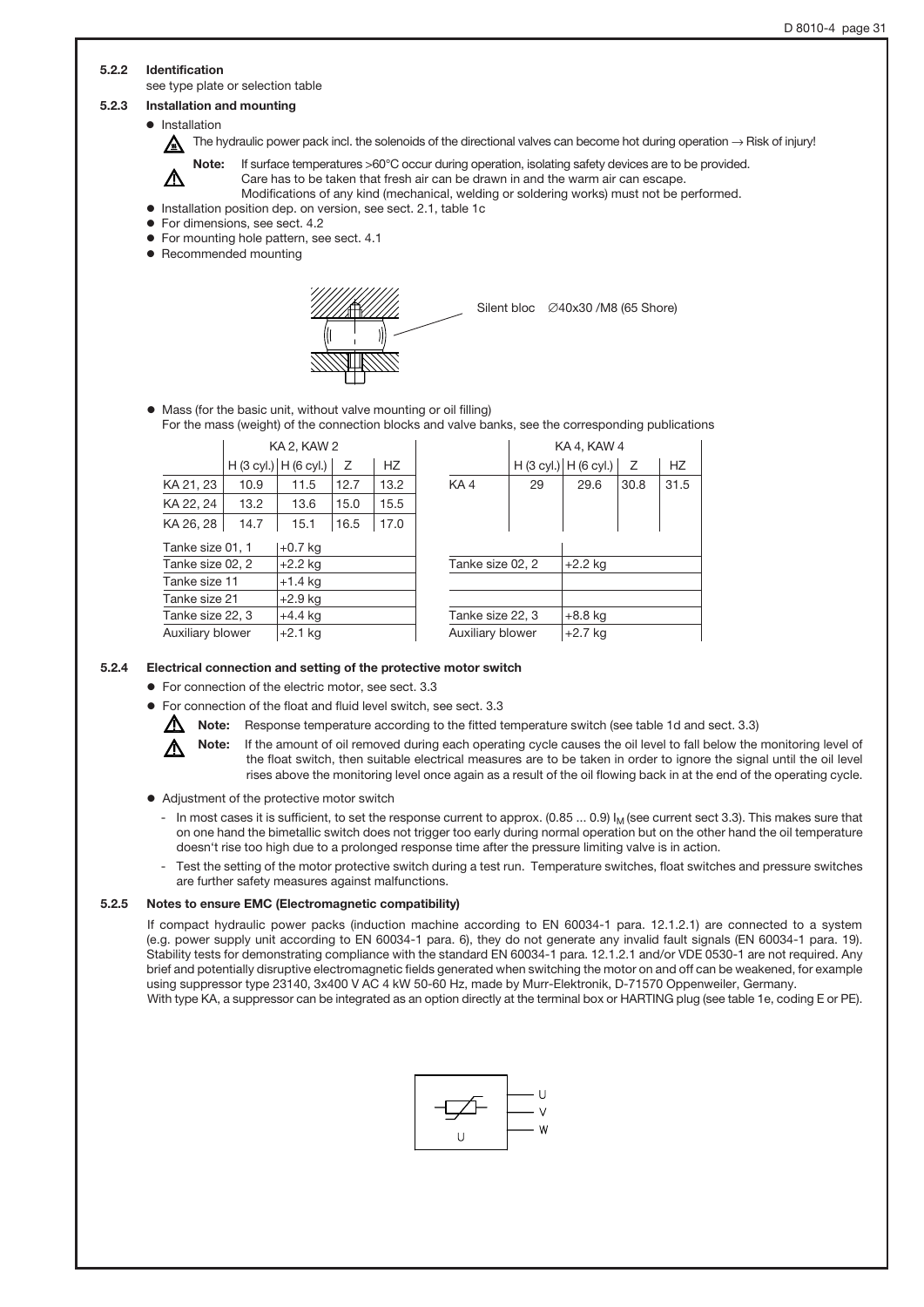# 5.3 Operating instructions

#### 5.3.1 Commissioning

• Check, whether the compact hydraulic power pack is professionally connected.

- Electrically: Power supply, controls
- Hydraulically: Piping, hoses, cylinders, motors
- Mechanically: Fastening at the machine, the frame, and the rack
- o A protective motor switch should be employed to safeguard the electric motor.
- For current setting, see sect. 5.2.4

o The pressure fluid to top-up the power pack should have passed the system filter or be fed via a filter unit always.

Only mineral oils conforming DIN 51524 part 1 to 3, type HL or HLP, with a viscosity of ISO VG 10 to 68 acc. to DIN 51519 are suited for use with this power pack. The water content must not exceed 0.1% (Danger of short-cut!)

Also suitable are biologically degradable pressure fluids type HEES (Synth. Ester) at service temperatures up to approx. +70°C. Electrically hazardous: Any fluid types containing water must not be used (short-cut) i.e. fluids type HEPG and HETG are not suitable! The compact hydraulic power pack has to be topped-up to the max. marking of the fluid level gauge/dip-stick. o Fill volume and usable volume

| Coding         |                         | KA 2, KAW 2                                      |                                                                 | KA 4, KAW 4             |                                 |                                  |  |
|----------------|-------------------------|--------------------------------------------------|-----------------------------------------------------------------|-------------------------|---------------------------------|----------------------------------|--|
|                |                         | Filling volume   Usable volume,   Usable volume, |                                                                 |                         | Filling volume   Usable volume, | Usable volume,                   |  |
|                | $V_{\text{filling}}(I)$ |                                                  | vertical $V_{\text{Usab}}(I)$   horizontal $V_{\text{Usab}}(I)$ | $V_{\text{filling}}(I)$ | vertical $V_{Usab}$ (I)         | horizontal V <sub>Usab</sub> (I) |  |
|                | 3.9                     | 1.85                                             | 1.5                                                             | 13                      | 5                               | 6                                |  |
|                | 5.0                     | 2.7                                              | 2.0                                                             |                         |                                 |                                  |  |
| 01             | 5.0                     | 2.7                                              | 2.0                                                             |                         |                                 |                                  |  |
| 11             | 6.1                     | 3.55                                             | 2.5                                                             |                         |                                 |                                  |  |
| $\overline{2}$ | 7.5                     | 5.45                                             | 3.15                                                            | 22                      | 15                              | 11                               |  |
| 02             | 7.5                     |                                                  | 3.15                                                            | 22                      | ۰                               | 11                               |  |
| 21             | 8.6                     | 5.45                                             | 3.65                                                            | -                       | -                               |                                  |  |
| 22             | 11.1                    |                                                  | 4.8                                                             | 31                      | -                               | 16                               |  |
| 3              | 11.1                    | 8.95                                             | 4.8                                                             | 31                      | 25                              | 16                               |  |

#### o Direction of rotation

- Radial piston pump any
- Gear pump counterclockwise

(Direction of rotation can only be detected by checking the delivery flow - the connection of 2 of the 3 leads have to be changed at 3-phase versions, when there is no flow)

o Initial operation and bleeding

The pump cylinders will be bled automatically if the pump is switched on and off several times while the connected directional valves are switched into a switching position where idle circulation is provided, if possible with your circuitry (see circuit diagram). Another way is to install a pipe fitting with a short piece of pipe and prolonged by a translucent tube. The other end of the tube should be put into the filler neck (breather removed), held firmly and sealed with a non-fluffing cloth. Now switch on the pump and let it run until no more bubbles are visible. Next after the pump cylinders are bled any air dragged into the system should be removed by opening the bleeder screws at the consumers (if provided) until no more bubble are detected or by operating all functions of the circuitry without load until all cylinders, motors, etc. move steadily and without any hesitation.

o Pressure limitation and pressure reducing valves

Do not a make any changes of the pressure setting without simultaneously checking the pressure with a pressure gauge! o Directional valve

Solenoid valves apparent are to be connected to the controls according to the hydraulic wiring diagram and functional diagram. o Accumulator charged systems

Accumulators have to be filled with appropriate equipment according to the pressure specifications of the hydraulic wiring diagram. The respective operating manuals have to be taken into account.

o When using a silica gel filter, remove the red cap on the underside of the compact hydraulic power pack prior to commissioning.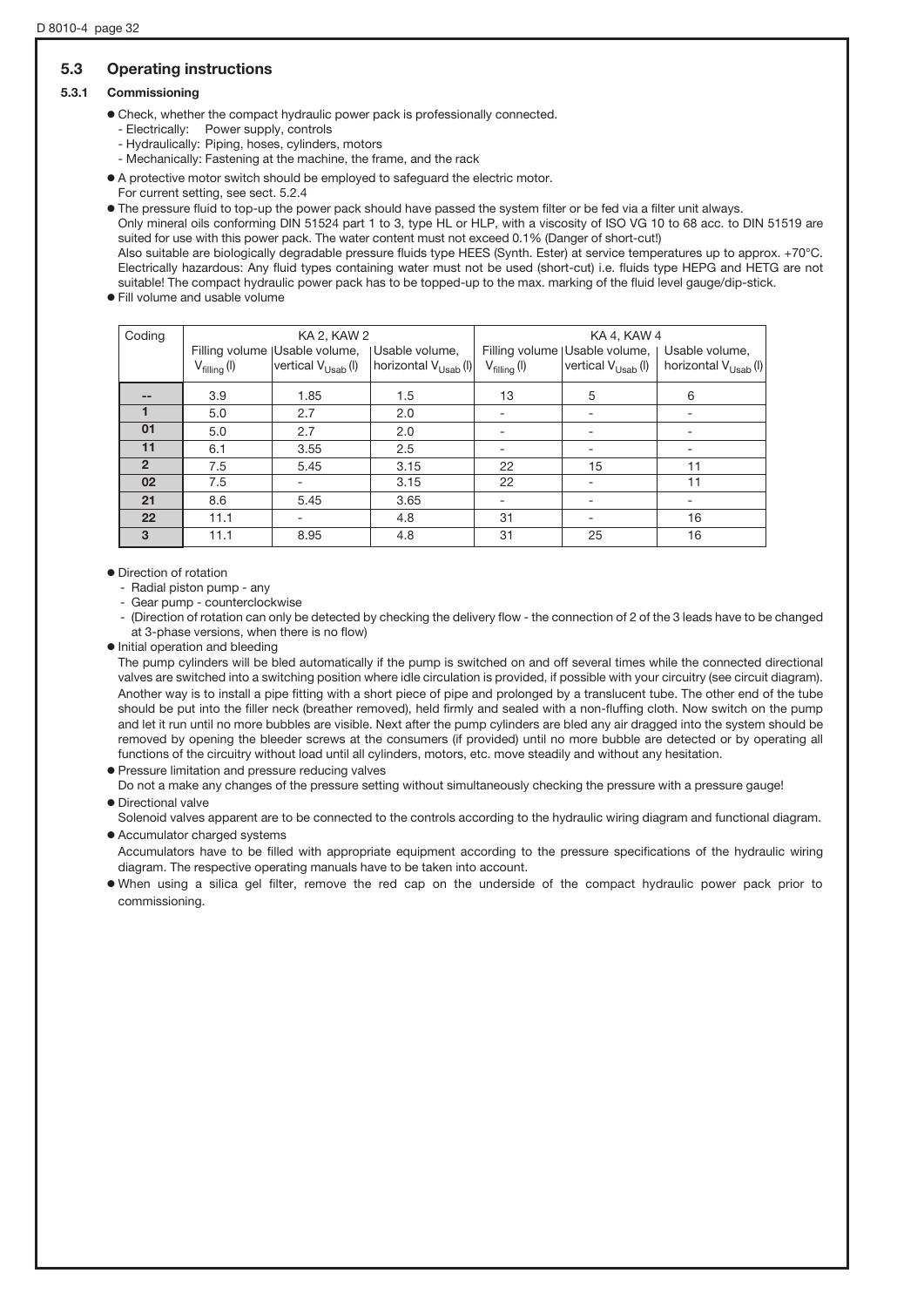# 5.4 Maintenance information 5.4.1 Maintenance It must be ensured that the oil level is regularly monitored. An oil change must be performed once a year, with any pressure filters and return filters being replaced as well. For further information, see B 5488! Silica gel filters, - when apparent, have to be checked visually for a colour change every 6 months - Used silica gel filters have to be disposed as hazardous waste! Attention: Prior to maintenance and repair works the system has to be: - depressurized (hydraulic side). This applies especially to systems with hydraulic accumulators - cut-off or deenergized Repairs and spare parts - Repairs (replacing service items) are possible by competent craftsmen. The motor can't be repaired or replaced by the customer. There are spare parts lists available, pls. state your pump type acc. to the type plate either on the pump or on the cover plate. Silica gel filter grain  $red = Ok$ orange = Replacement is indicated 5.5 Disposal information o Valve control - Mixed scrap o Pump unit with motor - Electronic waste o Tank or diaphragm accumulator, as applicable (depressurised on gas side) - Scrap iron o Hydraulic fluid - Waste oil orange red

# 6. Additional information

- 6.1 Declaration of incorporation according to Machinery Directive 2006/42/EC (see page 34)
- 6.2 Declaration of conformity according to Low-Voltage Directive 2006/95/EC (see page 35)

### 6.3 UL-compliant stators

The following stator types are UL-compliant.

- UL reference: E 216350
- $-KA 44$
- KA 40 ..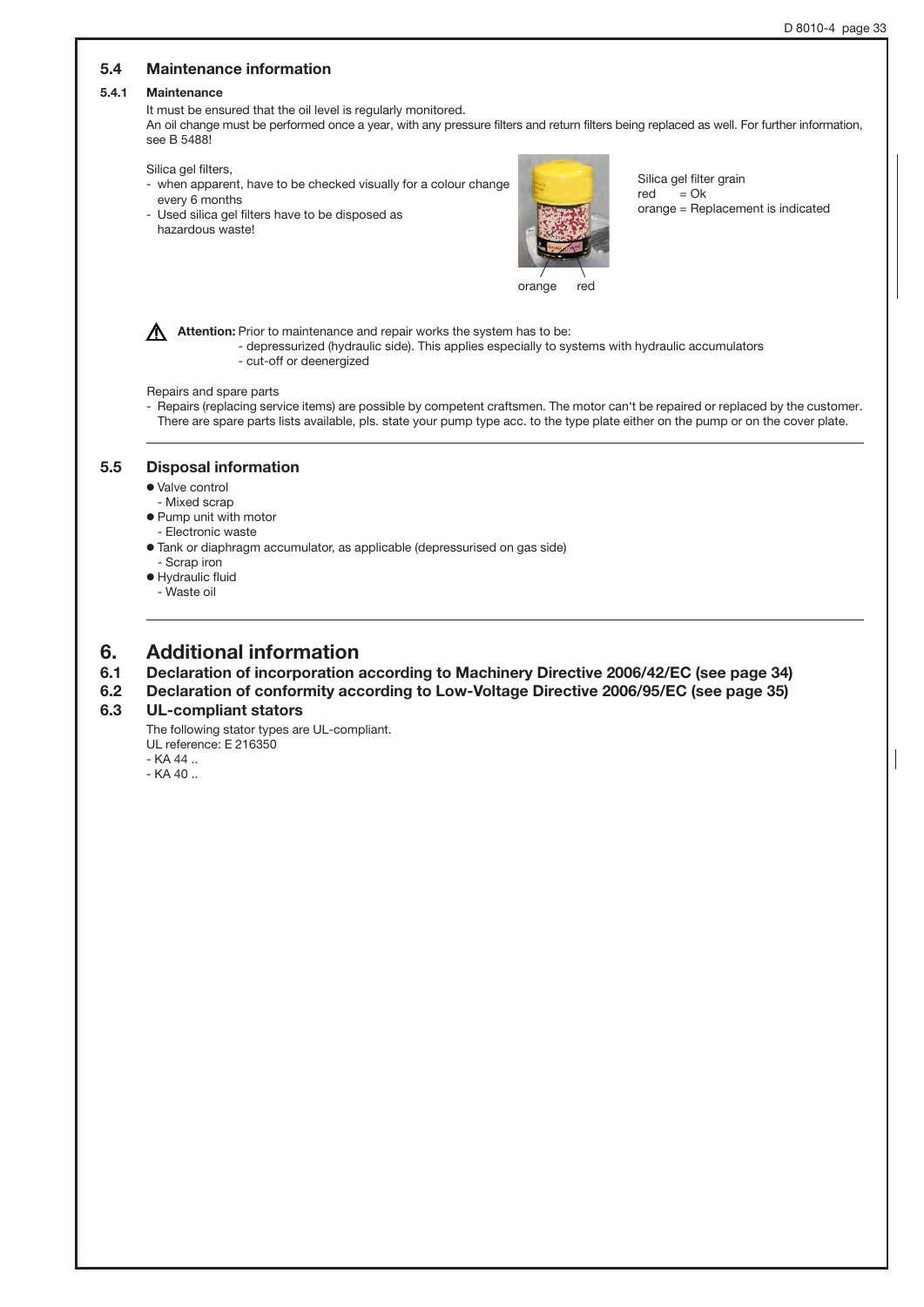HAWE Hydraulik SE



HAWE Hydraulik SE Postfach 80 08 04, D-81608 Munich, Germany

Munich, 01/07/2013

# Declaration of Incorporation within the meaning of the Machinery Directive 2006/42/ EC, appendix II, No.1 B

Compact hydraulic power pack type KA, KAW, KA2.../ZM... and KAW2.../ZM... acc. to our pamphlet D 8010, D 8010-4, SK 8010 L1, SK 8010 S1 andw SK 8010 W (latest release)

is an incomplete machine (acc. to article 2g), which is exclusively intended for installation or assembly of another machinery or equipment.

The specific technical documents, necessary acc. to appendix VII B, were prepared and are transmittedin electronic form to the responsible national authority on request. Risk assesment and analysis are implemented according to appendix I of the Machinery Directive. The dept. MARKETING is authorized to compile the specific technical documents necessary acc. to appendix VII B

HAWE Hydraulik SE Dept. MARKETING Streitfeldstraße 25 D-81673 München

The following basic safety and health protection requests acc. to appendix 1 of below guideline do apply and are complied with:

DIN EN ISO 4413:2010 "Hydraulic fluid power – General rules and safety requirements for systems and their components"

We assume that the delivered equipment is intended for the installation into a machine. Putting in operation is forbidden until it has been verified that the machine, where our products shall be installed, is complying with the Machinery Directive 2006/42/ EC.

This Declaration of Incorporation is void, when our product has been modified without our written approval.

HAWE Hydraulik SE

9998 5909 00

 $\mathsf{S}$ 5909 9998

i.A. Dipl.-Ing. A. Nocker (Produktmanagement)

Europäische Aktiengesellschaft (SE) • Sitz der Gesellschaft: München • USt ID Nr: DE180016108 • Registergericht München HRB 174760 Zertifiziert nach<br>Vorstand: Karl Haeusgen, Martin Heusser, Wolfgang Sochor, Markus Unterst Vorstand: Karl Haeusgen, Martin Heusser, Wolfgang Sochor, Markus Unterstein • Vorsitzender des Aufsichtsrats: Joachim Gommlich DIN EN ISO 9001 Hypo-Vereinsbank München, 1780008454 (BLZ 700 202 70), IBAN DE53 7002 0270 1780 0084 54, BIC HYVEDEMMXXX DIN EN ISO 14001 Commerzbank München, 150623700 (BLZ 700 400 41), IBAN DE56 7004 0041 0150 6237 00, BIC COBADEFFXXX Baden-Württembergische Bank, 2368049 (BLZ 600 501 01), IBAN DE90 6005 0101 0002 3680 49, BIC SOLADEST Bayerische Landesbank, 203693428 (BLZ 700 500 00), IBAN DE86 7005 0000 0203 6934 28, BIC BYLADEMMXXX